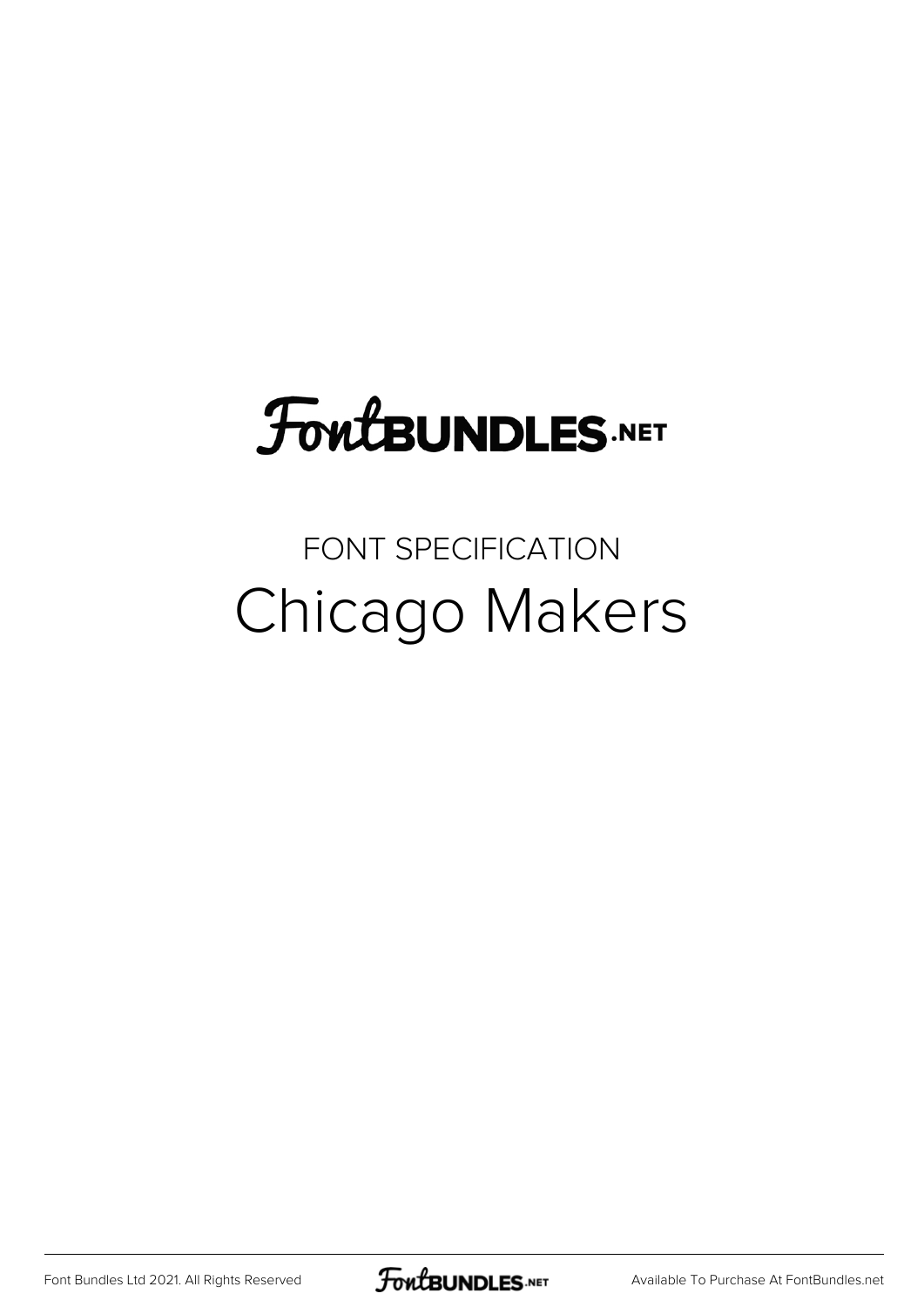Chicago Makers Light - Regular

**Uppercase Characters** 

#### **ABCDEFGHIJKLMNO** PORSTUVWXYZ

Lowercase Characters

### abcdefghijklmnopqr stuvwxyz

**Numbers** 

#### 0123456789

**Punctuation and Symbols** 

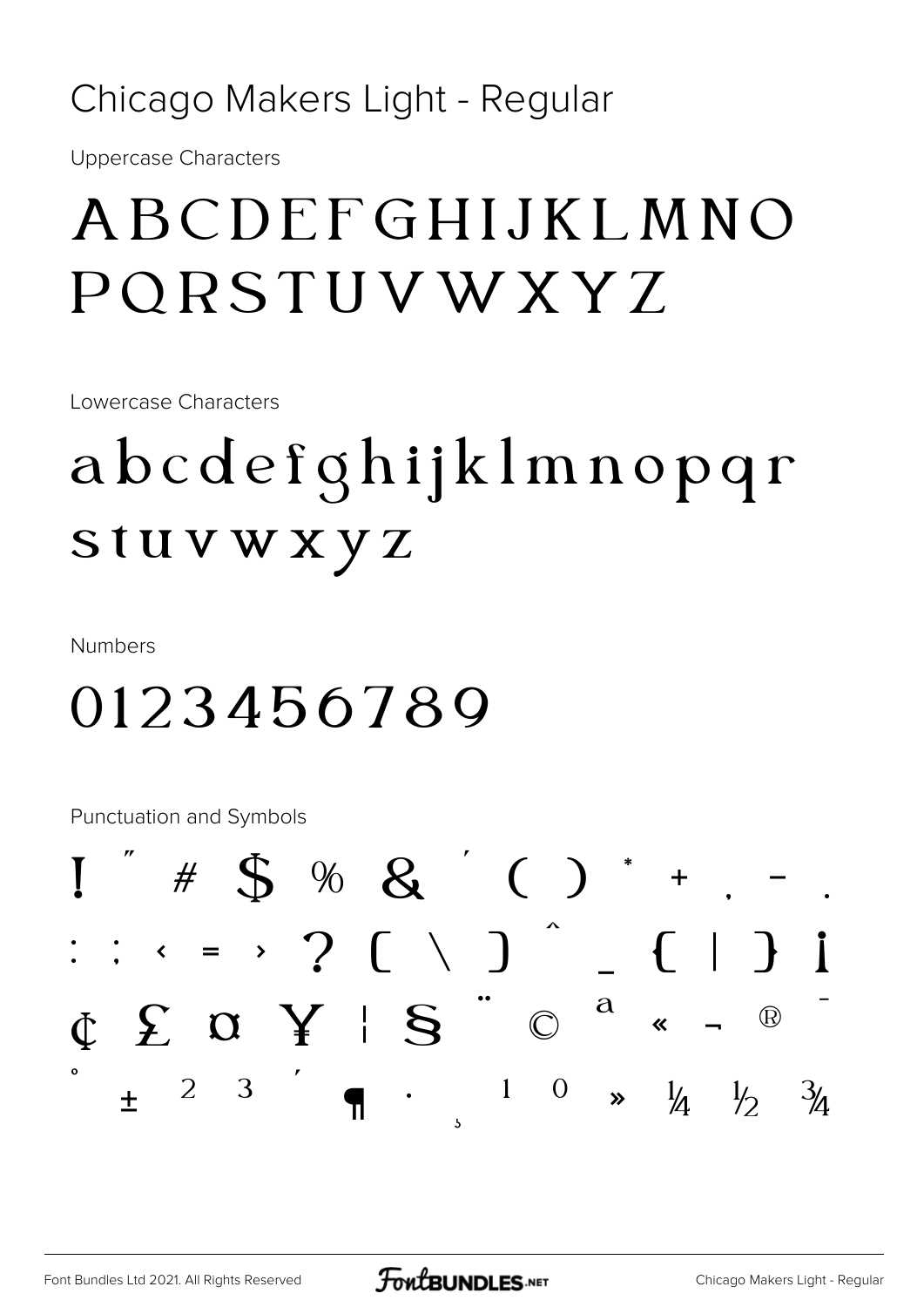All Other Glyphs

### À Á Â Ã Ä Å Æ Ç È É Ê Ë Ì Í Î Ï Ð Ñ Ò Ó Ô Õ Ö × Ø Ù Ú Û Ü Ý Þ ß à á â ã ä å æ ç è é ê ë ì í î ï ð ñ ò ó ô õ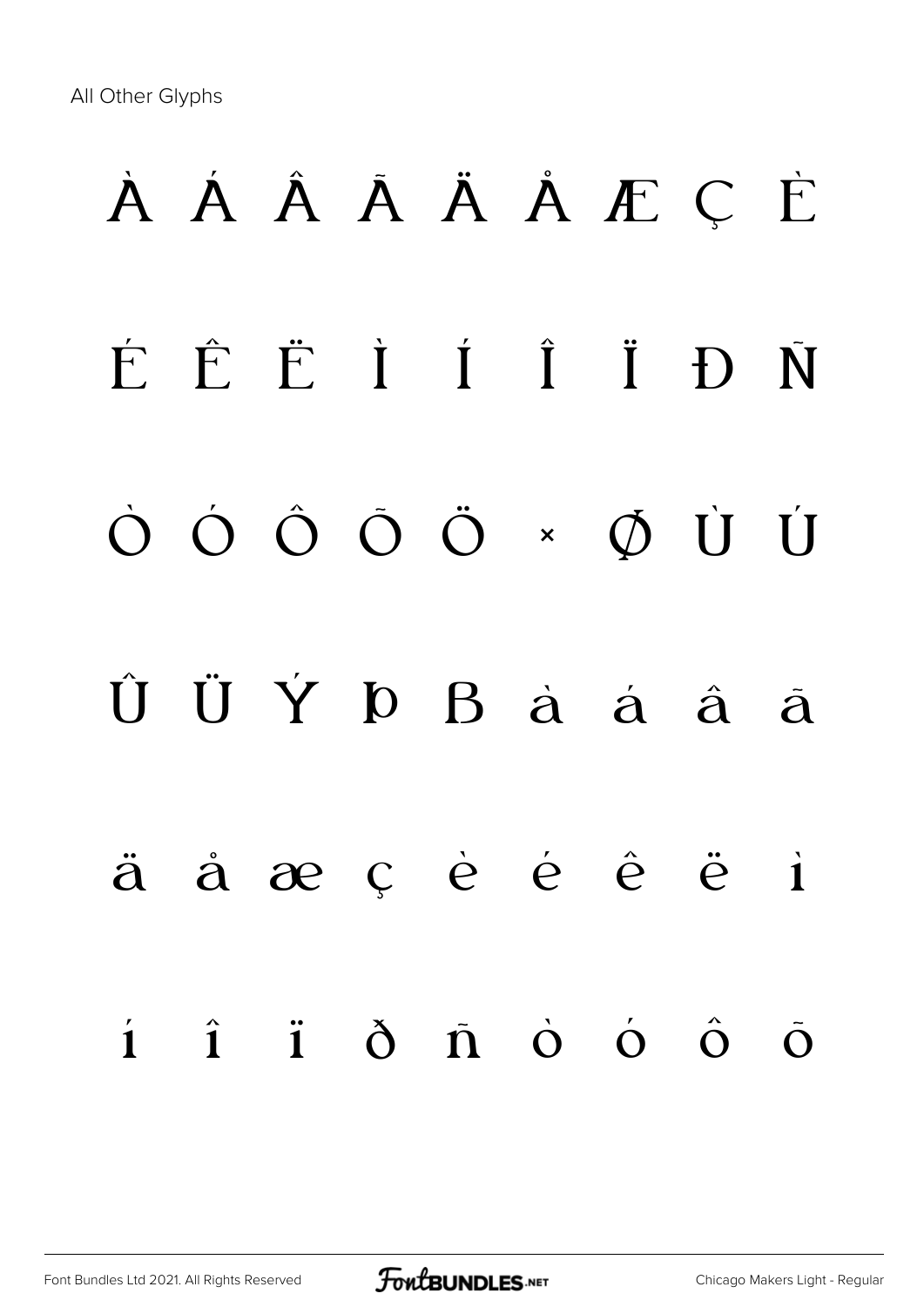### ö + øù ú ú ü ý p ÿÀāĂă ĄąĆć Ĉ ĉ Ċ ċ Č č Ď ď Đ d Ē ē Ĕ ĕ Ė ė E e Ě ě Ĝ ĝ Ğ ğ Ğ ġ Ģ  $\dot{\alpha}$   $\dot{H}$   $\dot{\text{h}}$   $\dot{\text{h}}$   $\dot{\text{h}}$   $\dot{\text{I}}$   $\dot{\text{I}}$   $\dot{\text{I}}$   $\dot{\text{I}}$  $\mathbf{I}$   $\mathbf{i}$   $\mathbf{I}$   $\mathbf{I}$   $\mathbf{I}$   $\mathbf{I}$   $\mathbf{j}$   $\mathbf{i}$   $\mathbf{j}$   $\mathbf{i}$ K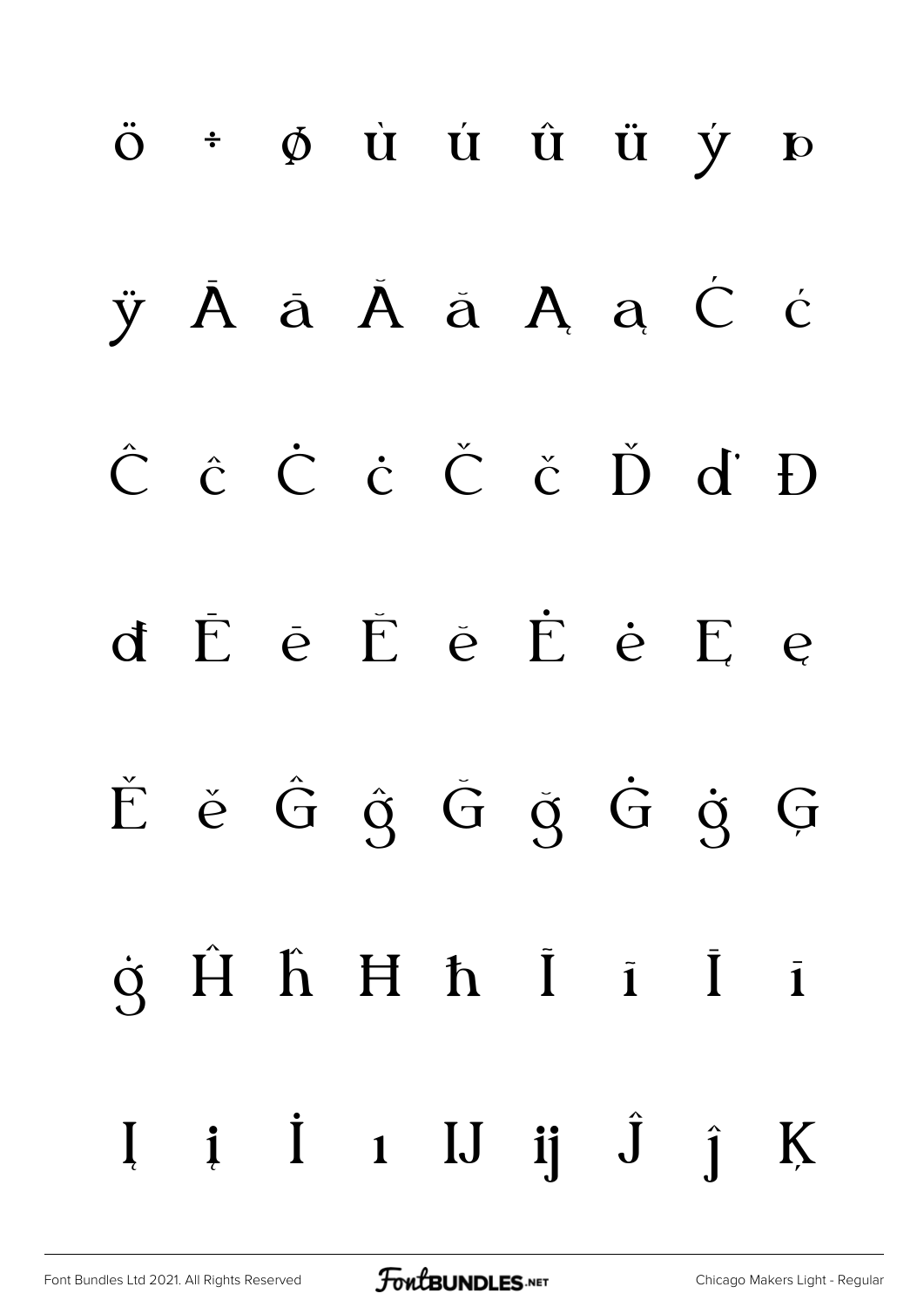# k k Ĺ ĺ Ļ ļ L l L  $l$   $L$   $1$   $N$   $n$   $N$   $n$   $N$   $n$ n Ō ō Ŏ ŏ Ő ő Œ œ ŔŕŖŗŘřŚśŜ  $\hat{s}$  S s  $\check{S}$   $\check{s}$  T t  $\check{T}$  t T t Ŭ ŭ Ū ū Ŭ ŭ Ů *u* U U U W w Y y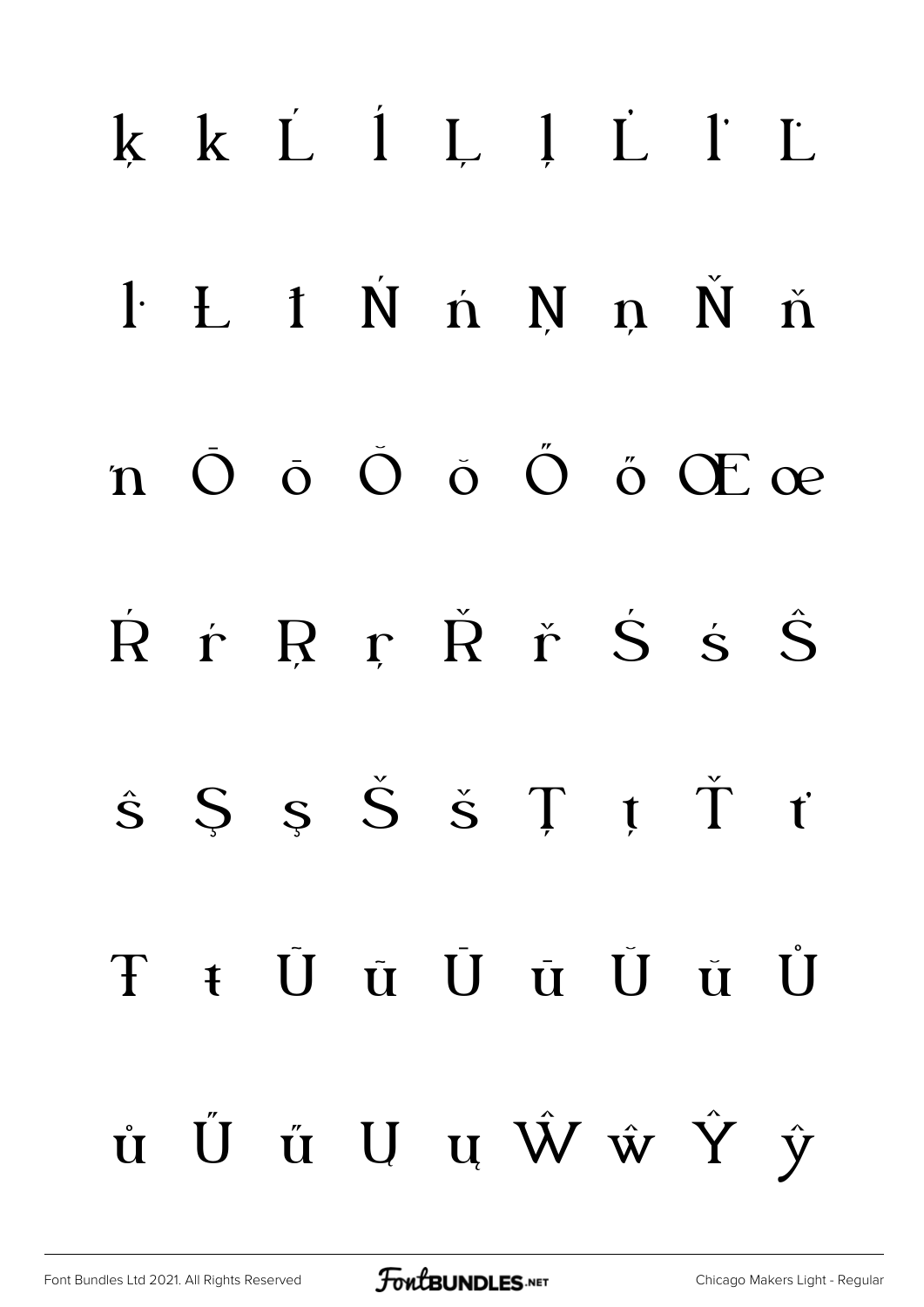### $\ddot{Y}$   $\dot{Z}$   $\dot{Z}$   $\ddot{Z}$   $\ddot{Z}$   $\ddot{Y}$   $\ddot{Y}$

 $S \simeq T$  t

 $\mathbf T$ 

 $\dot{W}$  w  $\dot{W}$  w  $\ddot{W}$  w -

 $\begin{array}{ccccccccccccccccc} \bullet & & & & & & & & \bullet & & & & \bullet & & & & \bullet & & & & \bullet & & & & \bullet & & & & \bullet & & & & \bullet & & & & \bullet & & & & \bullet & & & & \bullet & & & & \bullet & & & & \bullet & & & & \bullet & & & & \bullet & & & & \bullet & & & & \bullet & & & & \bullet & & & & \bullet & & & & \bullet & & & & \bullet & & & & \bullet & & & & \bullet & & & & \bullet & & & & \bullet & & & & \bullet & & & & \bullet & & & & \bullet & & & & \bullet & & & & \bullet & & & & \bullet & & & & \bullet & & & & \bullet & & & & \bullet & & & & \$ 

 $\%$   $\longleftrightarrow$  /  $\uparrow$   $\uparrow$   $\uparrow$   $\uparrow$   $\uparrow$   $\uparrow$   $\downarrow$  $e$   $\partial$   $\Box$   $\Box$   $\Box$   $\Box$   $\Box$ TM

 $I \quad I \quad \cdot$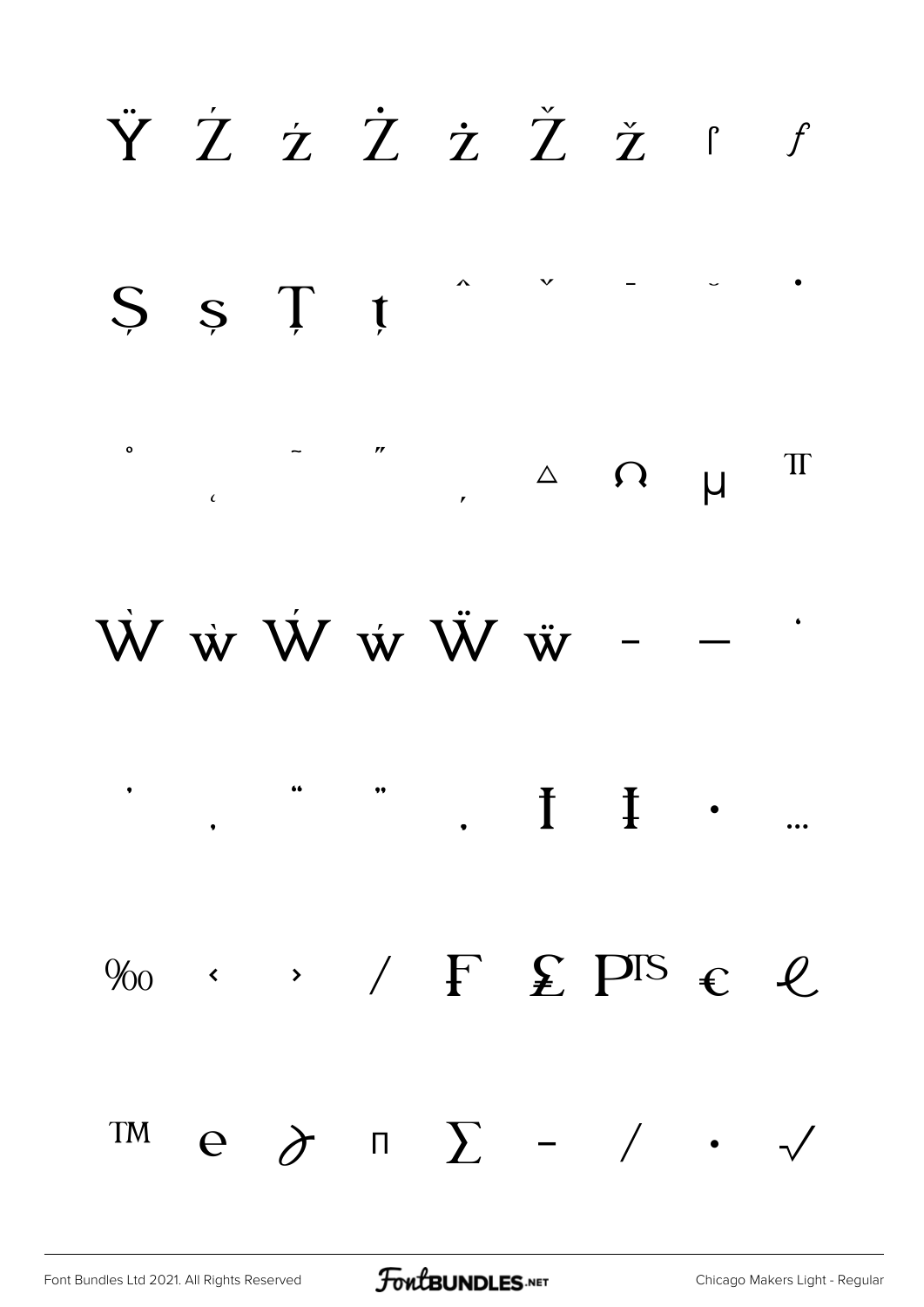|  |  |  | B S S F Y D d H h                                                                                                                                                                                                                                                                                                                                                                                                                                                            |  |
|--|--|--|------------------------------------------------------------------------------------------------------------------------------------------------------------------------------------------------------------------------------------------------------------------------------------------------------------------------------------------------------------------------------------------------------------------------------------------------------------------------------|--|
|  |  |  | L 1 T $\mathfrak{t}$ $\mathfrak{m}$ $\mathfrak{m}$ $\mathfrak{p}$ $\mathfrak{p}$ $\mathfrak{m}$ $\alpha$                                                                                                                                                                                                                                                                                                                                                                     |  |
|  |  |  | $\Phi \in H$ 1 ? & ( ) (                                                                                                                                                                                                                                                                                                                                                                                                                                                     |  |
|  |  |  |                                                                                                                                                                                                                                                                                                                                                                                                                                                                              |  |
|  |  |  | * $ =$ $+$ $\leftarrow$ $\leftarrow$ $\leftarrow$ $\leftarrow$ $\leftarrow$ $\leftarrow$ $\leftarrow$ $\leftarrow$ $\leftarrow$ $\leftarrow$ $\leftarrow$ $\leftarrow$ $\leftarrow$ $\leftarrow$ $\leftarrow$ $\leftarrow$ $\leftarrow$ $\leftarrow$ $\leftarrow$ $\leftarrow$ $\leftarrow$ $\leftarrow$ $\leftarrow$ $\leftarrow$ $\leftarrow$ $\leftarrow$ $\leftarrow$ $\leftarrow$ $\leftarrow$ $\leftarrow$ $\leftarrow$ $\leftarrow$ $\leftarrow$ $\leftarrow$ $\left$ |  |
|  |  |  | $\frac{1}{2}$ - = # . : : : '                                                                                                                                                                                                                                                                                                                                                                                                                                                |  |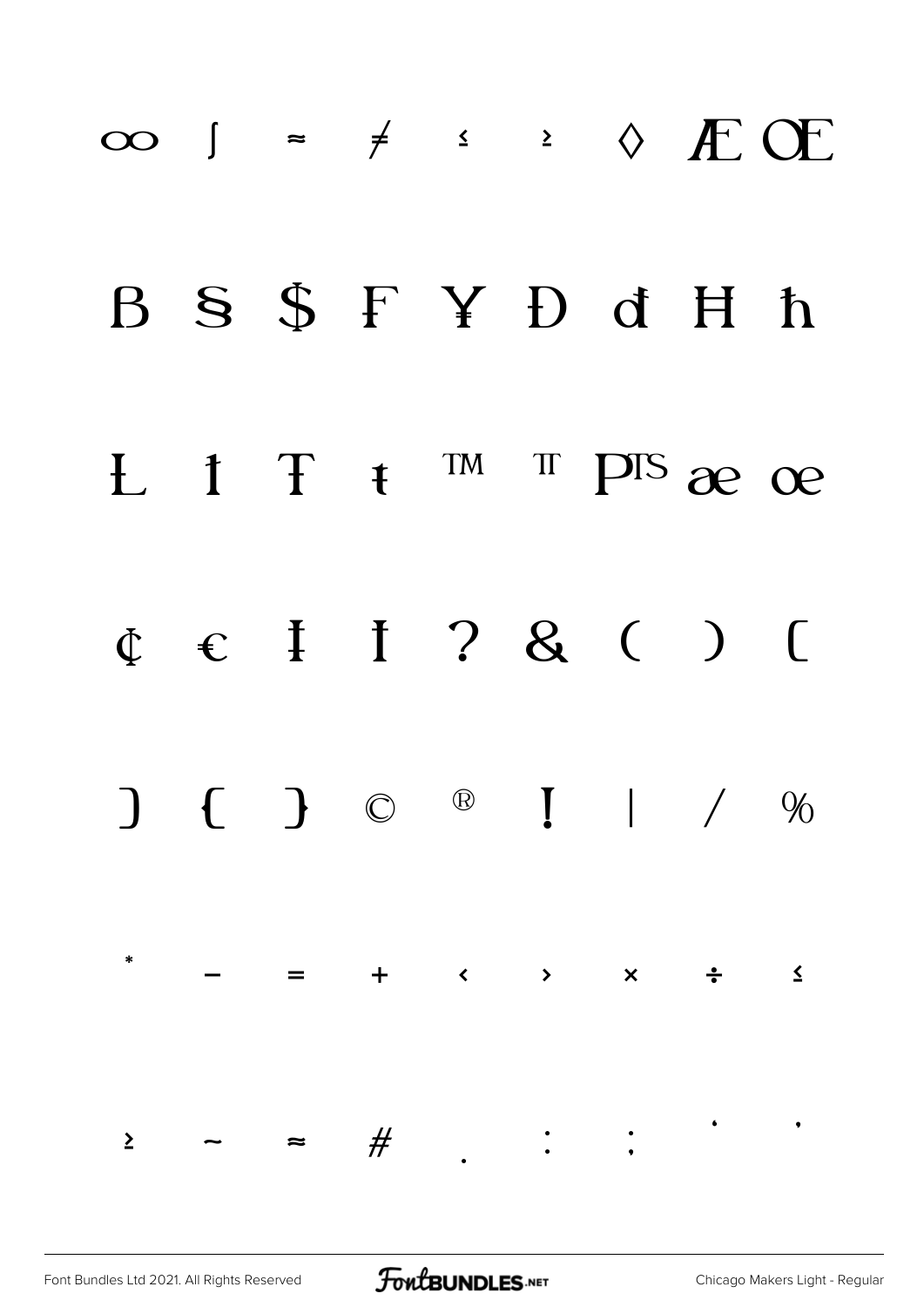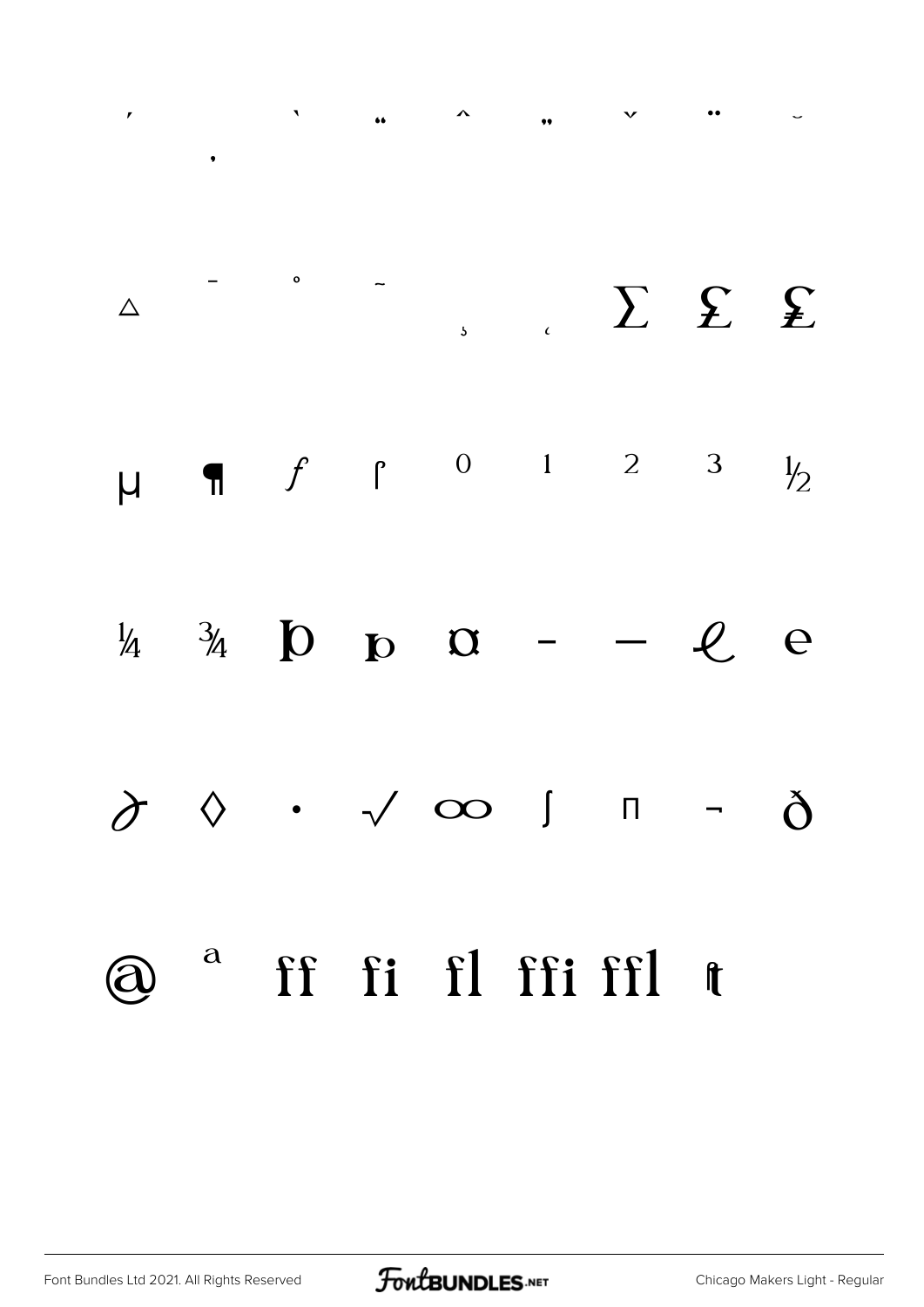#### Chicago Makers ExtBd - Regular

**Uppercase Characters** 

### ABCDEFGHIJKL MNOPQRSTUVW **XYZ**

Lowercase Characters

### abcdefghijklmno pqrstuvwxyz

**Numbers** 

#### 0123456789

**Punctuation and Symbols** 

#### $\# \ \ \, \clubsuit \ \ \, \% \ \ \, \clubsuit \ \ \, \stackrel{\prime}{\bullet} \ \ \, (\ \ \, )$  $-$  . : : < = > ? [ \ ] ^ a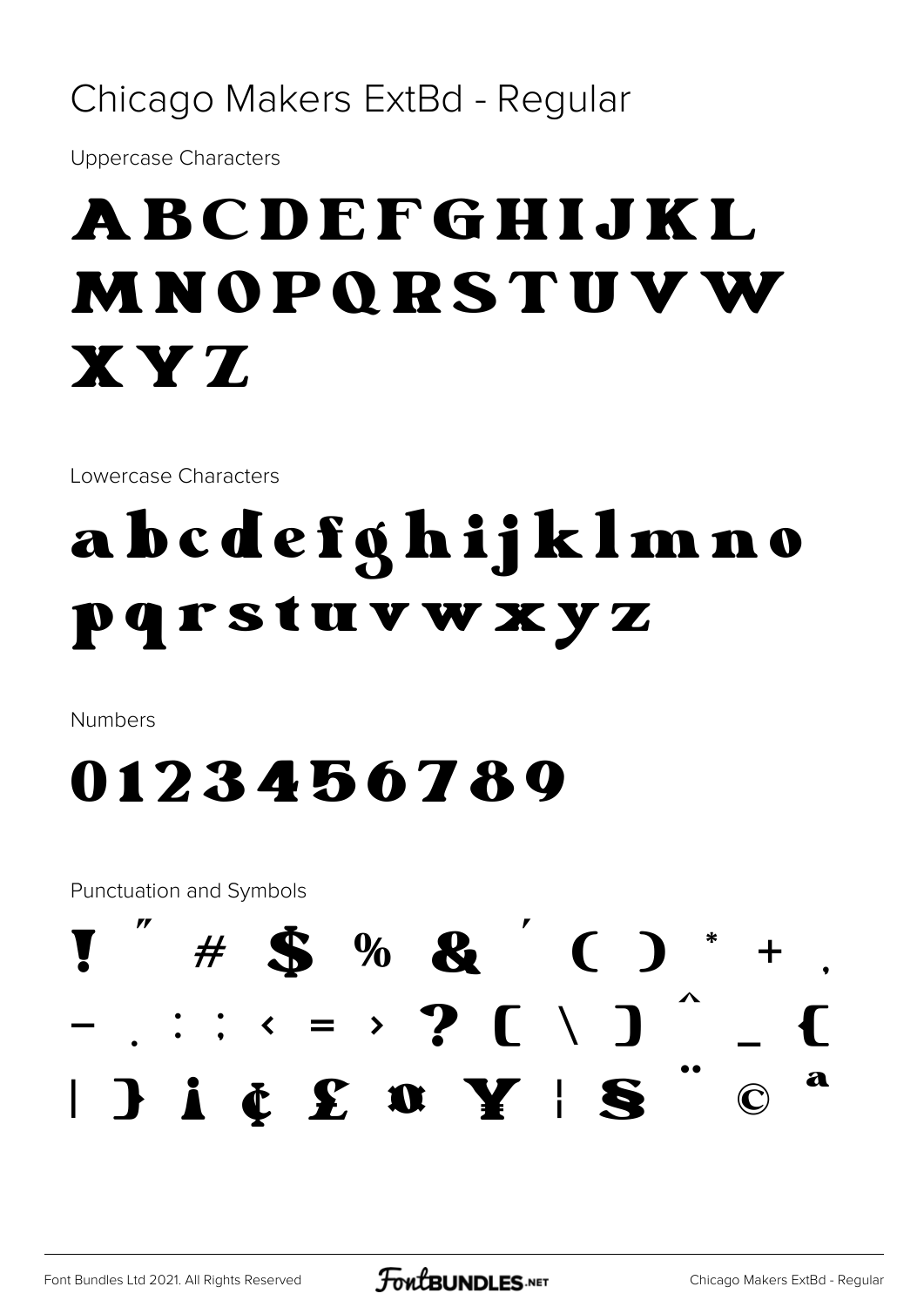

All Other Glyphs

### **À Á Â Ã Ä Å Æ Ç È É Ê Ë Ì Í Î Ï Ð Ñ Ò Ó Ô Õ Ö × Ø Ù Ú Û Ü Ý Þ ß à á â ã ä å æ ç è é ê ë ì**

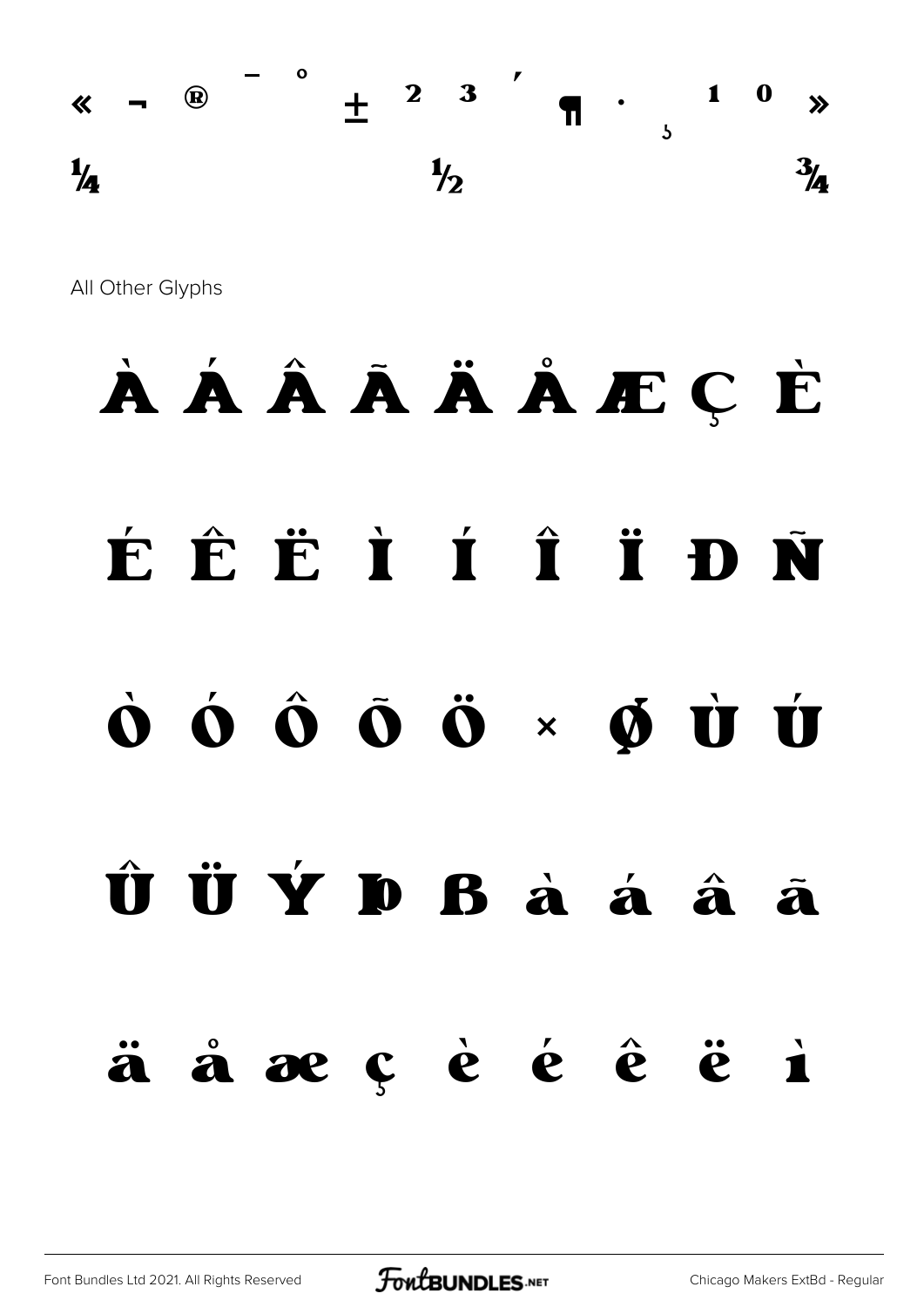# **í î ï ð ñ ò ó ô õ ö ÷ ø ù ú û ü ý þ ÿ Ā ā Ă ă Ą ą Ć ć Ĉ ĉ Ċ ċ Č č Ď ď Đ đ Ē ē Ĕ ĕ Ė ė Ę ę Ě ě Ĝ ĝ Ğ ğ Ġ ġ Ģ ģ Ĥ ĥ Ħ ħ Ĩ ĩ Ī ī**

[Font Bundles Ltd 2021. All Rights Reserved](https://fontbundles.net/) **FoutBUNDLES.NET** [Chicago Makers ExtBd - Regular](https://fontbundles.net/)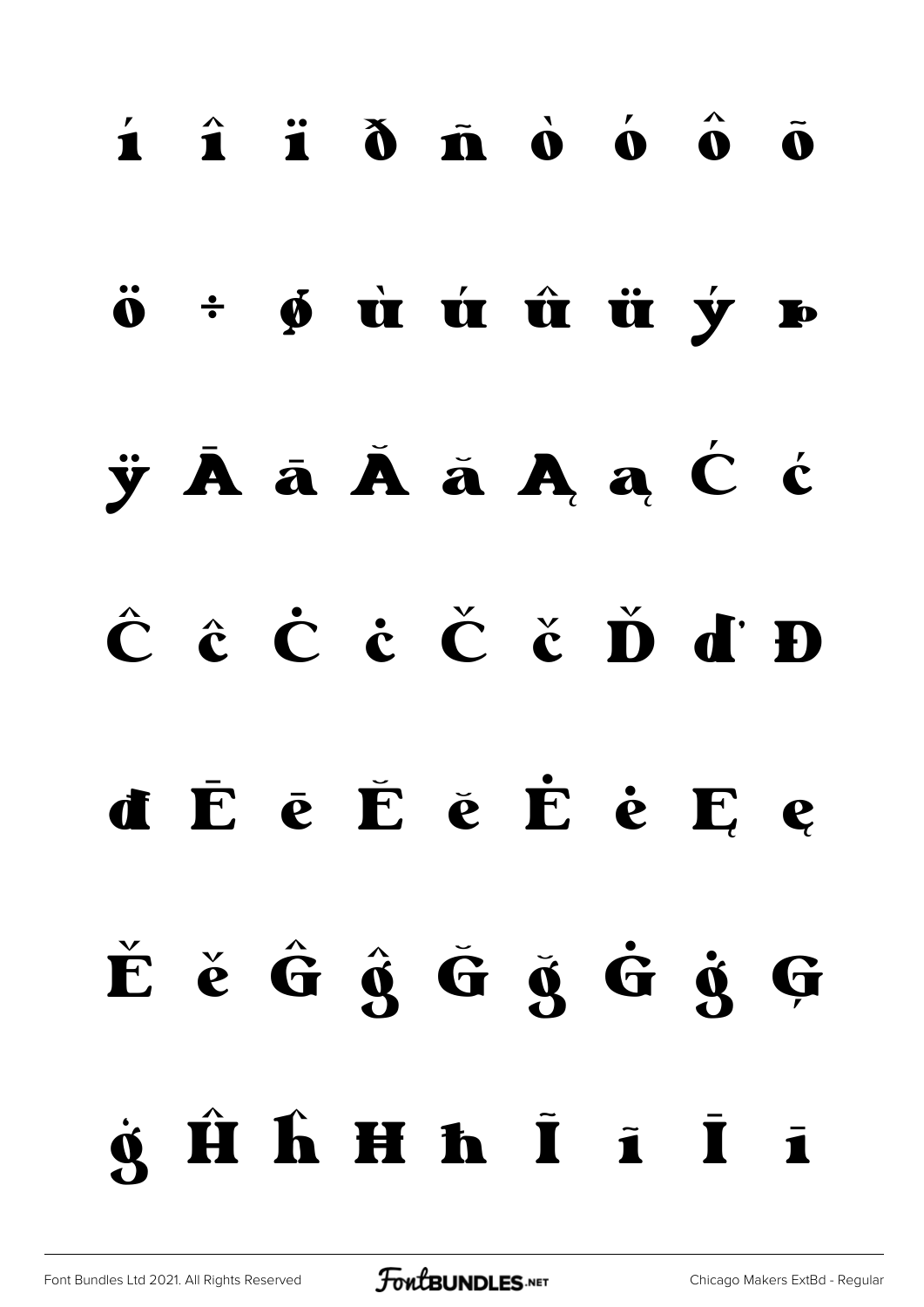## I i İ ı IJ ij Ĵ ĵ K kk L I L I L I L  $1$  L I N n N n N n  $\mathbf n$   $\bar{\mathbf 0}$   $\bar{\mathbf 0}$   $\bar{\mathbf 0}$   $\ddot{\mathbf 0}$   $\ddot{\mathbf 0}$   $\ddot{\mathbf 0}$   $\mathbf C$   $\mathbf{0}$ RrFFFFSSS  $\hat{\mathbf{s}}$   $\mathbf{S}$   $\hat{\mathbf{s}}$   $\check{\mathbf{S}}$   $\check{\mathbf{s}}$   $\mathbf{T}$   $\mathbf{t}$   $\check{\mathbf{T}}$   $\mathbf{t}$ **T** t Ü ū Ü ū Ü ŭ Ü

**FoutBUNDLES**.NET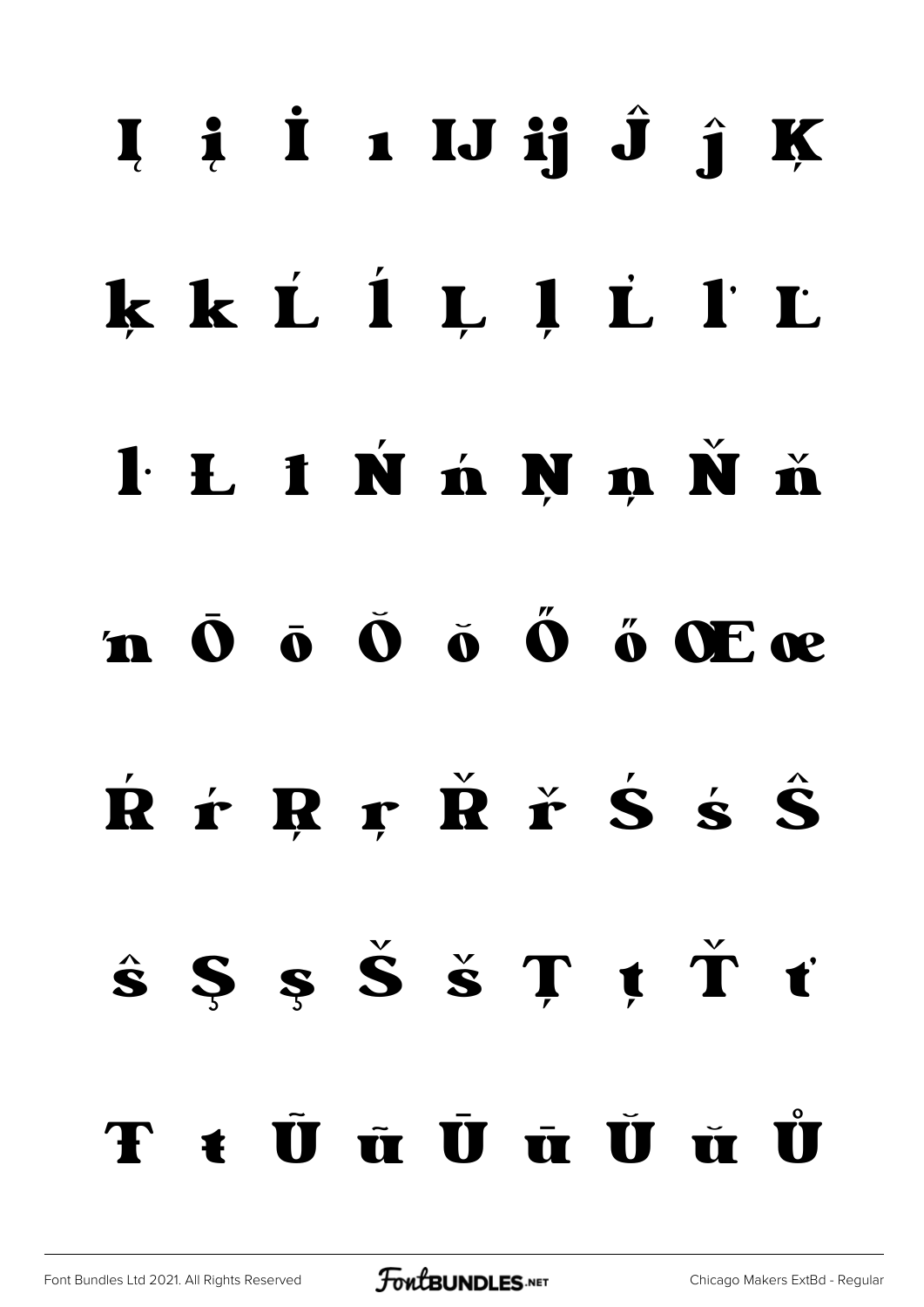

FontBUNDLES.NET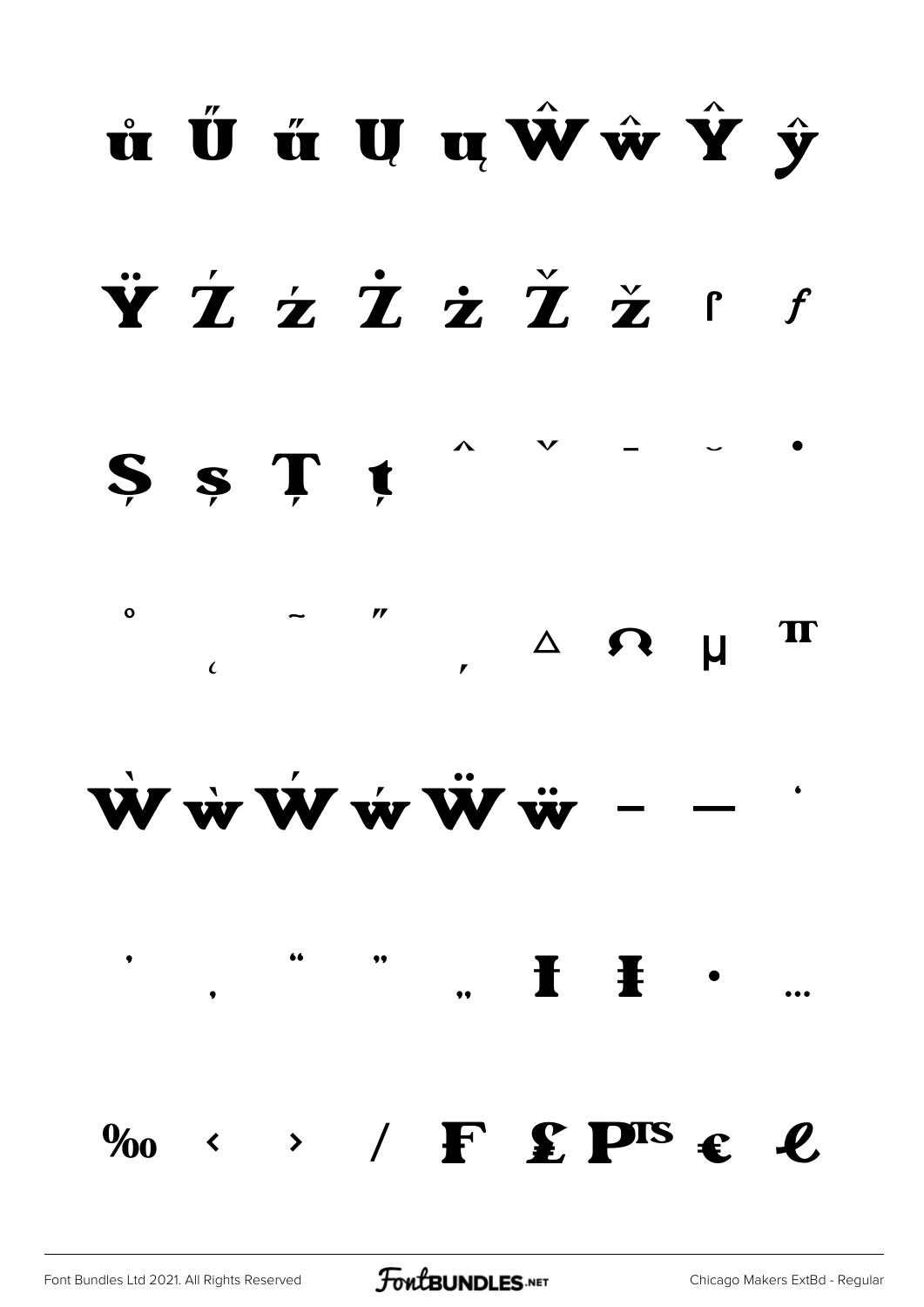## **™ ℮ ∂ ∏ ∑ − ∕ ∙ √ ∞ ∫ ≈ ≠ ≤ ≥ ◊ BSSFYDdHh** L 1 T  $\mathbf{t}$  <sup>TM</sup> T  $\mathbf{P}$ <sup>IS</sup> ae de  $C \in H$  ? & ( ) (  $\begin{array}{ccccccccccccccccccccccccc}\n\end{array}$ \*  $-$  = + < > x  $\div$  <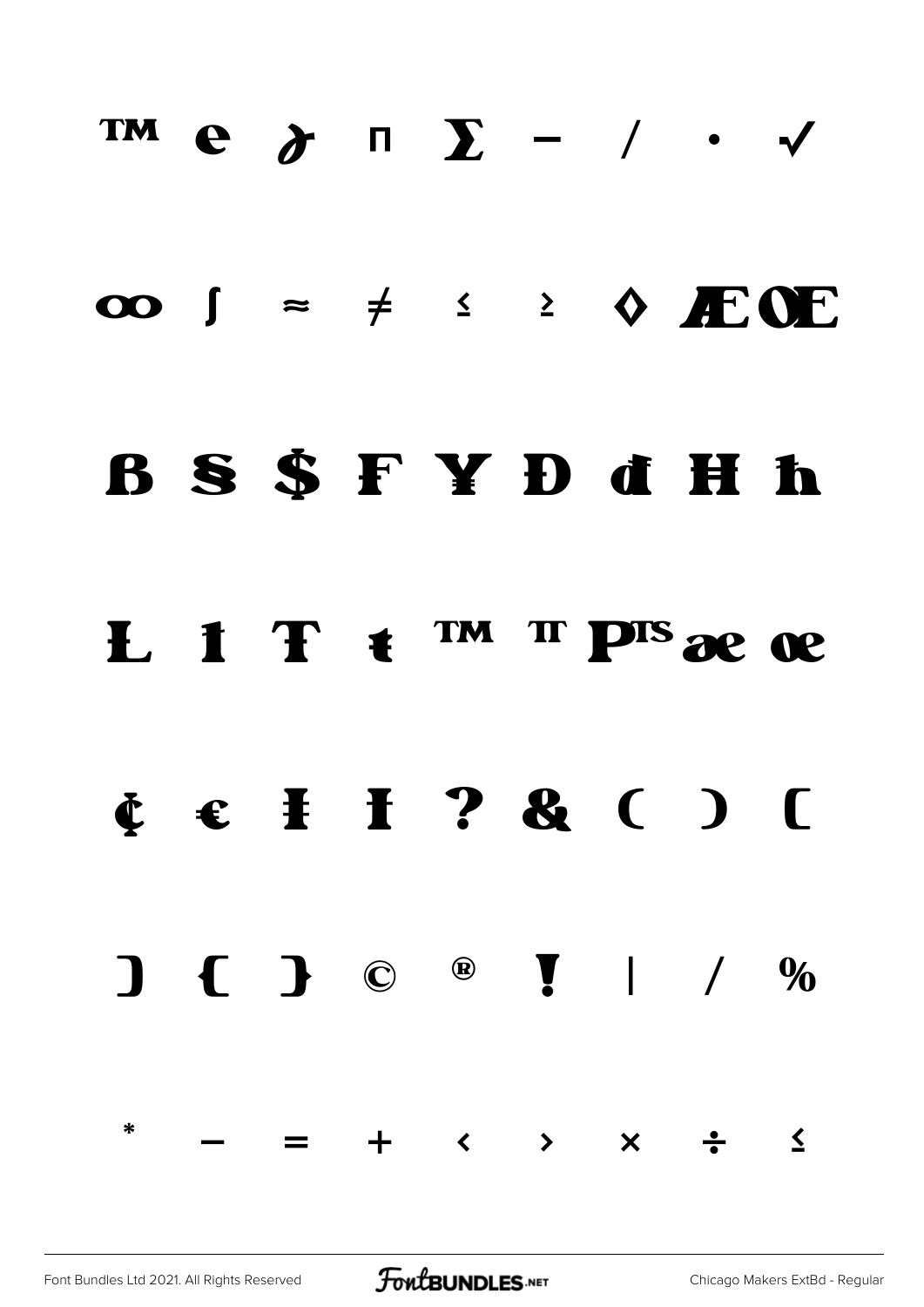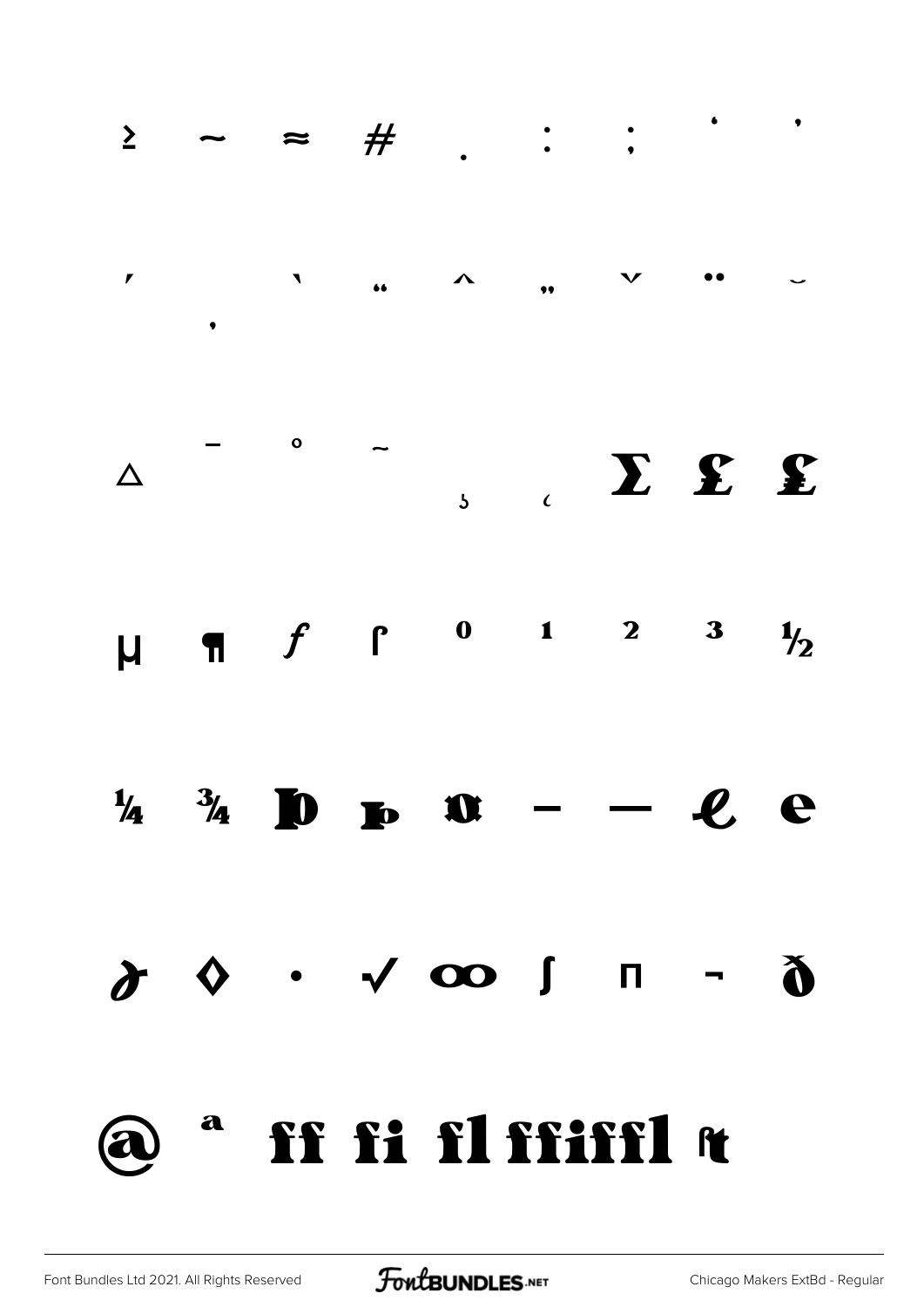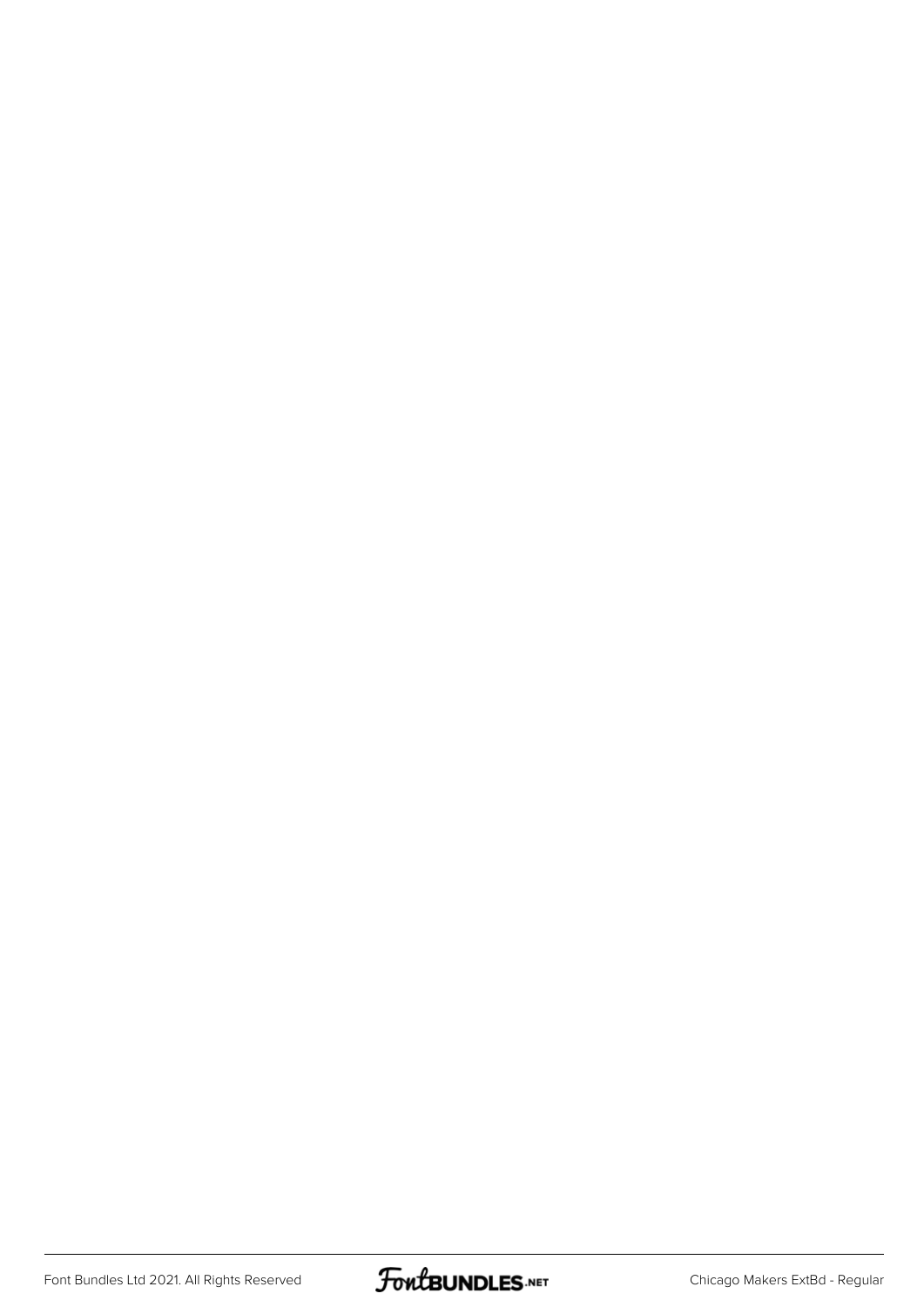#### Chicago Makers - Regular

**Uppercase Characters** 

#### **ABCDEFGHIJKLMN** OPORSTUVWXYZ

Lowercase Characters

### abcdefghijklmnopq rstuvwxyz

**Numbers** 

#### 0123456789

**Punctuation and Symbols** 

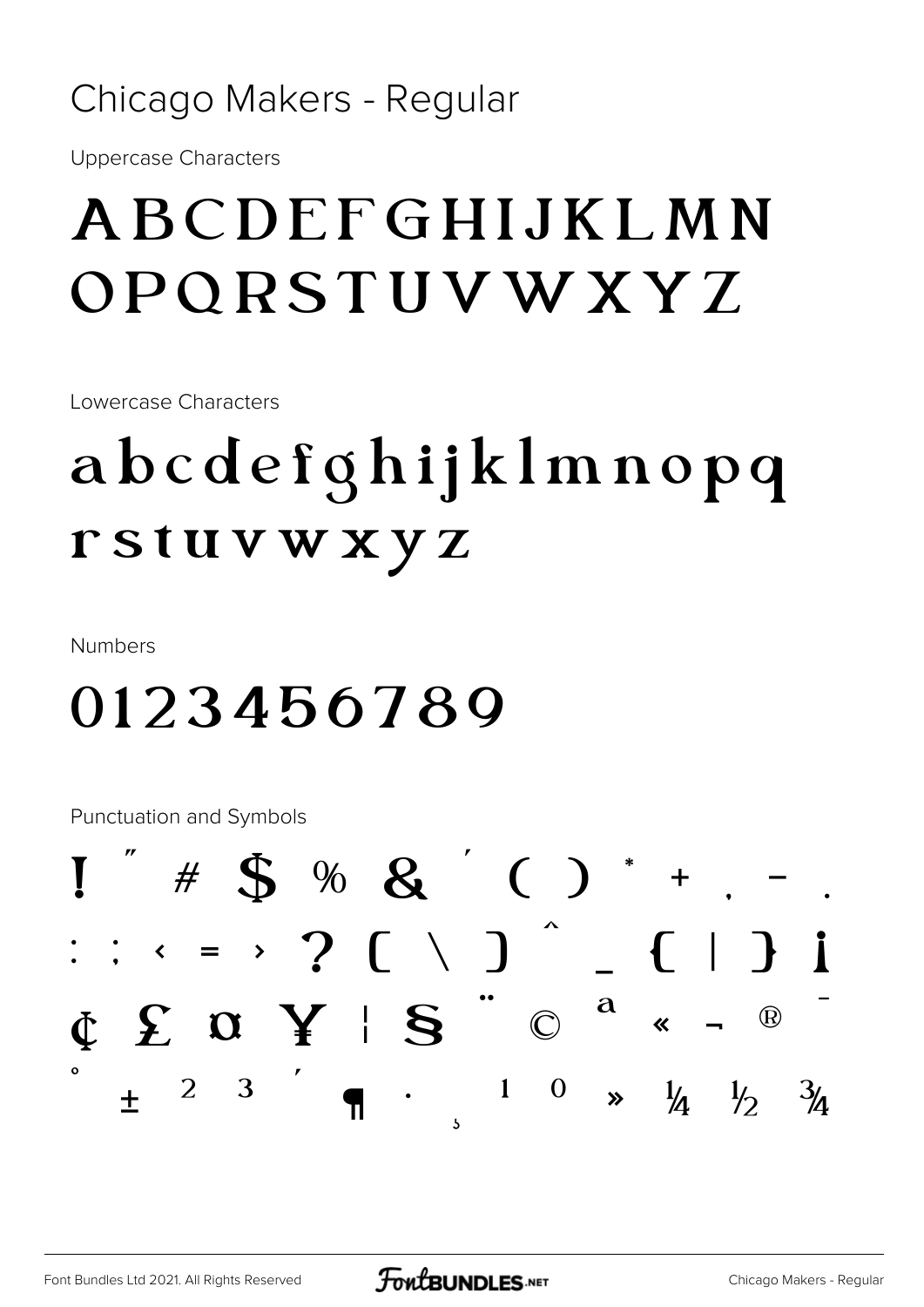All Other Glyphs

### À Á Â Ã Ä Å Æ Ç È É Ê Ë Ì Í Î Ï Ð Ñ Ò Ó Ô Õ Ö × Ø Ù Ú  $\hat{U}$   $\hat{U}$   $\hat{Y}$   $\hat{D}$   $\hat{B}$   $\hat{a}$   $\hat{a}$   $\hat{a}$   $\hat{a}$ ä å æ ç è é ê ë ì í î ï ð ñ ò ó ô õ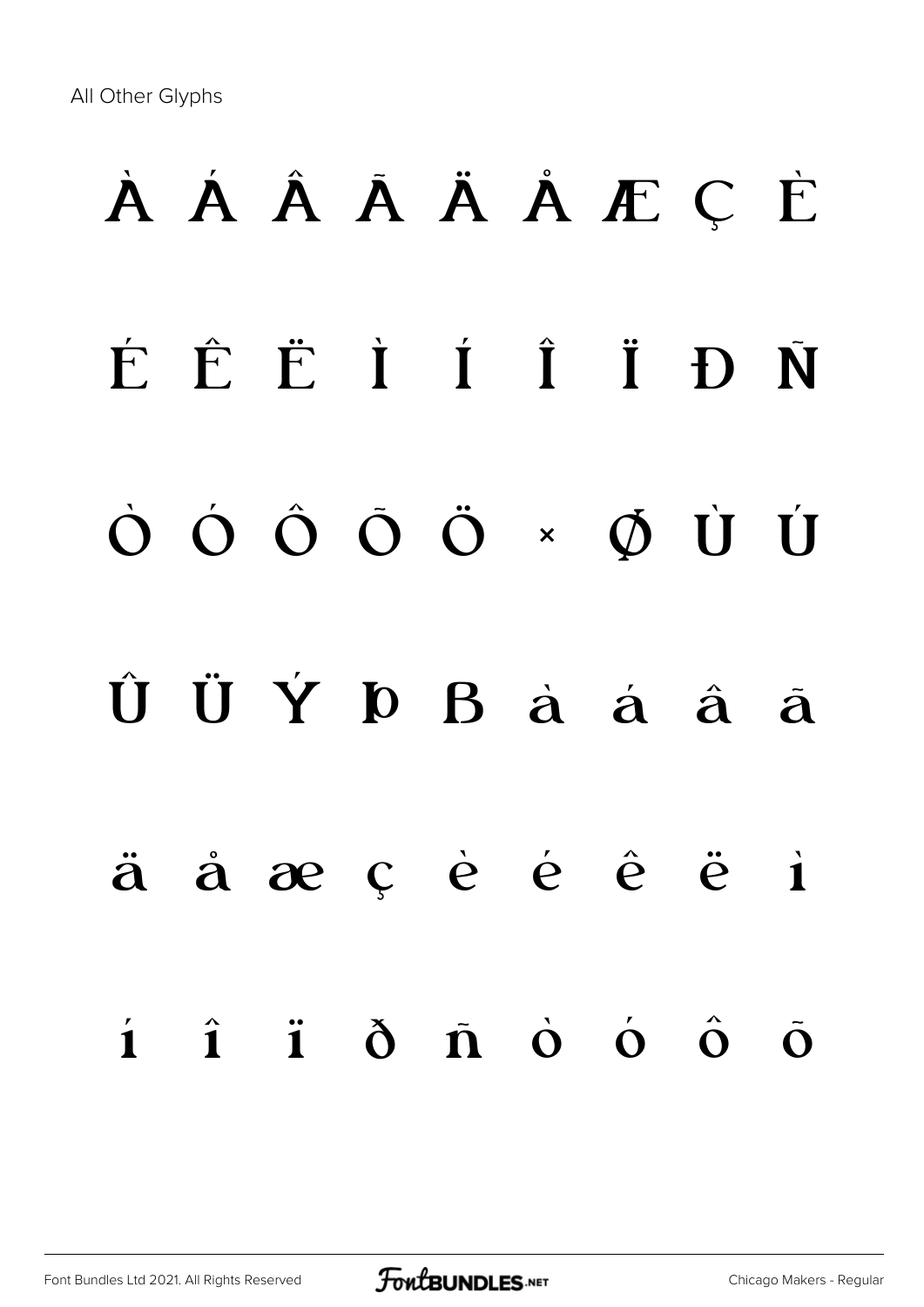### $\ddot{\mathrm{o}}$   $\div$   $\phi$   $\dot{\mathrm{u}}$   $\dot{\mathrm{u}}$   $\ddot{\mathrm{u}}$   $\ddot{\mathrm{u}}$   $\dot{\mathrm{v}}$   $\mathrm{v}$   $\mathrm{v}$ ÿÀāĂ㥹Ćć Ĉ ĉ Ċ ċ Č č Ď ď Đ d Ē ē Ĕ ĕ Ė ė E e  $\check{E}$   $\check{e}$   $\hat{G}$   $\hat{g}$   $\check{G}$   $\check{g}$   $\hat{G}$   $\check{g}$   $\hat{G}$  $\dot{\alpha}$   $\dot{H}$   $\dot{h}$   $\dot{H}$   $\dot{h}$   $\dot{I}$   $\dot{I}$   $\dot{I}$  $\mathbf{I}$  i i i  $\mathbf{I}$  ij  $\hat{\mathbf{J}}$  i Ķ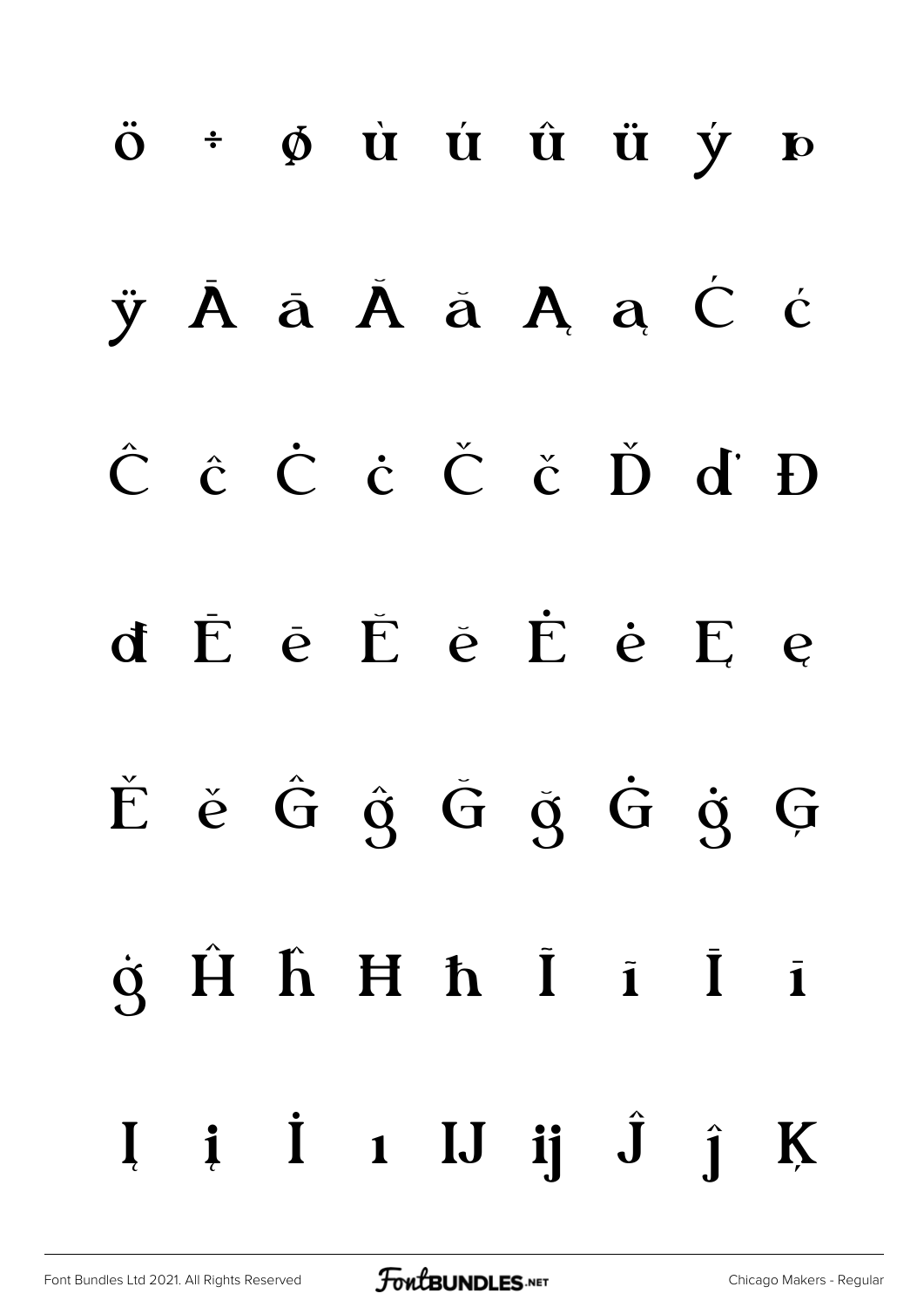# k k Ĺ ĺ Ļ ļ Ľ ľ Ľ ŀ Ł ł Ń ń Ņ ņ Ň ň 'n Ō ō Ŏ ŏ Ő ő Œ œ Ŕ ŕ Ŗ ŗ Ř ř Ś ś Ŝ  $\hat{s}$  S  $\hat{s}$   $\check{s}$   $\hat{T}$   $\hat{T}$   $\check{T}$ Ŧ ŧ Ũ ũ Ū ū Ŭ ŭ Ů ů Ű ű Ų ų Ŵ ŵ Ŷ ŷ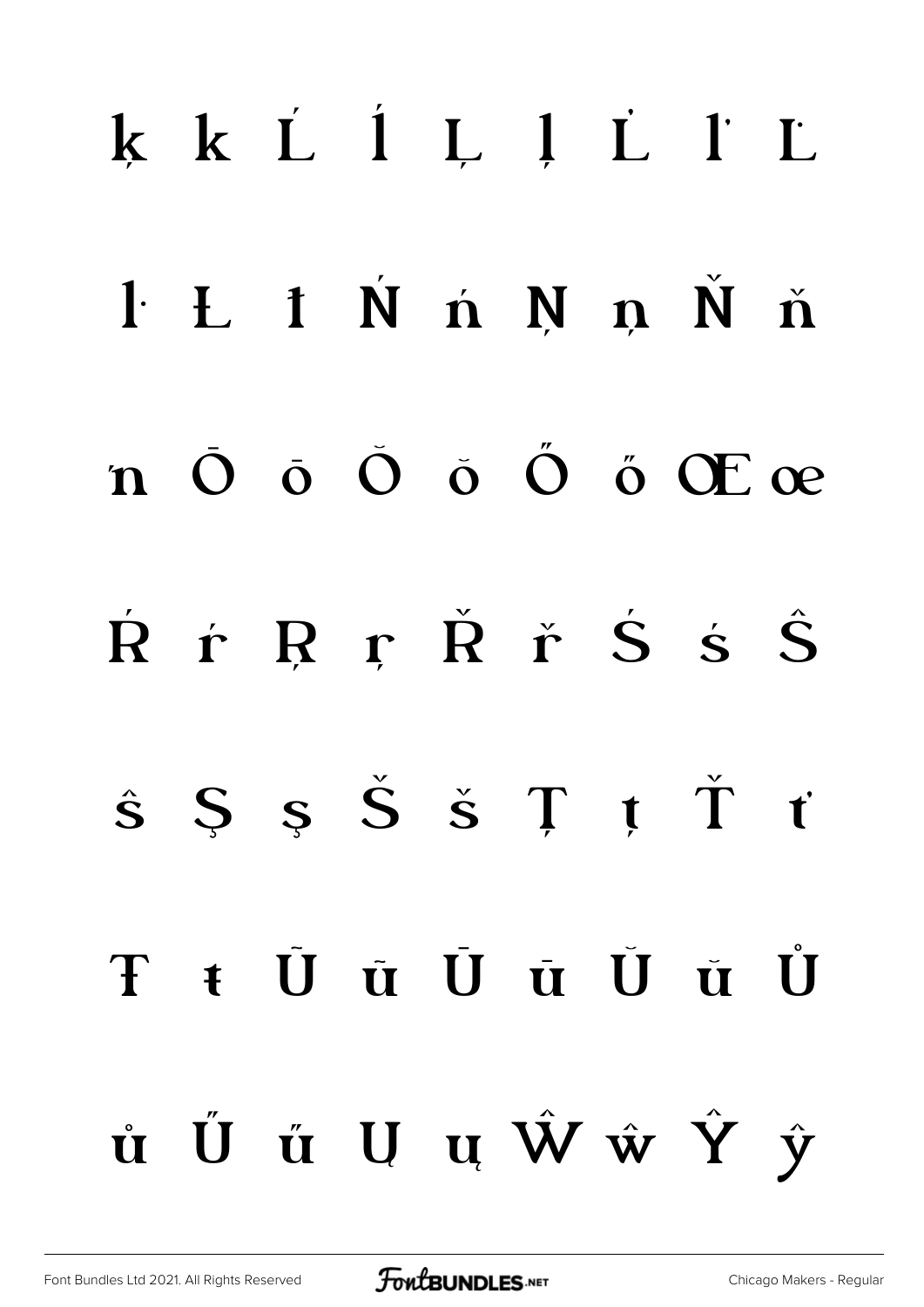### ŸŽŽŽŽŽŽrf

 $S \simeq T$  t  $\bullet$  $\mathbf{T}$  $\mu \circ \Delta$  $\epsilon$ 



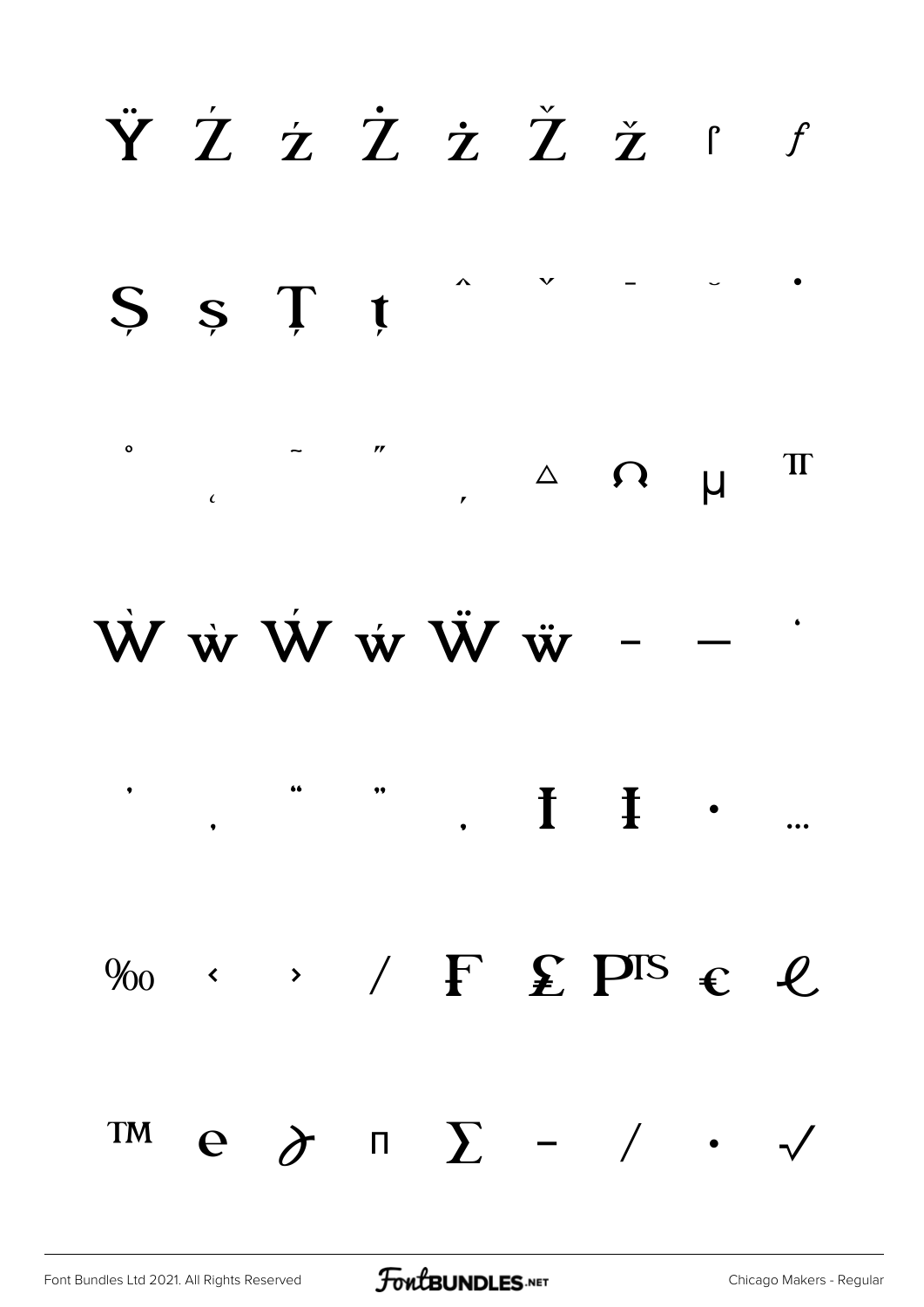|  |  |  | $\infty$ $\rightarrow$ $\neq$ $\rightarrow$ $\rightarrow$ $\rightarrow$ $\rightarrow$ OE                                                                                                                                                                                                                                                                                                                                                                                     |  |
|--|--|--|------------------------------------------------------------------------------------------------------------------------------------------------------------------------------------------------------------------------------------------------------------------------------------------------------------------------------------------------------------------------------------------------------------------------------------------------------------------------------|--|
|  |  |  | B S S F Y D d H h                                                                                                                                                                                                                                                                                                                                                                                                                                                            |  |
|  |  |  | L 1 T $\mathbf{t}$ $\mathbf{m}$ $\mathbf{m}$ $\mathbf{p}$ $\mathbf{p}$ $\mathbf{p}$ $\mathbf{p}$ $\mathbf{p}$ $\mathbf{p}$                                                                                                                                                                                                                                                                                                                                                   |  |
|  |  |  | $\Phi \quad \varepsilon \quad \text{if} \quad \Omega \quad \text{and} \quad \Omega \quad \Omega$                                                                                                                                                                                                                                                                                                                                                                             |  |
|  |  |  |                                                                                                                                                                                                                                                                                                                                                                                                                                                                              |  |
|  |  |  | * $ =$ $+$ $\leftarrow$ $\leftarrow$ $\leftarrow$ $\leftarrow$ $\leftarrow$ $\leftarrow$ $\leftarrow$ $\leftarrow$ $\leftarrow$ $\leftarrow$ $\leftarrow$ $\leftarrow$ $\leftarrow$ $\leftarrow$ $\leftarrow$ $\leftarrow$ $\leftarrow$ $\leftarrow$ $\leftarrow$ $\leftarrow$ $\leftarrow$ $\leftarrow$ $\leftarrow$ $\leftarrow$ $\leftarrow$ $\leftarrow$ $\leftarrow$ $\leftarrow$ $\leftarrow$ $\leftarrow$ $\leftarrow$ $\leftarrow$ $\leftarrow$ $\leftarrow$ $\left$ |  |
|  |  |  | $\geq$ $\sim$ $\approx$ $\#$ . : : : $\cdot$                                                                                                                                                                                                                                                                                                                                                                                                                                 |  |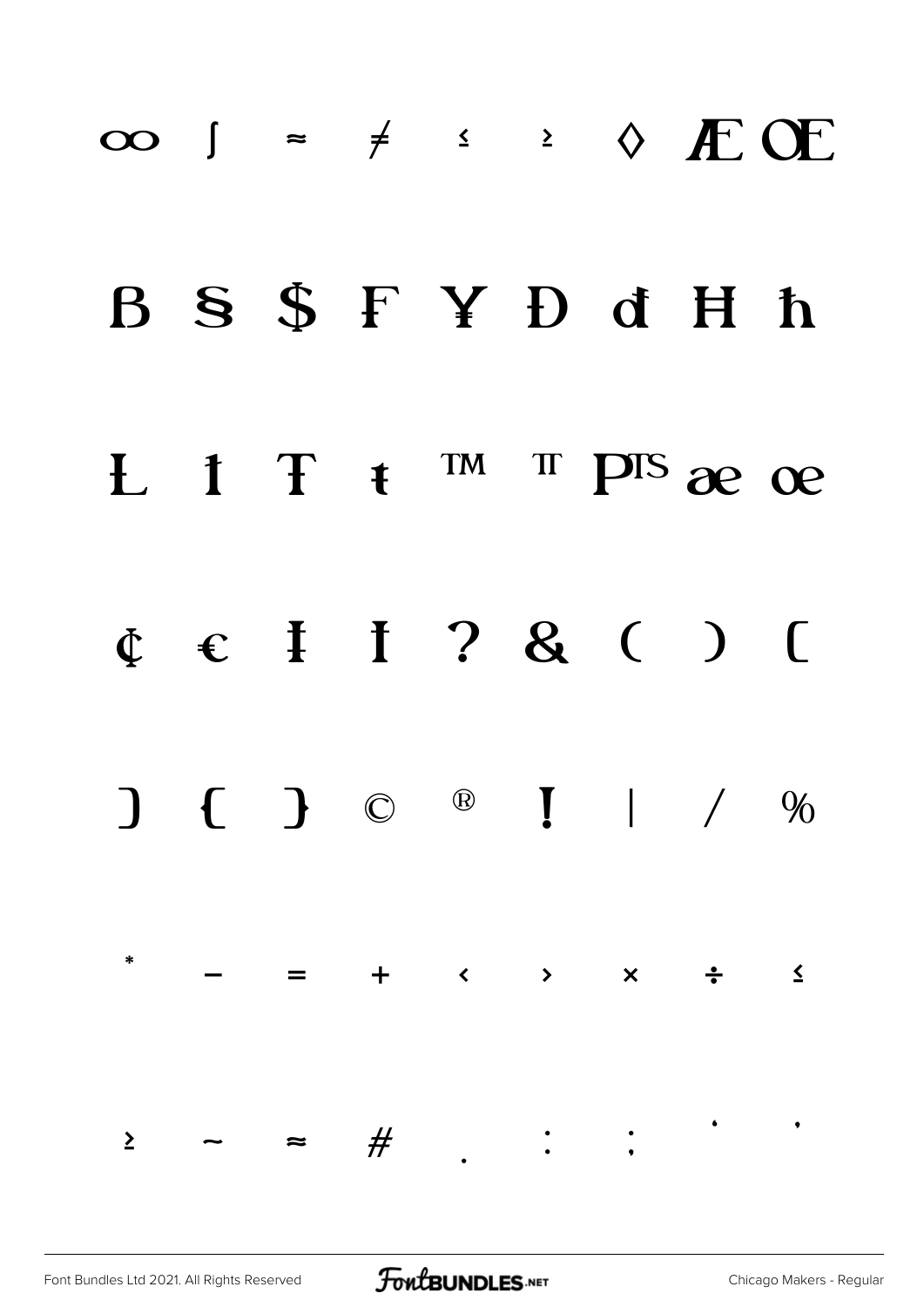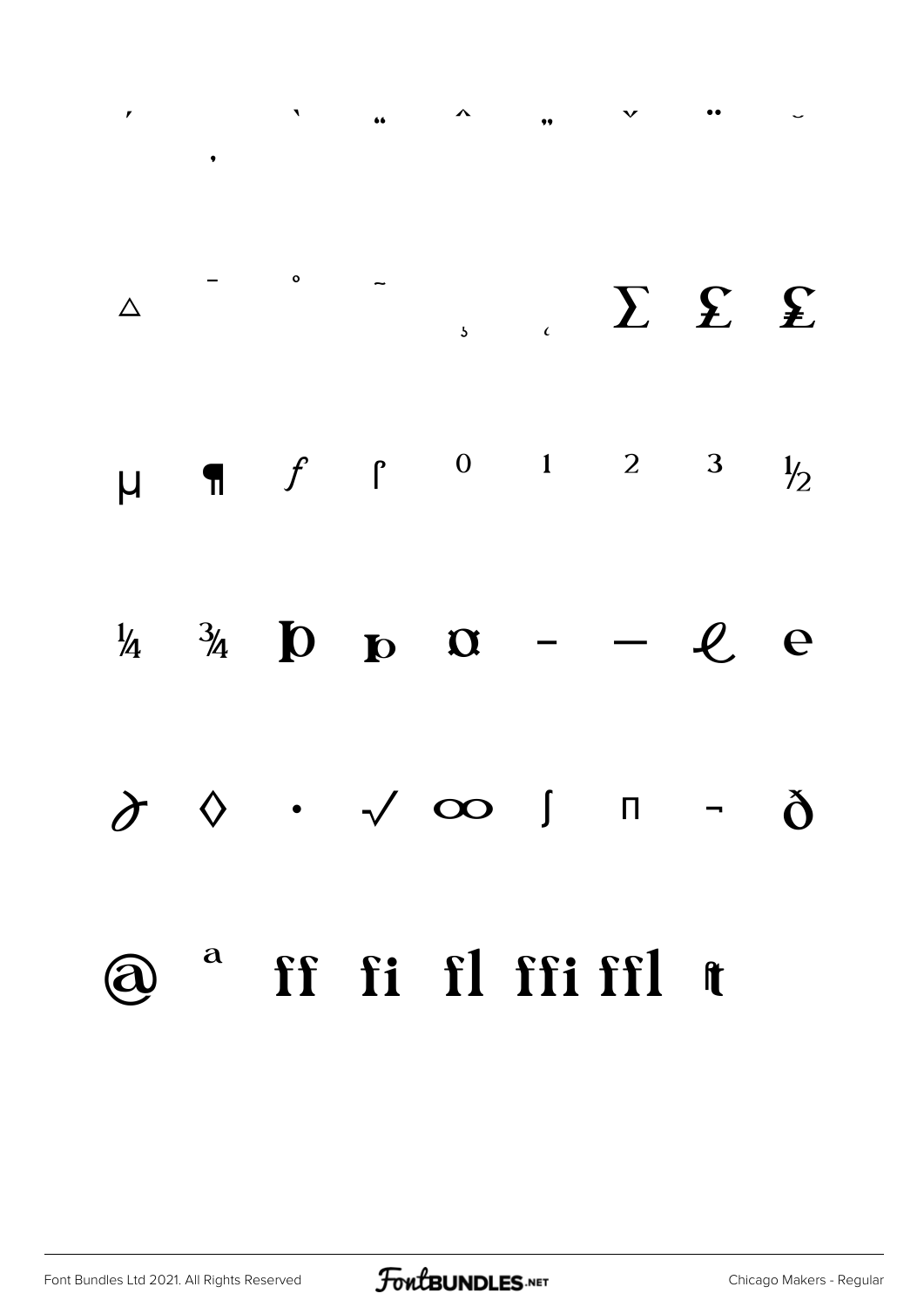#### Chicago Makers ExtLt - Regular

**Uppercase Characters** 

#### ABCDEFGHIJKLMNOP ORSTUVWXYZ

Lowercase Characters

### abcdefghijklmnopqrs tuvwxyz

**Numbers** 

#### 0123456789

Punctuation and Symbols

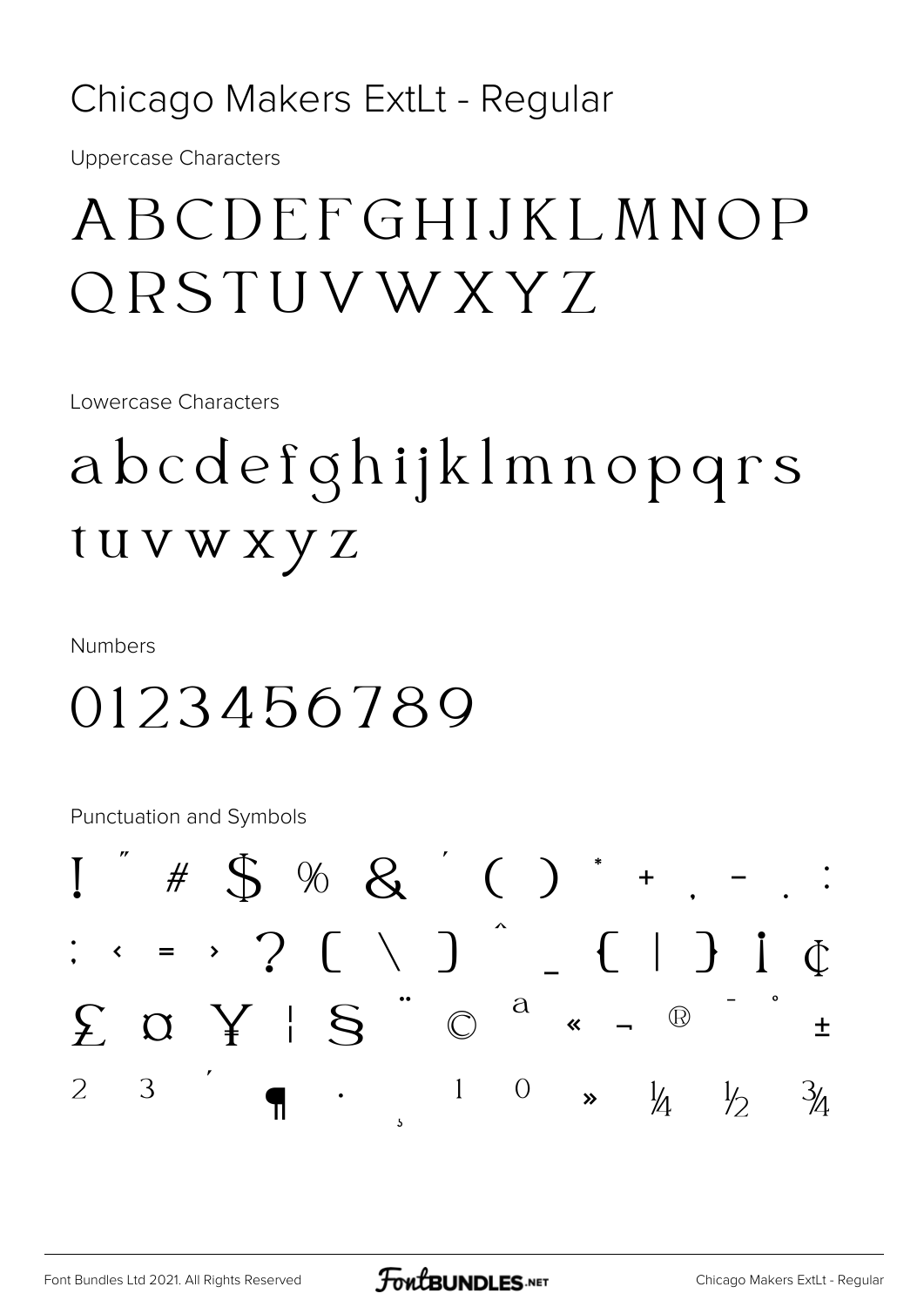All Other Glyphs

### À Á Â Ã Ä Å Æ Ç È É Ê Ë Ì Í Î Ï Ð Ñ Ò Ó Ô Õ Ö × Ø Ù Ú Û Ü Ý Þ ß à á â ã ä å æ ç è é ê ë ì í î ï ð ñ ò ó ô õ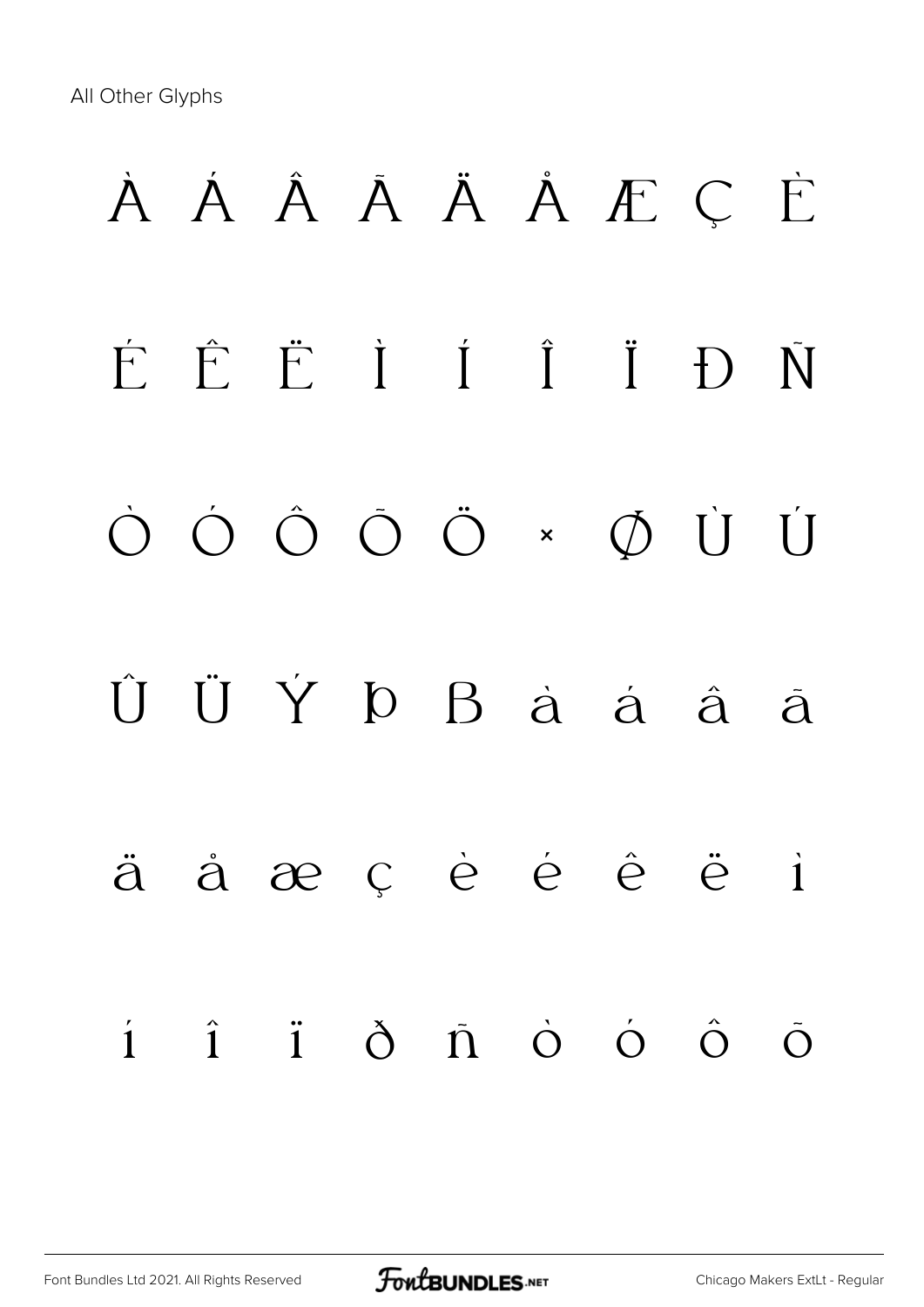### ö + ø ù ú û ü ý p ÿ Ā ā Ă ă Ą ą Ć ć Ĉ ĉ Ċ ċ Č č Ď ď Đ d Ė ė Ě ė Ė ė E e Ě ě Ĝ ĝ Ğ ğ Ġ ġ Ģ  $\dot{\alpha}$   $\dot{H}$   $\dot{\text{h}}$   $\dot{\text{h}}$   $\dot{\text{h}}$   $\dot{\text{I}}$   $\dot{\text{I}}$   $\dot{\text{I}}$  $\overline{1}$  $\begin{bmatrix} 1 & i & i & 1 & 1 & 1 & i \end{bmatrix}$ Ķ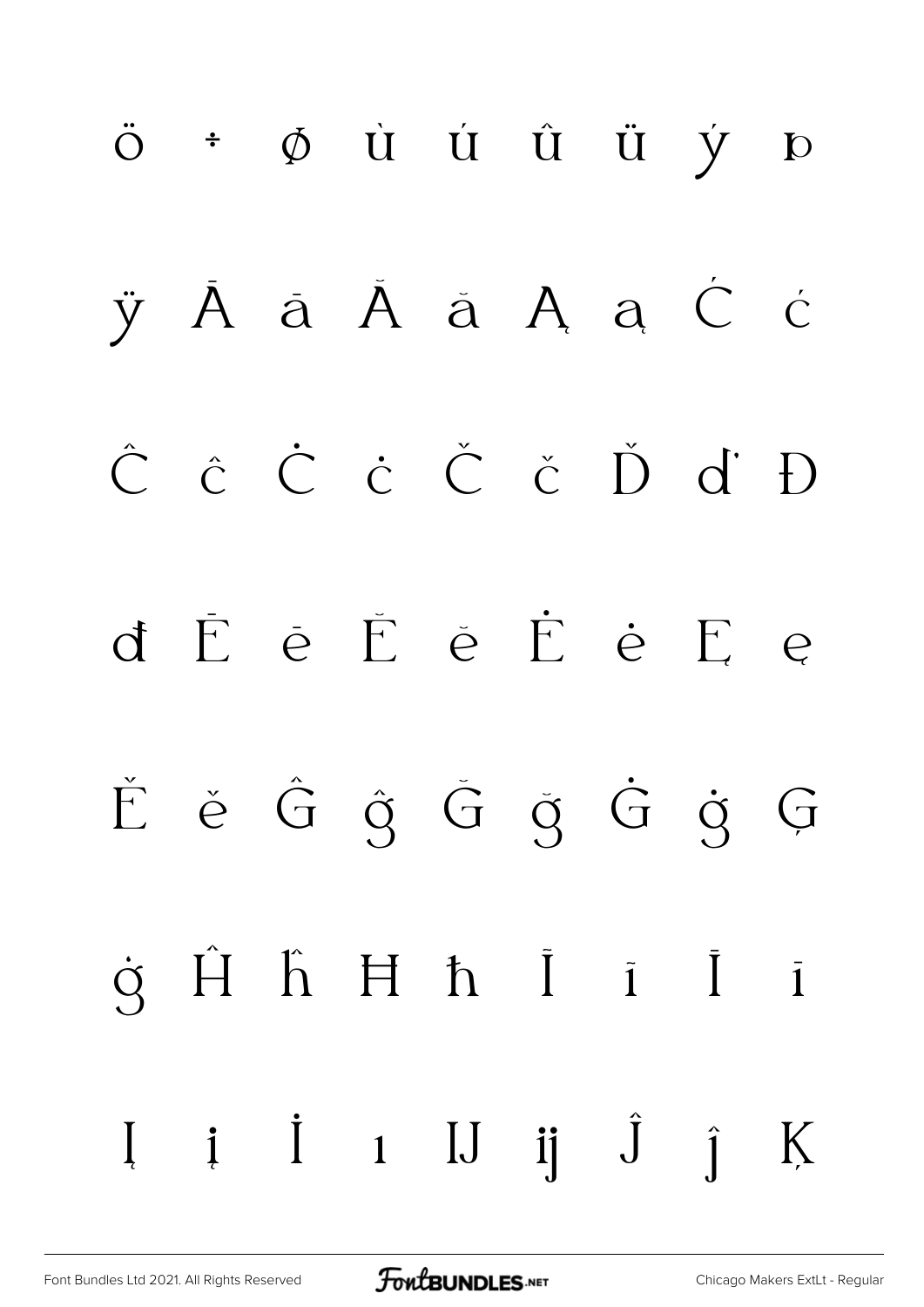# k Ľ ĺ Ļ ļ Ľ ľ Ľ ŀ Ł ł Ń ń Ņ ņ Ň ň 'n Ō ō Ŏ ŏ Ő ő Œ œ Ŕ ŕ Ŗ ŗ Ř ř Ś ś Ŝ ŝ Ş ş Š š Ţ ţ Ť ť Ŧ ŧ Ũ ũ Ū ū Ŭ ŭ Ů ů Ű ű Ų ų Ŵ ŵ Ŷ ŷ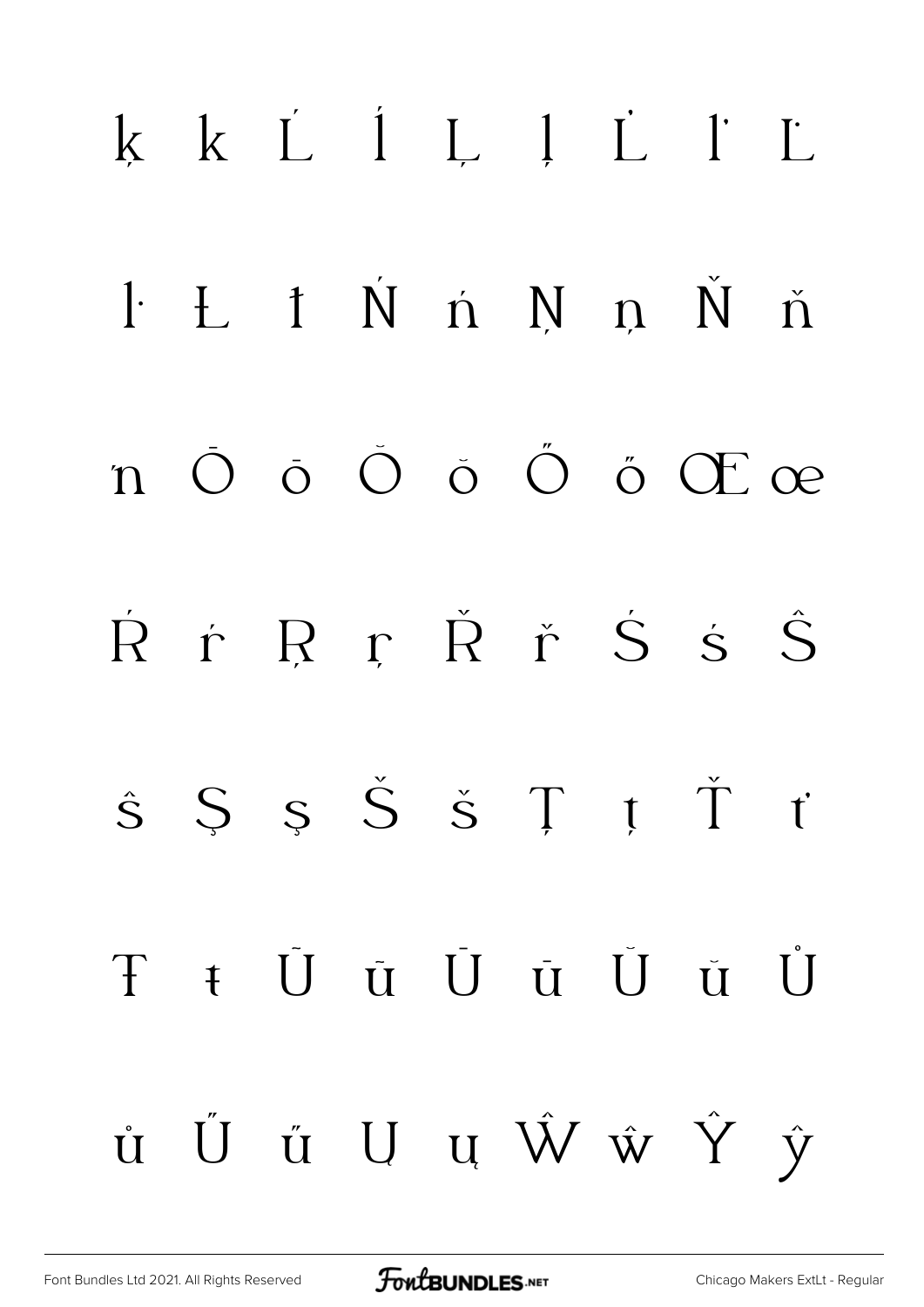ŸŽŽŽŽŽŽřf









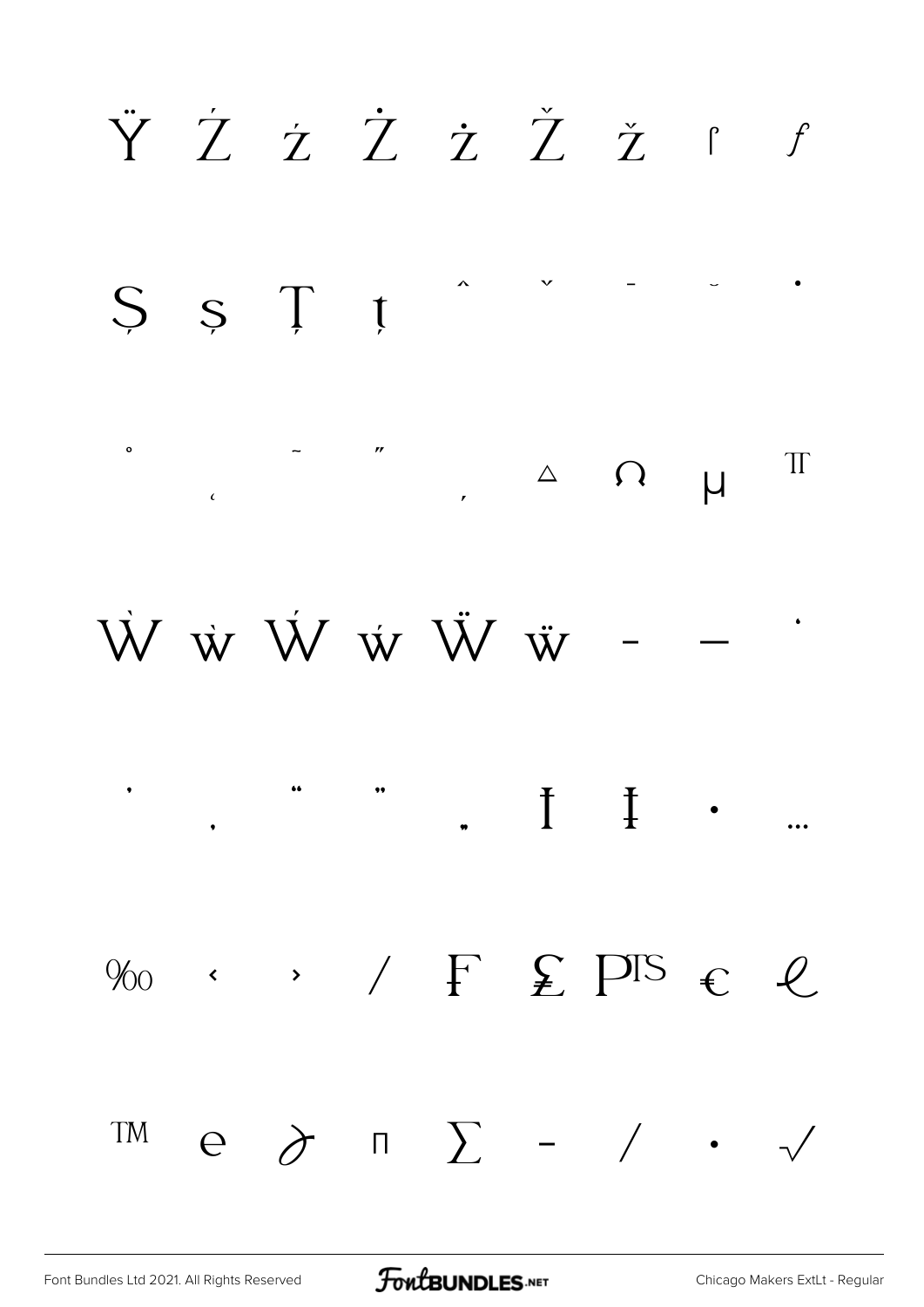|  |  |  | $\infty$ $\rightarrow$ $\neq$ $\rightarrow$ $\Diamond$ $E$ OE                                                                                                                                                                                                                                                               |  |
|--|--|--|-----------------------------------------------------------------------------------------------------------------------------------------------------------------------------------------------------------------------------------------------------------------------------------------------------------------------------|--|
|  |  |  | B S \$ F Y D d H h                                                                                                                                                                                                                                                                                                          |  |
|  |  |  | L 1 T t TM T PIS ae oe                                                                                                                                                                                                                                                                                                      |  |
|  |  |  | $\Phi \quad \in \quad I \quad I \quad ? \quad \& \quad ( ) \quad [$                                                                                                                                                                                                                                                         |  |
|  |  |  |                                                                                                                                                                                                                                                                                                                             |  |
|  |  |  | $\ddot{i}$ = + < > x $\ddot{i}$ <                                                                                                                                                                                                                                                                                           |  |
|  |  |  | $\frac{1}{2}$ $\approx$ $\frac{1}{2}$ $\frac{1}{2}$ $\frac{1}{2}$ $\frac{1}{2}$ $\frac{1}{2}$ $\frac{1}{2}$ $\frac{1}{2}$ $\frac{1}{2}$ $\frac{1}{2}$ $\frac{1}{2}$ $\frac{1}{2}$ $\frac{1}{2}$ $\frac{1}{2}$ $\frac{1}{2}$ $\frac{1}{2}$ $\frac{1}{2}$ $\frac{1}{2}$ $\frac{1}{2}$ $\frac{1}{2}$ $\frac{1}{2}$ $\frac{1}{$ |  |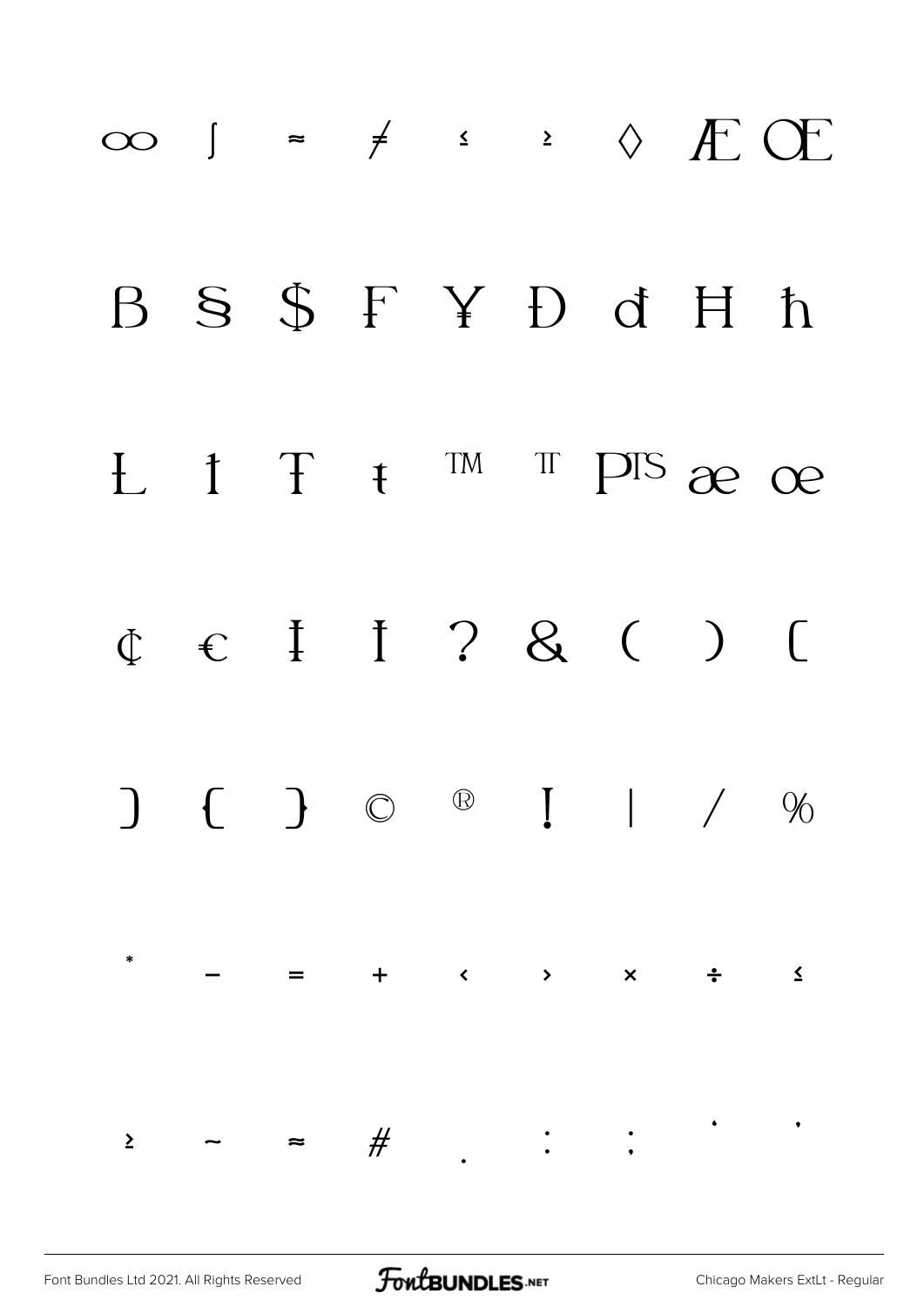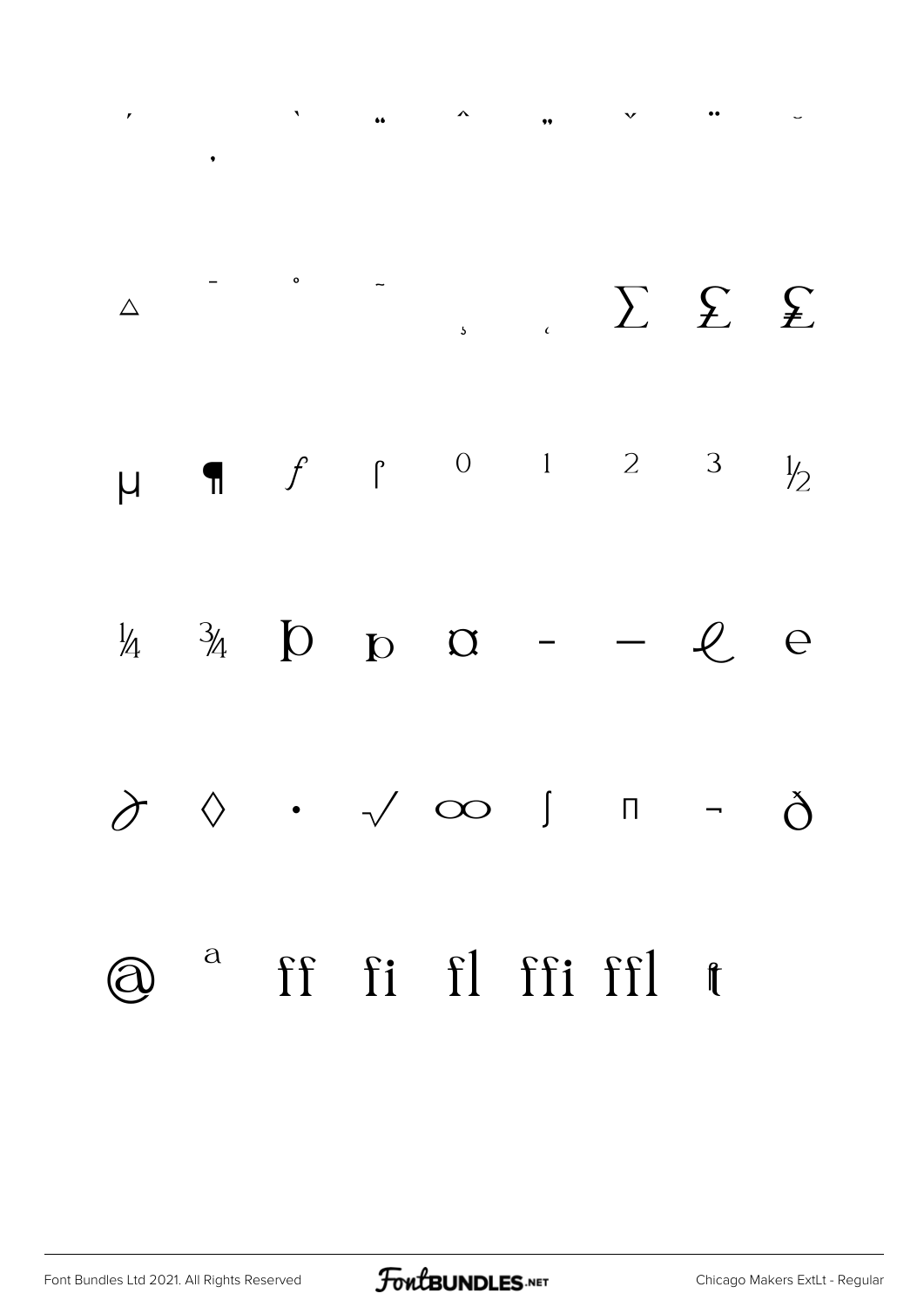#### Chicago Makers Thin - Regular

**Uppercase Characters** 

#### ABCDEFGHIJKLMNOP ORSTUVWXYZ

Lowercase Characters

### abcdefghijklmnopgrst UVWXYZ

**Numbers** 

#### 0123456789

Punctuation and Symbols

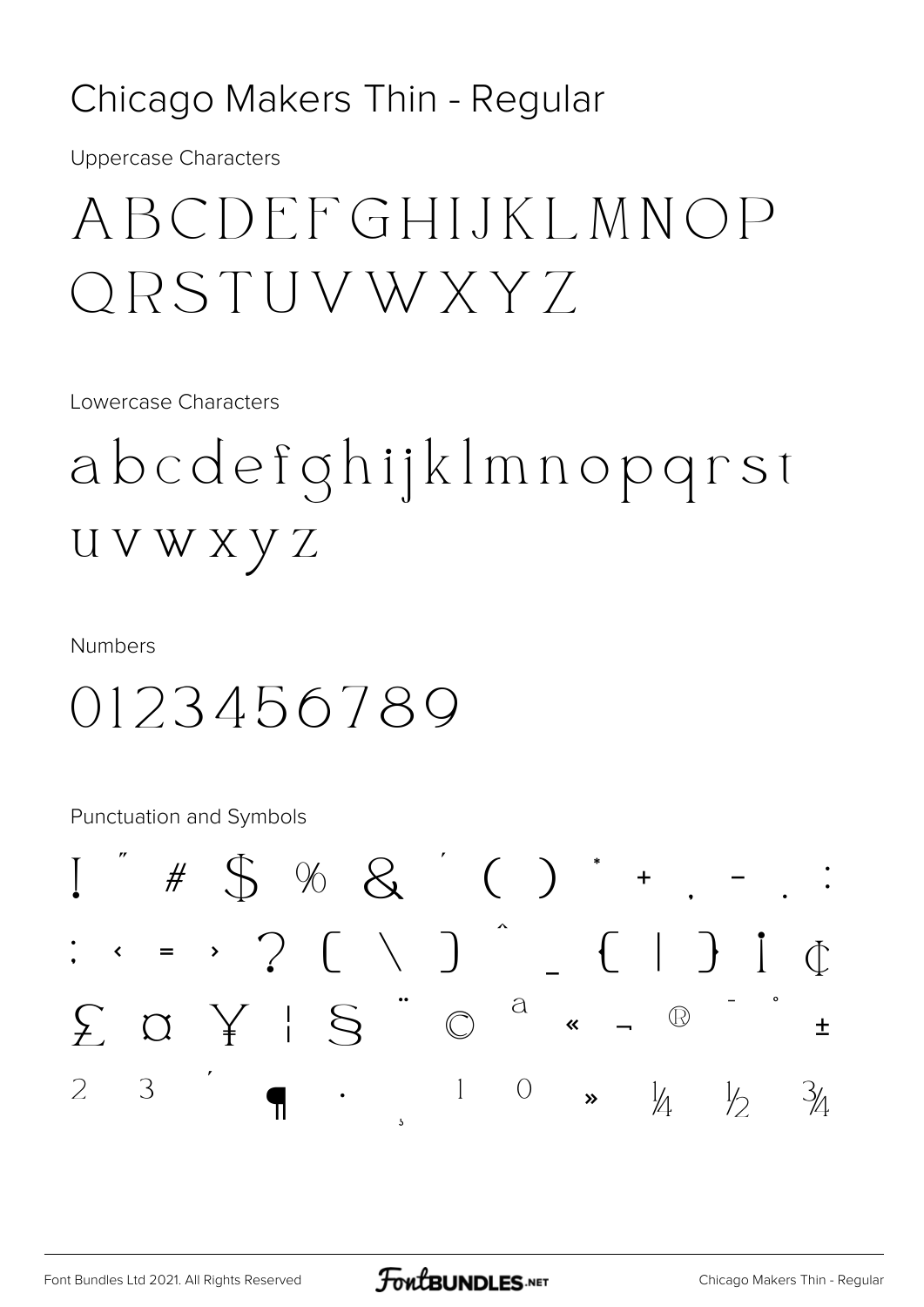All Other Glyphs



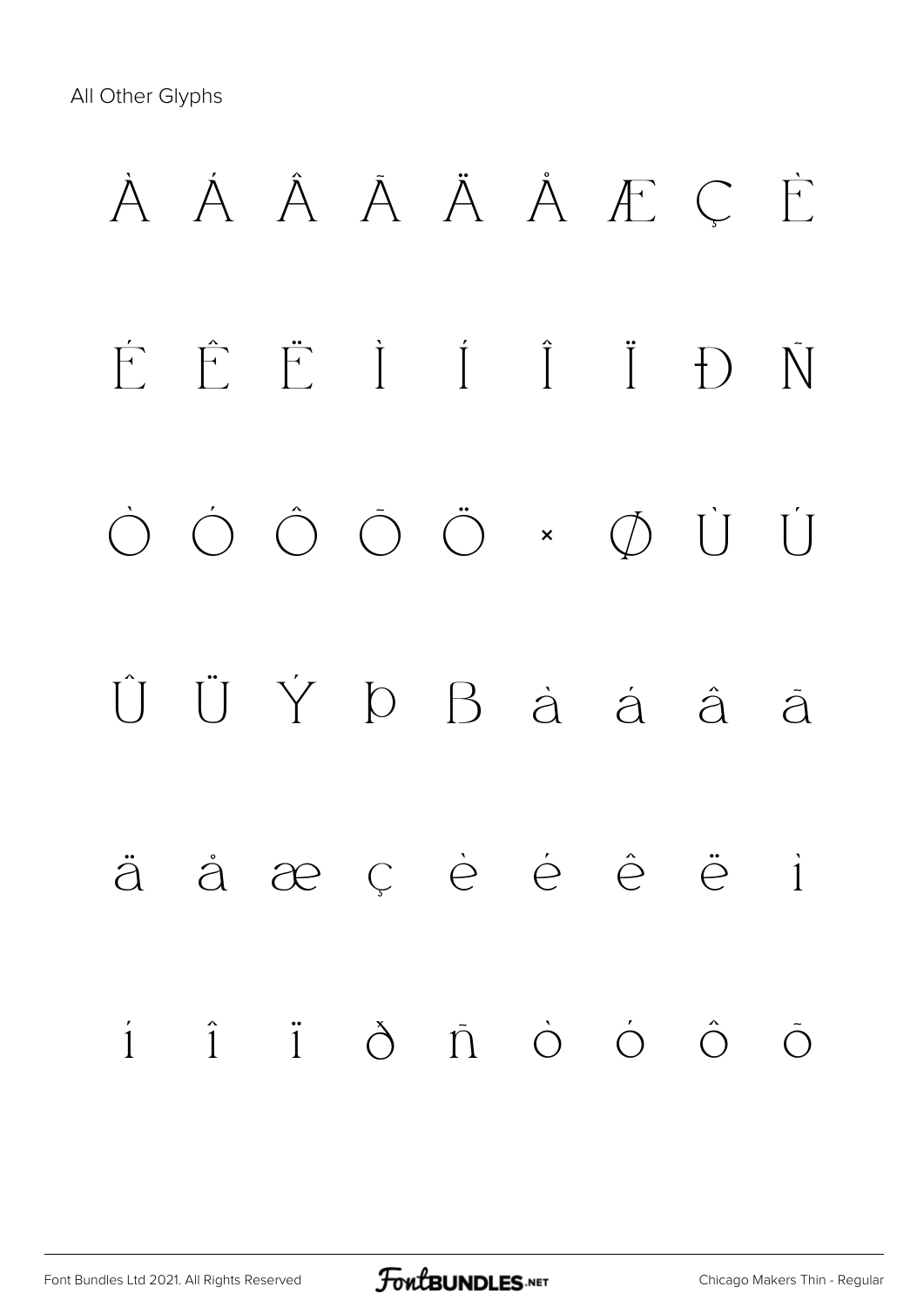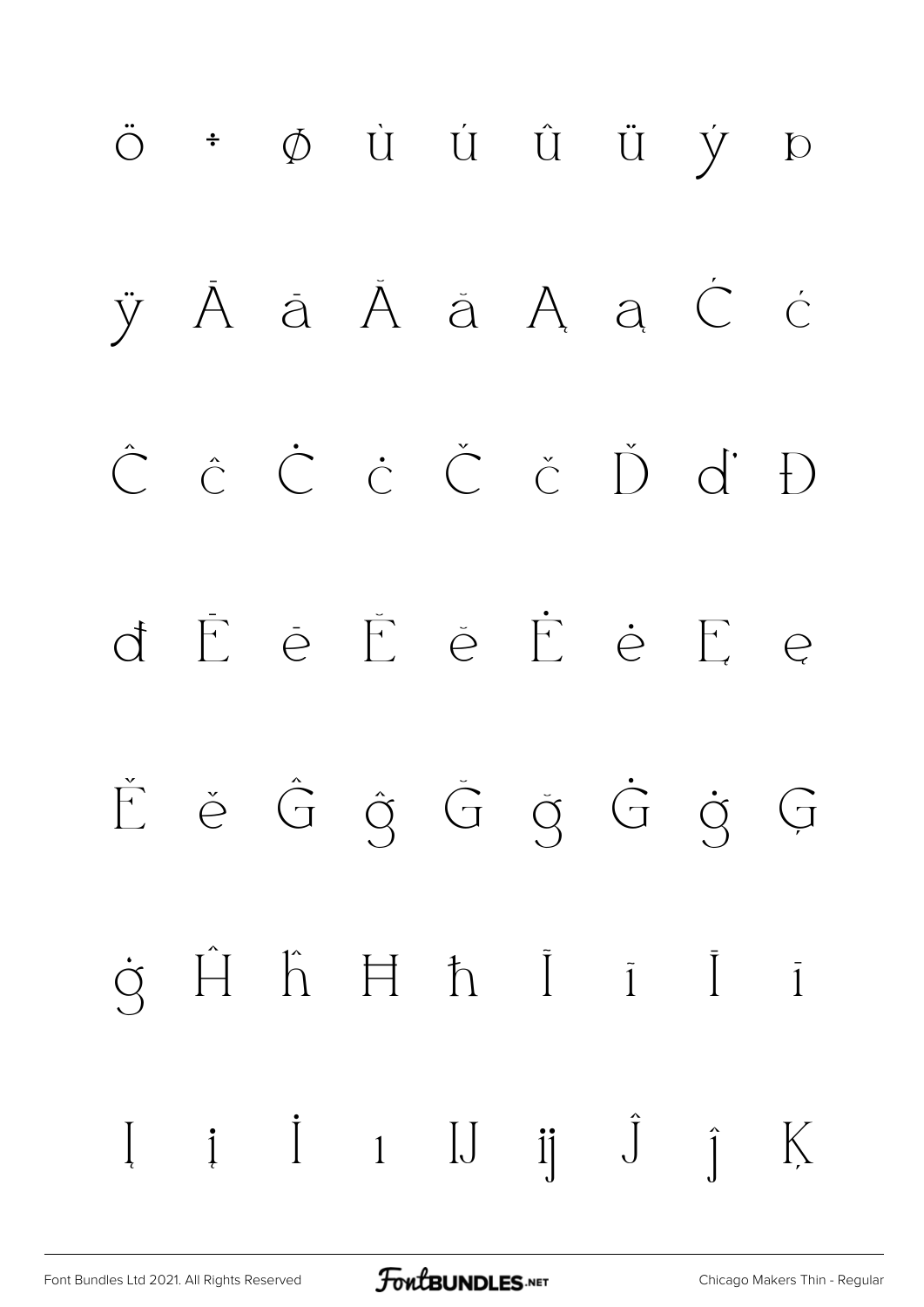

**FoutBUNDLES**.NET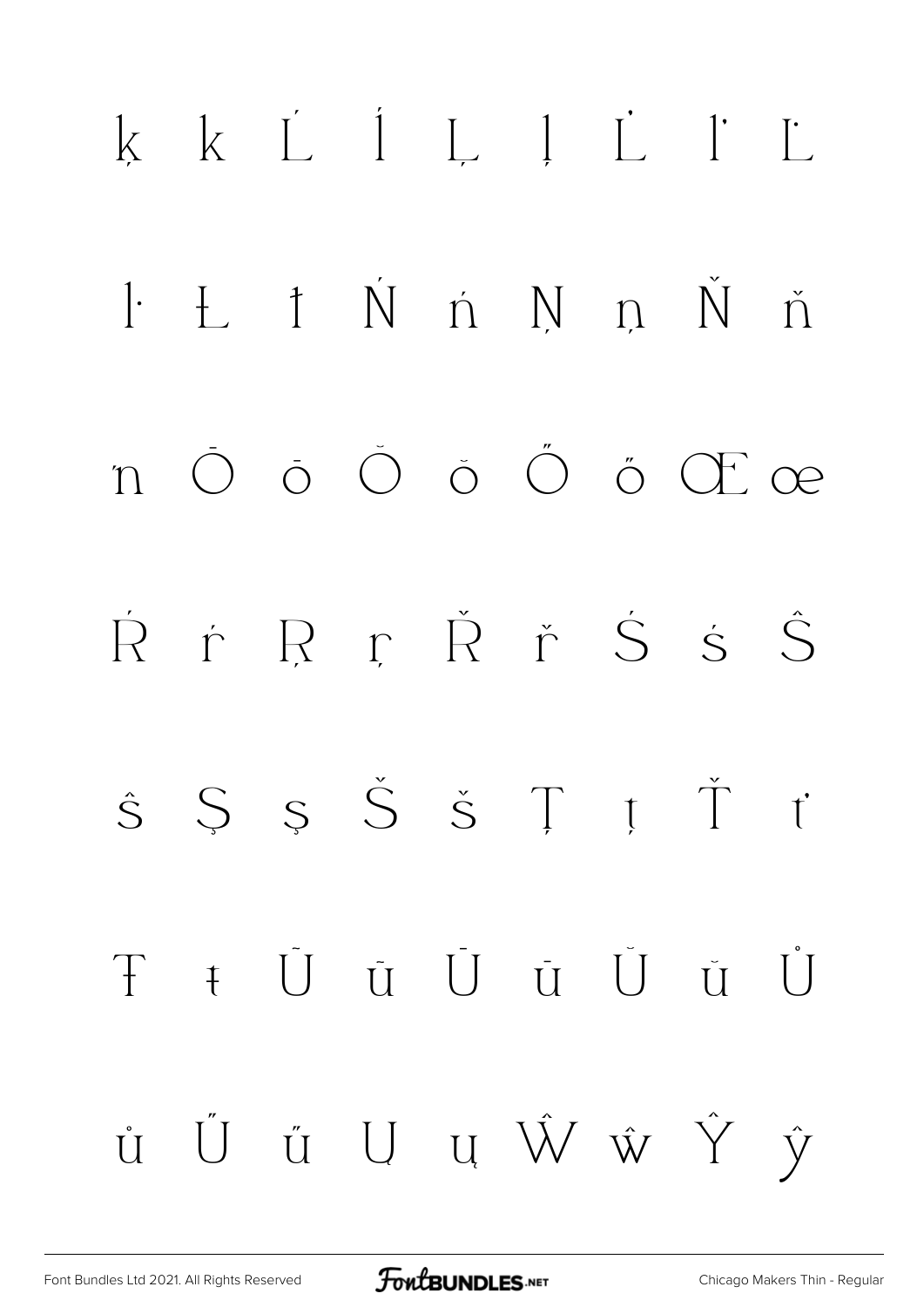ŸŽŽŽŽŽŽ f f  $\begin{array}{ccccccccccccc} \wedge & & \vee & & & \neg & & \neg \end{array}$  $S$   $S$   $T$   $t$  $\prod$ W W W W W  $\sim$   $\sim$   $\%$  · · /  $\qquad$  /  $\qquad$  PIS  $\in$   $\ell$  $e \rightarrow \pi \sum -$ TM

FontBUNDLES.NET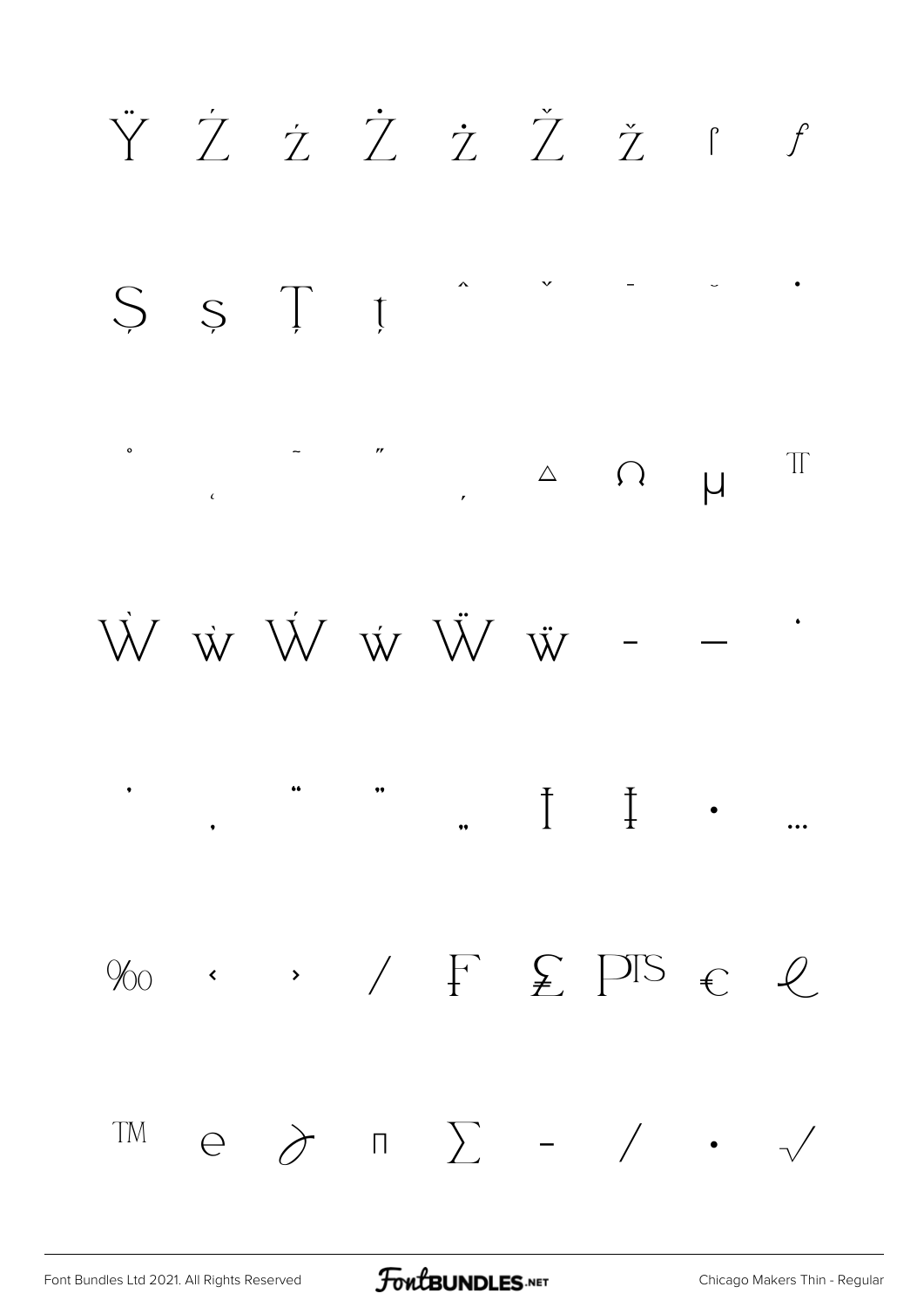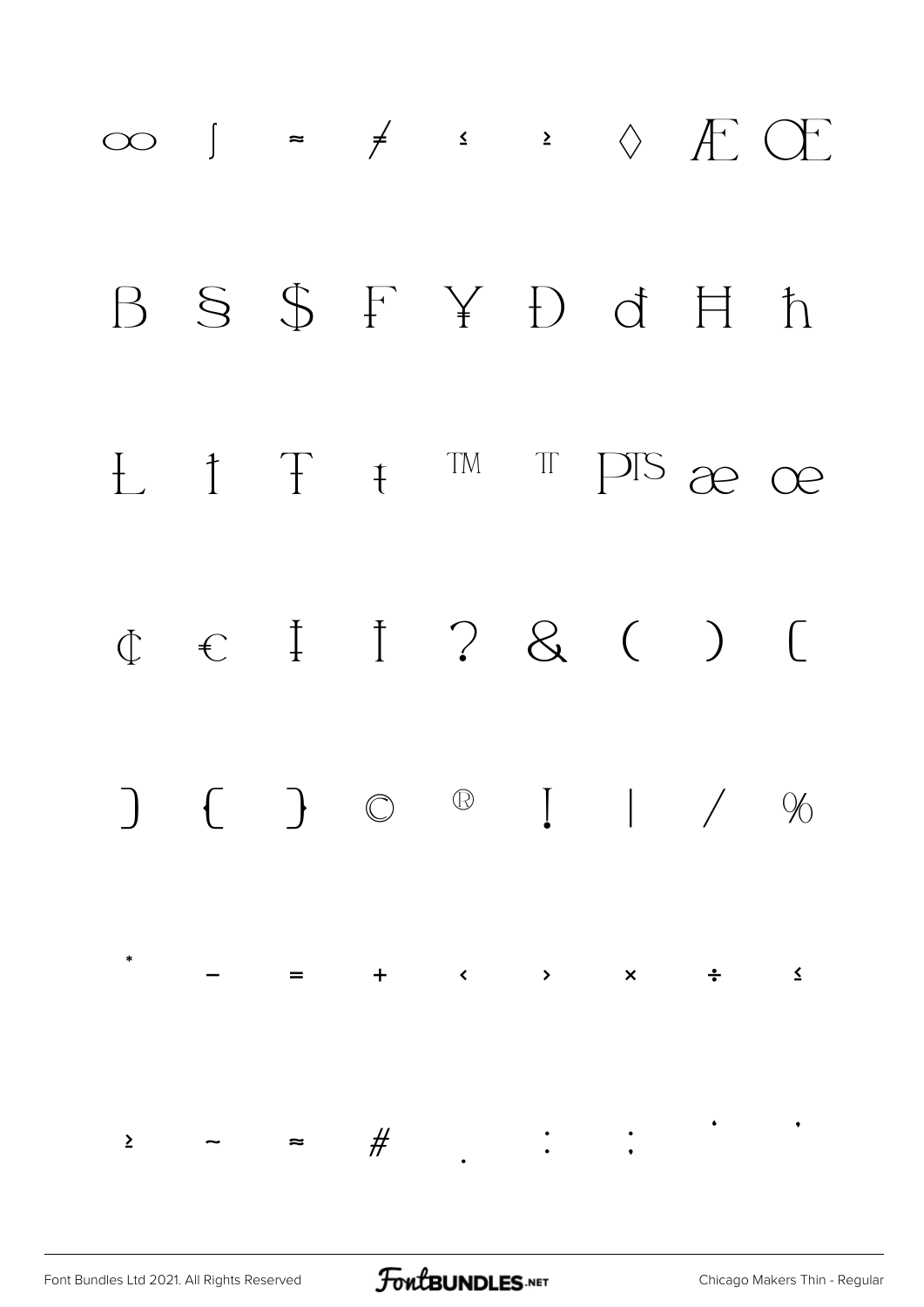

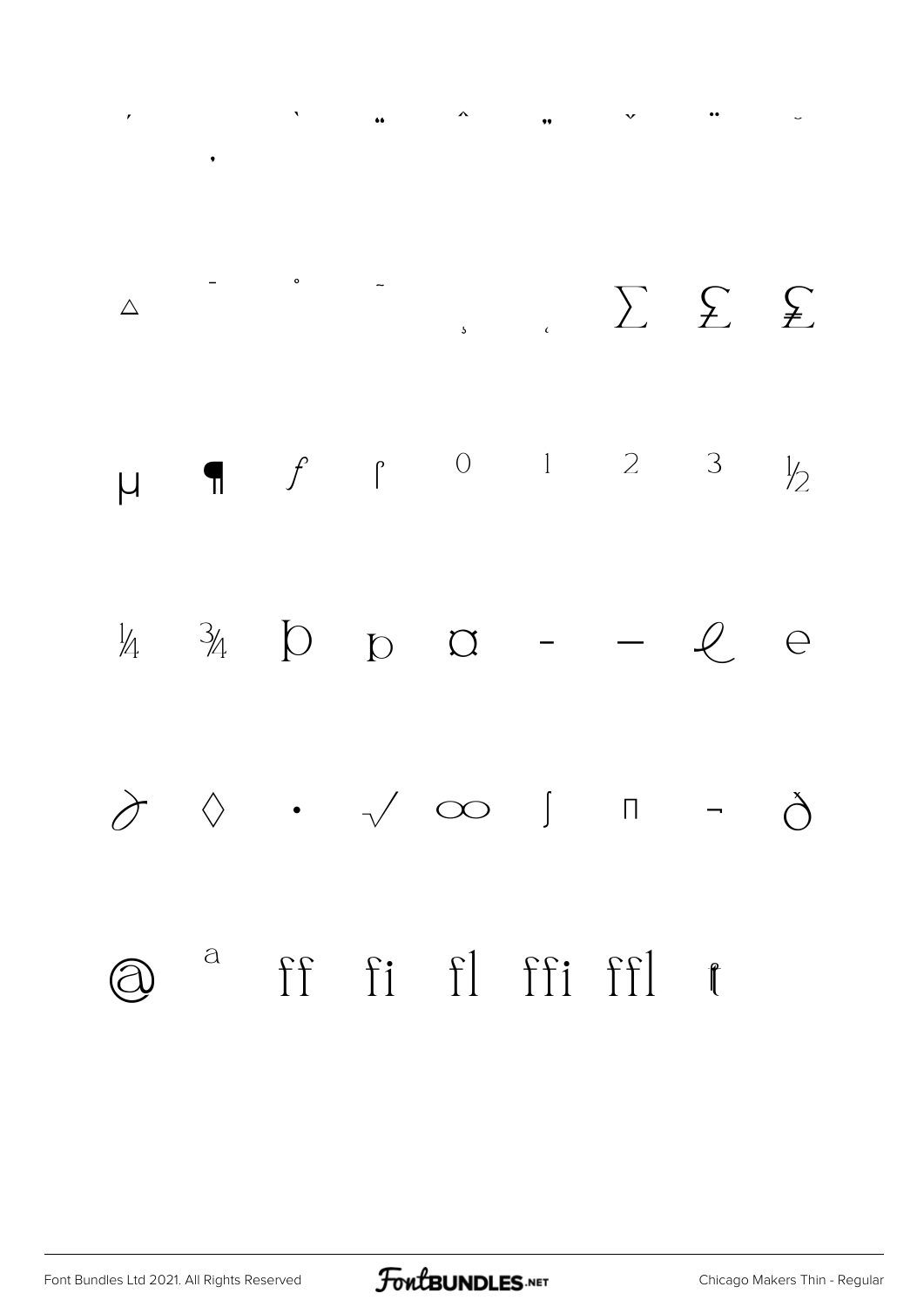#### Chicago Makers SemBd - Regular

**Uppercase Characters** 

### ABCDEFGHIJKLM NOPORSTUVWXY  $\boldsymbol{I}$

Lowercase Characters

### abcdefghijklmnop qrstuvwxyz

**Numbers** 

#### 0123456789

**Punctuation and Symbols**  $#$  \$ % &  $( )$  \*  $: : \cdot = \cdot ?$  [ \ ] ^ Hid fo Y S  $\mathbf a$ 

U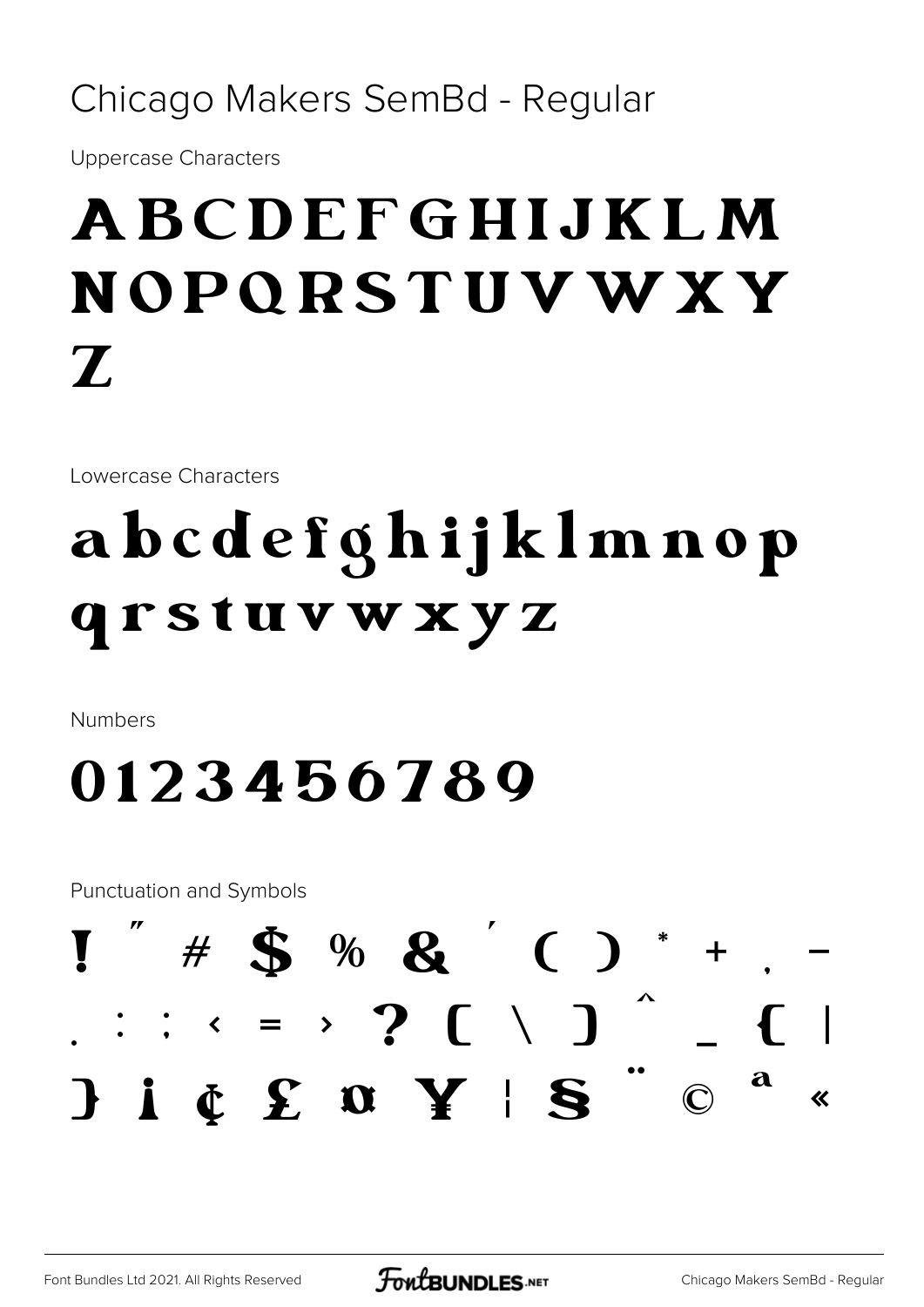|               |  | $-$ ® $-$ ° $+$ 2 3 $'$ $ 1$ 0 $\gg$ $\frac{1}{4}$ |  |  |  |  |               |
|---------------|--|----------------------------------------------------|--|--|--|--|---------------|
| $\frac{1}{2}$ |  |                                                    |  |  |  |  | $\frac{3}{4}$ |

All Other Glyphs

### **À Á Â Ã Ä Å Æ Ç È É Ê Ë Ì Í Î Ï Ð Ñ Ò Ó Ô Õ Ö × Ø Ù Ú Û Ü Ý Þ ß à á â ã ä å æ ç è é ê ë ì**

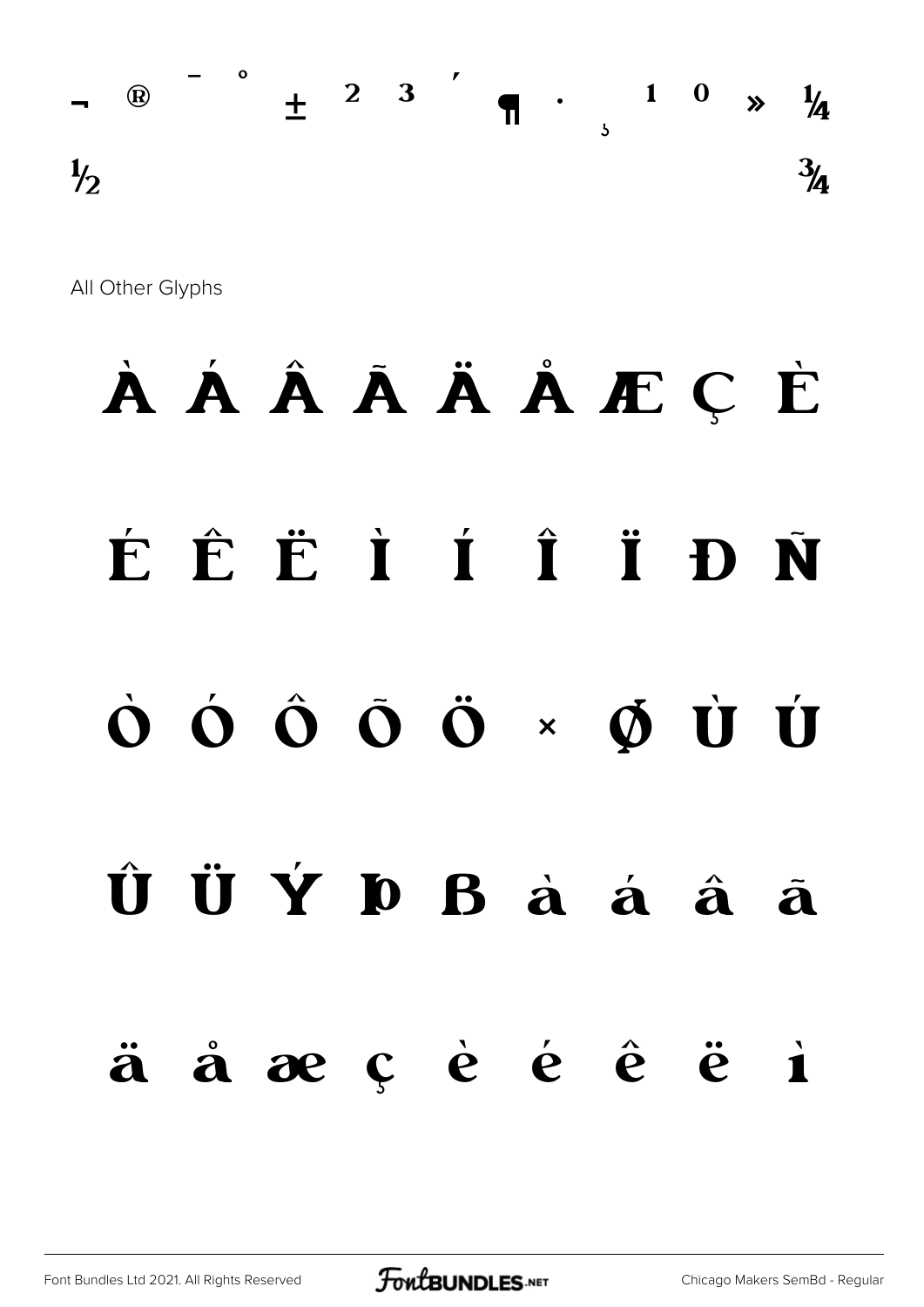# **í î ï ð ñ ò ó ô õ ö ÷ ø ù ú û ü ý þ ÿ Ā ā Ă ă Ą ą Ć ć Ĉ ĉ Ċ ċ Č č Ď ď Đ đ Ē ē Ĕ ĕ Ė ė Ę ę Ě ě Ĝ ĝ Ğ ğ Ġ ġ Ģ ģ Ĥ ĥ Ħ ħ Ĩ ĩ Ī ī**

[Font Bundles Ltd 2021. All Rights Reserved](https://fontbundles.net/) **FoutBUNDLES.NET** [Chicago Makers SemBd - Regular](https://fontbundles.net/)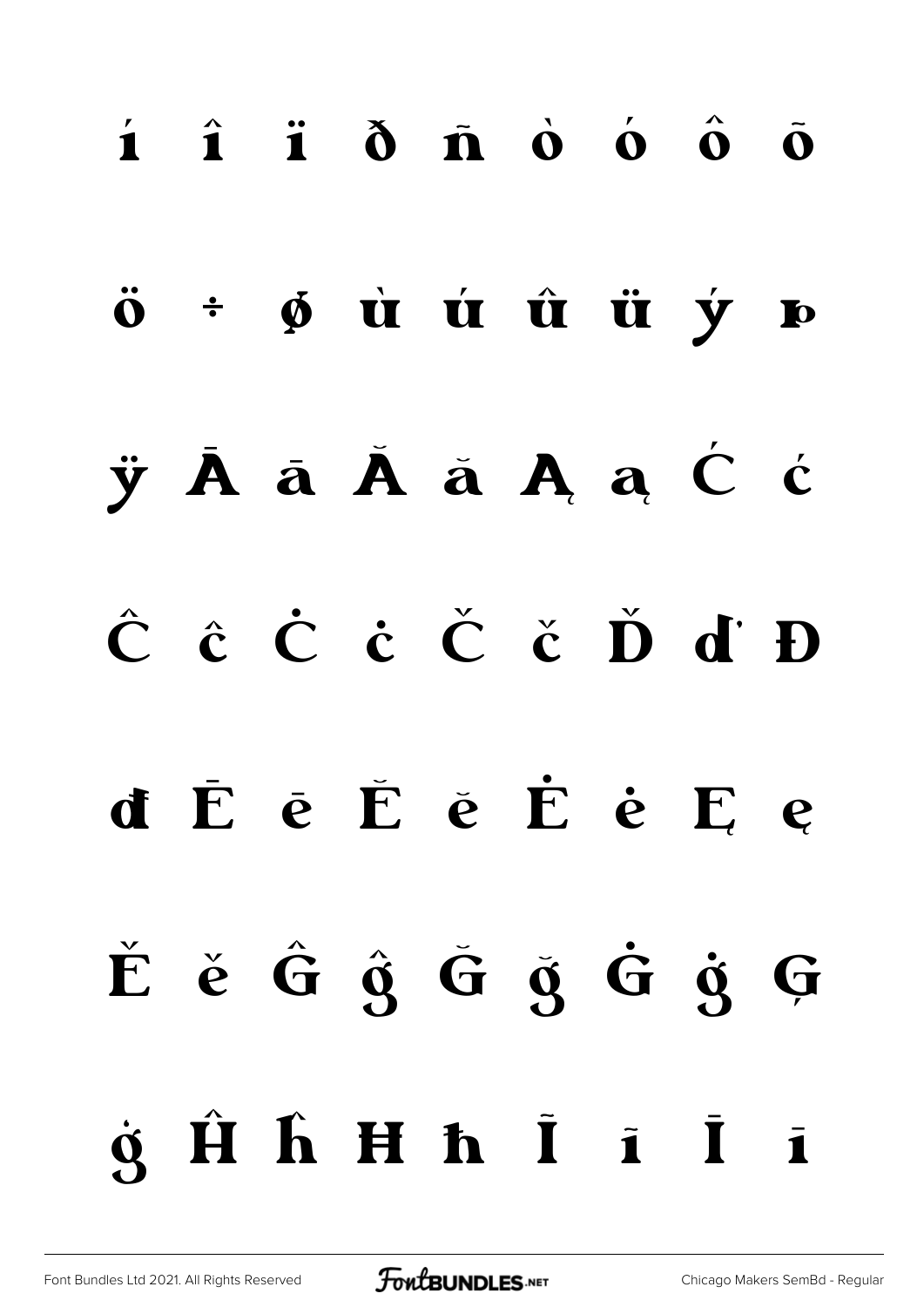## I i İ ı IJ ij Ĵ ĵ K kkl i L J L T L  $l$  L I N  $n$  N  $n$  N  $n$ n Ō ō Ŏ ŏ Ő ő Œœ  $\dot{\mathbf{R}}$   $\dot{\mathbf{r}}$   $\mathbf{R}$   $\dot{\mathbf{r}}$   $\dot{\mathbf{R}}$   $\dot{\mathbf{r}}$   $\dot{\mathbf{S}}$   $\dot{\mathbf{S}}$   $\dot{\mathbf{S}}$  $\hat{\mathbf{s}}$  S s  $\check{\mathbf{S}}$   $\check{\mathbf{s}}$   $\check{\mathbf{T}}$  t  $\check{\mathbf{T}}$  t **T** t Ū ū Ū ū Ŭ ŭ Ů

**FoutBUNDLES**.NET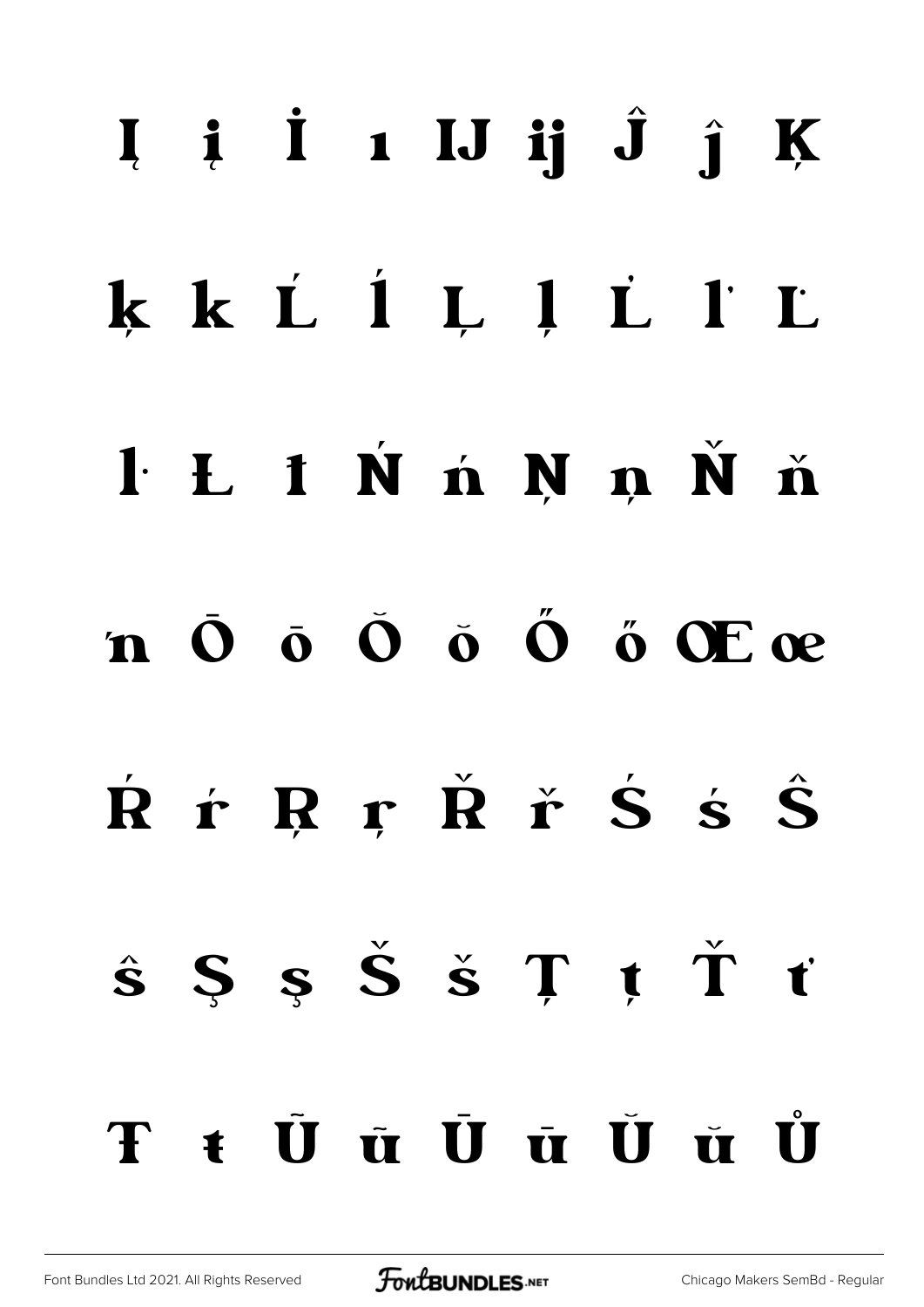

**FoutBUNDLES**.NET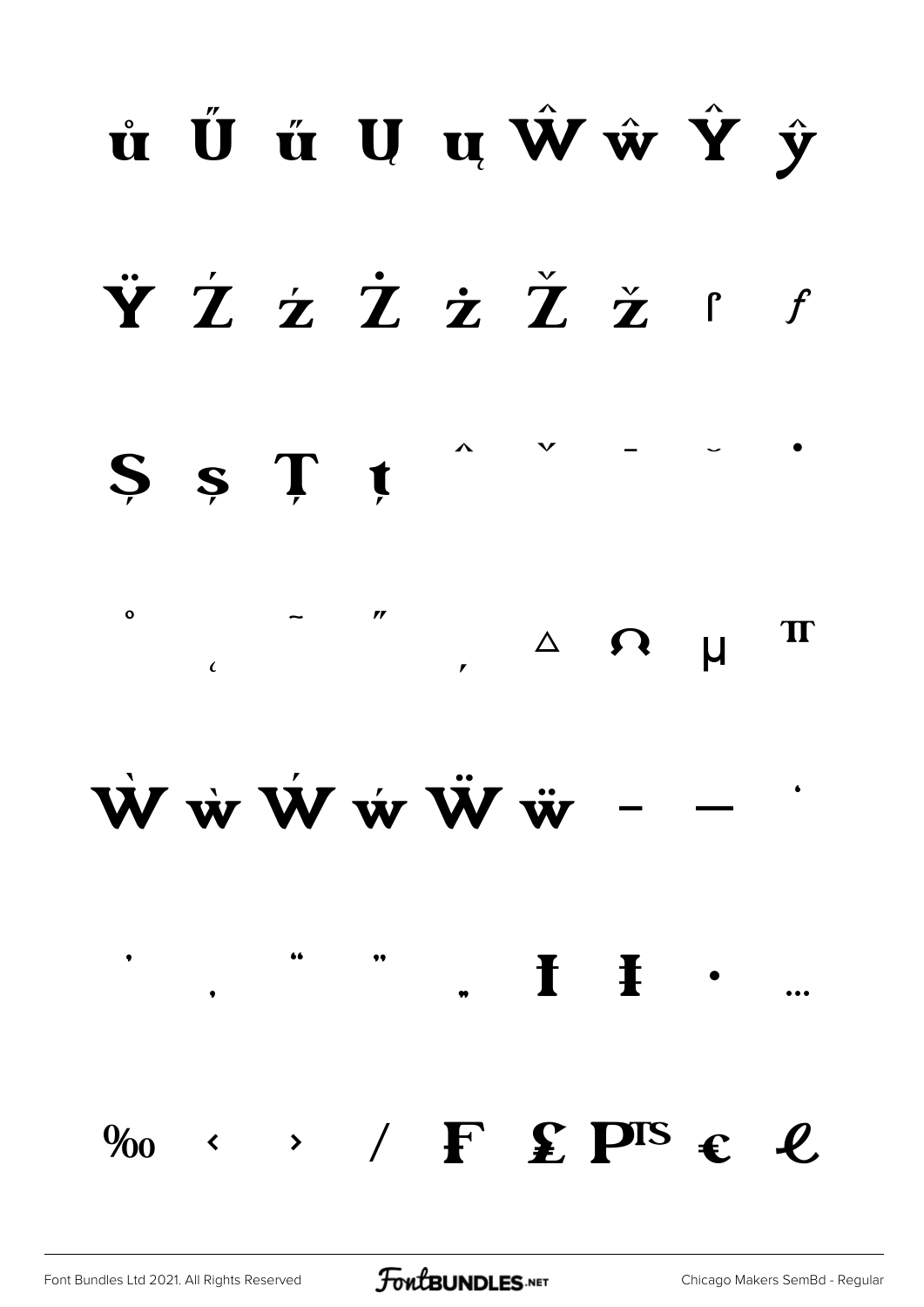# **™ ℮ ∂ ∏ ∑ − ∕ ∙ √ ∞ ∫ ≈ ≠ ≤ ≥ ◊** BSSFYDdHh L 1 T  $\mathbf{f}$   $\mathbf{r}$   $\mathbf{m}$   $\mathbf{r}$   $\mathbf{p}$   $\mathbf{r}$   $\mathbf{p}$   $\mathbf{r}$   $\mathbf{p}$   $\mathbf{r}$   $\mathbf{p}$  $C \t f$   $T$   $S$   $C$   $T$  $\begin{bmatrix} 1 & 1 \end{bmatrix}$   $\begin{bmatrix} 1 & 1 \end{bmatrix}$   $\begin{bmatrix} 0 & 1 \end{bmatrix}$   $\begin{bmatrix} 0 & 1 \end{bmatrix}$   $\begin{bmatrix} 0 & 1 \end{bmatrix}$ \*  $=$   $+$   $\leftarrow$   $\leftarrow$   $\leftarrow$   $\leftarrow$   $\leftarrow$   $\leftarrow$   $\leftarrow$   $\leftarrow$   $\leftarrow$   $\leftarrow$   $\leftarrow$   $\leftarrow$   $\leftarrow$   $\leftarrow$   $\leftarrow$   $\leftarrow$   $\leftarrow$   $\leftarrow$   $\leftarrow$   $\leftarrow$   $\leftarrow$   $\leftarrow$   $\leftarrow$   $\leftarrow$   $\leftarrow$   $\leftarrow$   $\leftarrow$   $\leftarrow$   $\leftarrow$   $\leftarrow$   $\leftarrow$   $\leftarrow$   $\leftarrow$   $\leftarrow$   $\left$

[Font Bundles Ltd 2021. All Rights Reserved](https://fontbundles.net/) **FoutBUNDLES.NET** [Chicago Makers SemBd - Regular](https://fontbundles.net/)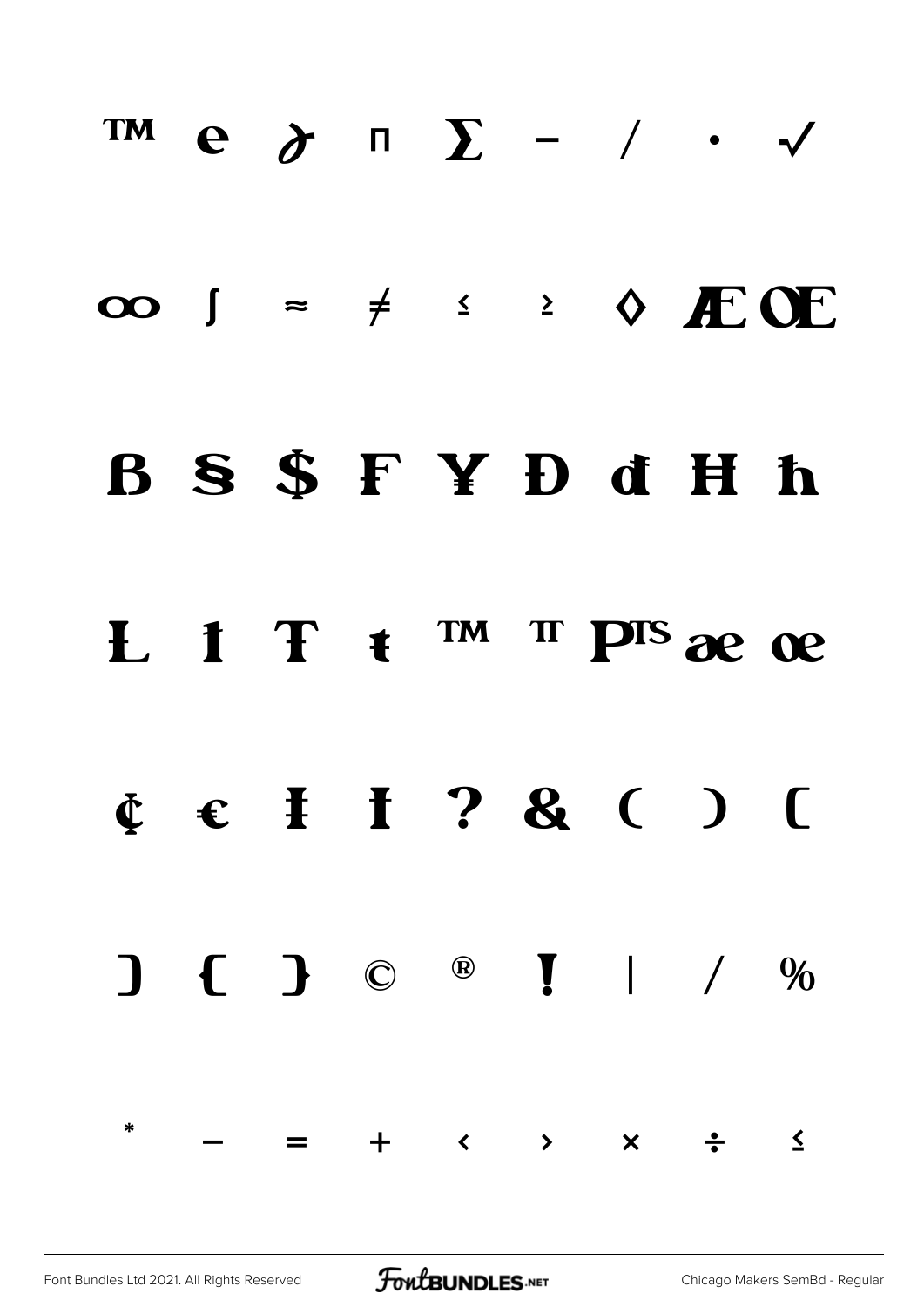

FontBUNDLES.NET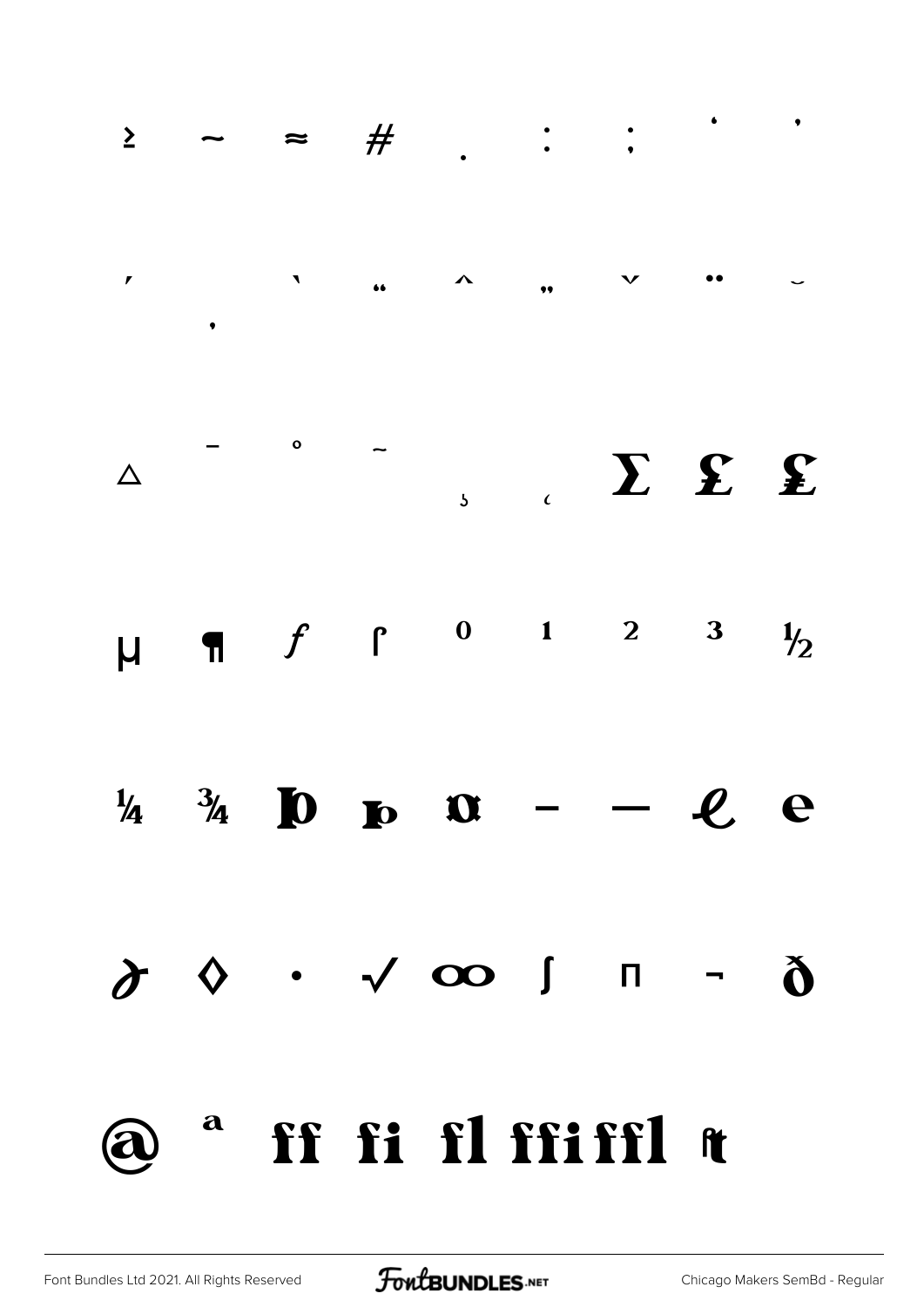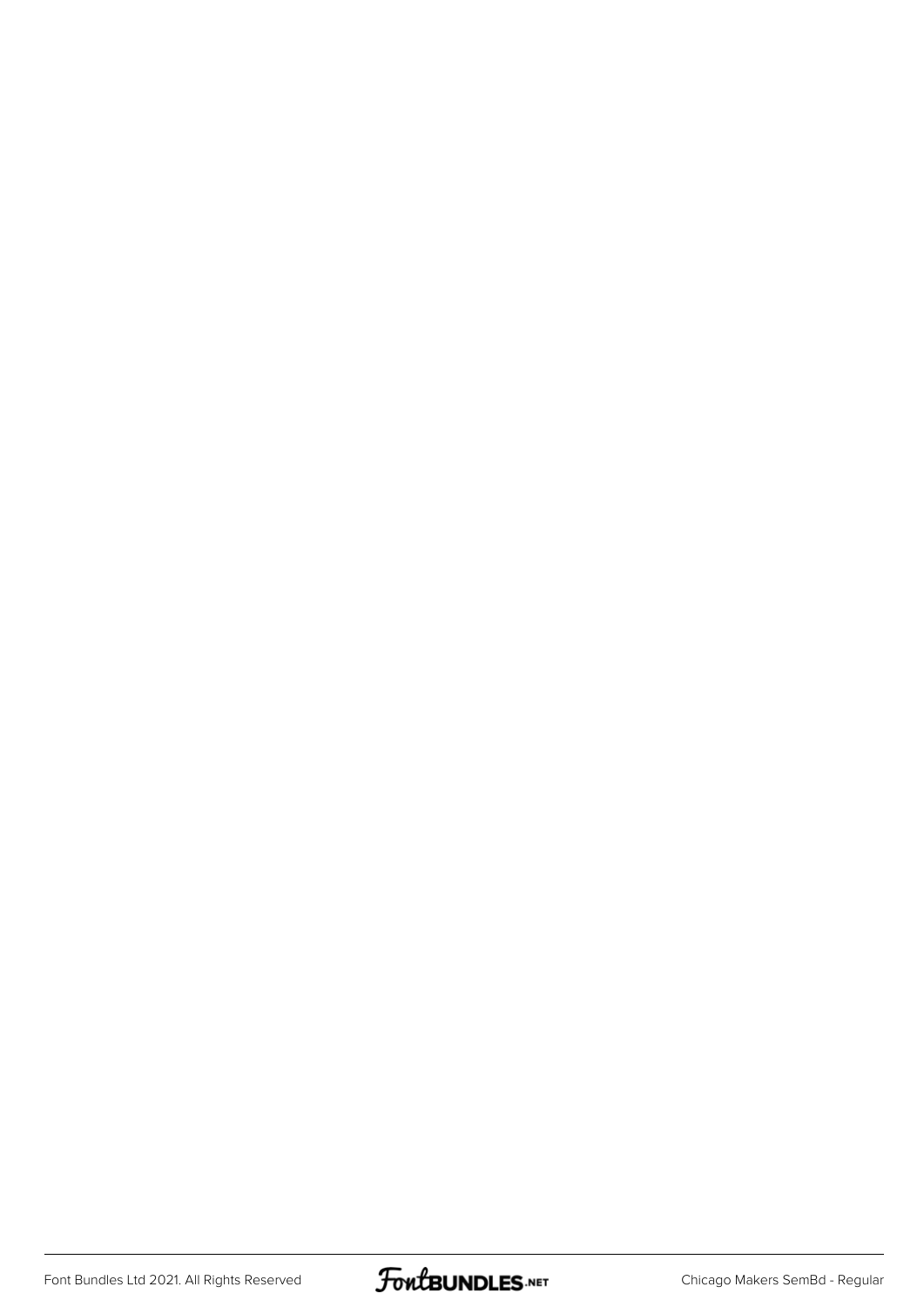#### Chicago Makers - Bold

**Uppercase Characters** 

### ABCDEFGHIJKLM NOPORSTUVWXY  $\boldsymbol{I}$

Lowercase Characters

### abcdefghijklmno pqrstuvwxyz

**Numbers** 

#### 0123456789

**Punctuation and Symbols**  $#$  \$ % &  $( )$  \*  $\vdots$   $\cdot$   $\cdot$   $\cdot$  ?  $\left(\begin{array}{c} 1 \end{array}\right)$ Jič£nY|S a U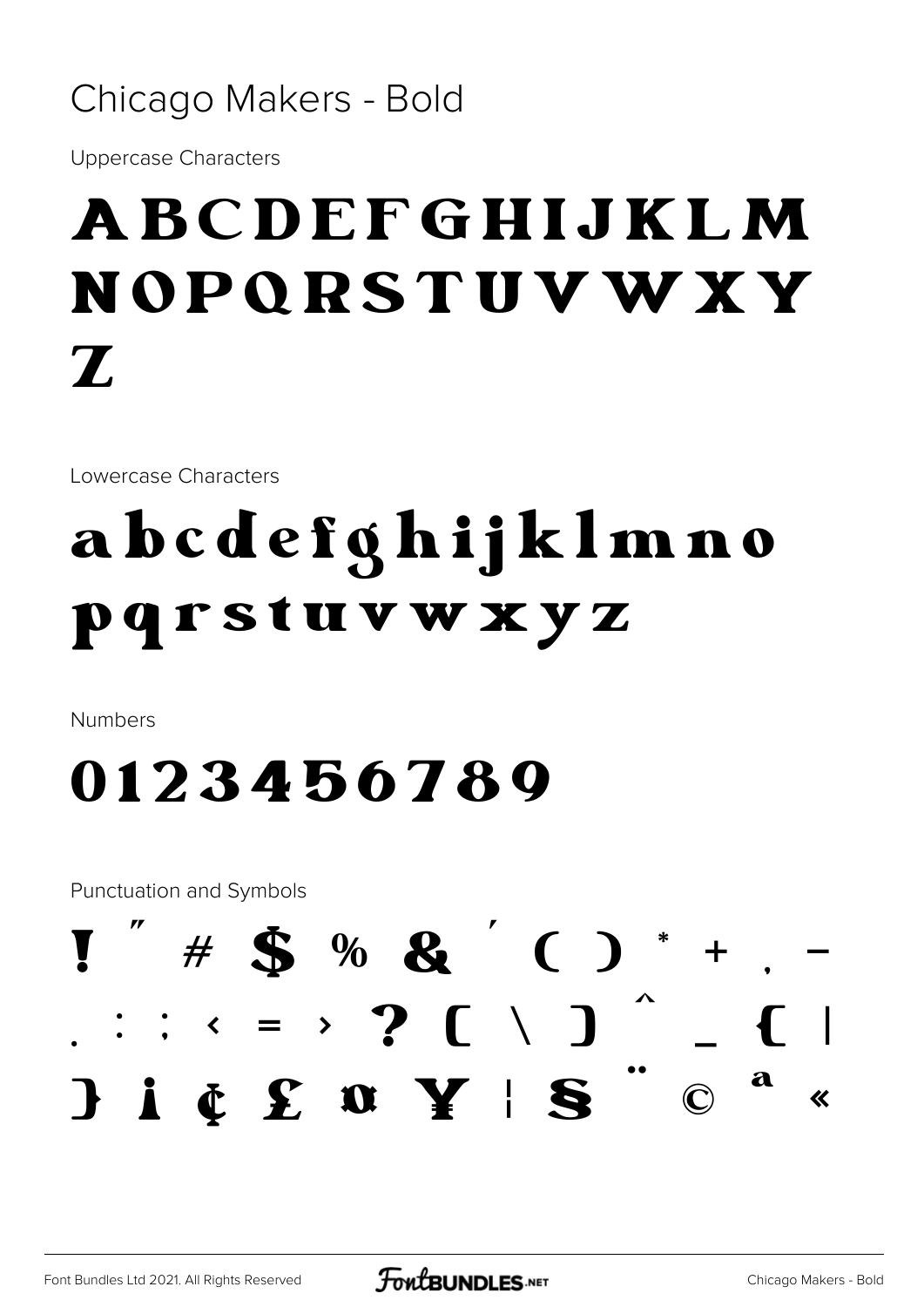| $\frac{1}{2}$ |  |  |  |  |  |  |  |
|---------------|--|--|--|--|--|--|--|

All Other Glyphs

### **À Á Â Ã Ä Å Æ Ç È É Ê Ë Ì Í Î Ï Ð Ñ Ò Ó Ô Õ Ö × Ø Ù Ú Û Ü Ý Þ ß à á â ã ä å æ ç è é ê ë ì**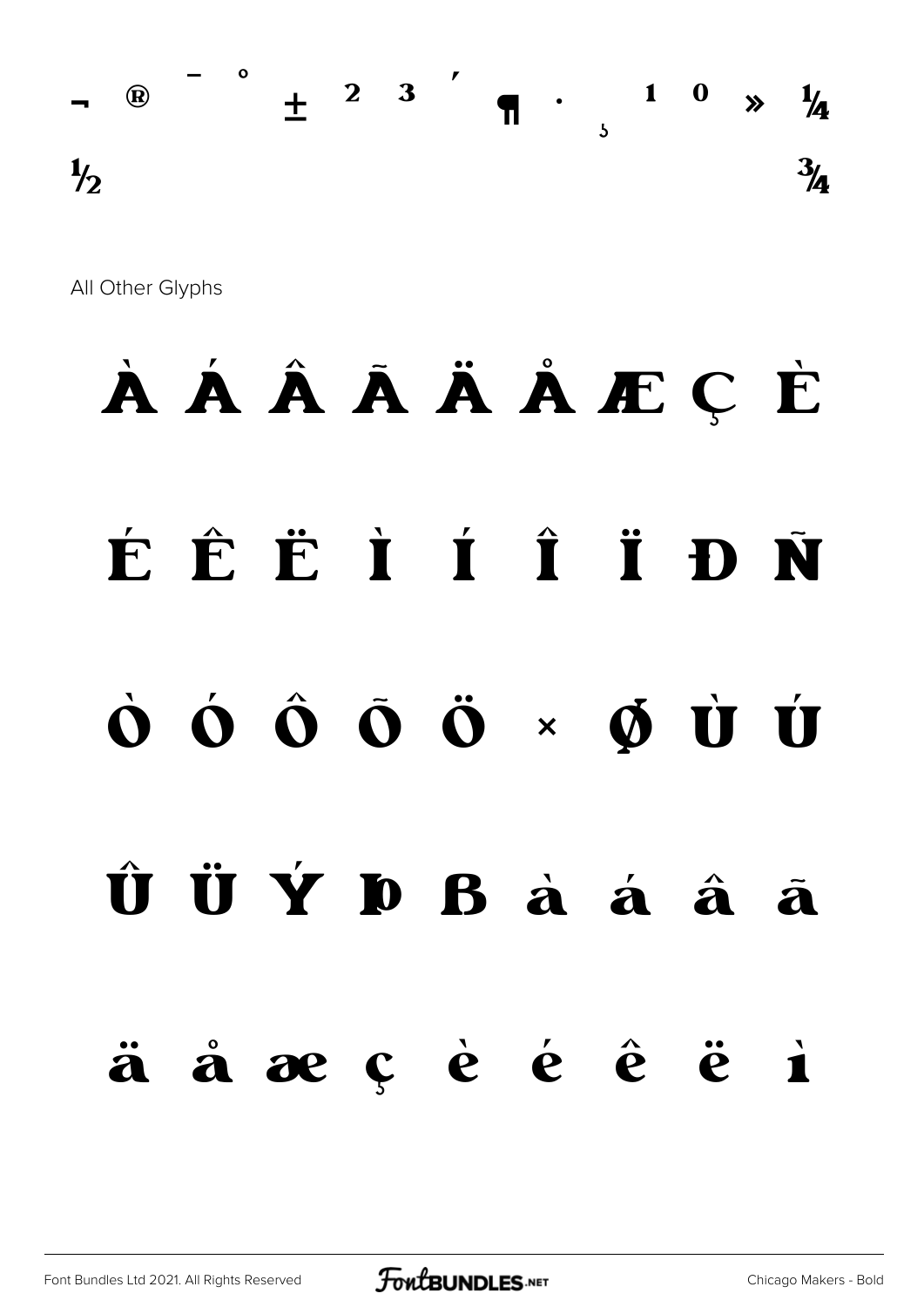# **í î ï ð ñ ò ó ô õ ö ÷ ø ù ú û ü ý þ ÿ Ā ā Ă ă Ą ą Ć ć Ĉ ĉ Ċ ċ Č č Ď ď Đ đ Ē ē Ĕ ĕ Ė ė Ę ę Ě ě Ĝ ĝ Ğ ğ Ġ ġ Ģ ģ Ĥ ĥ Ħ ħ Ĩ ĩ Ī ī**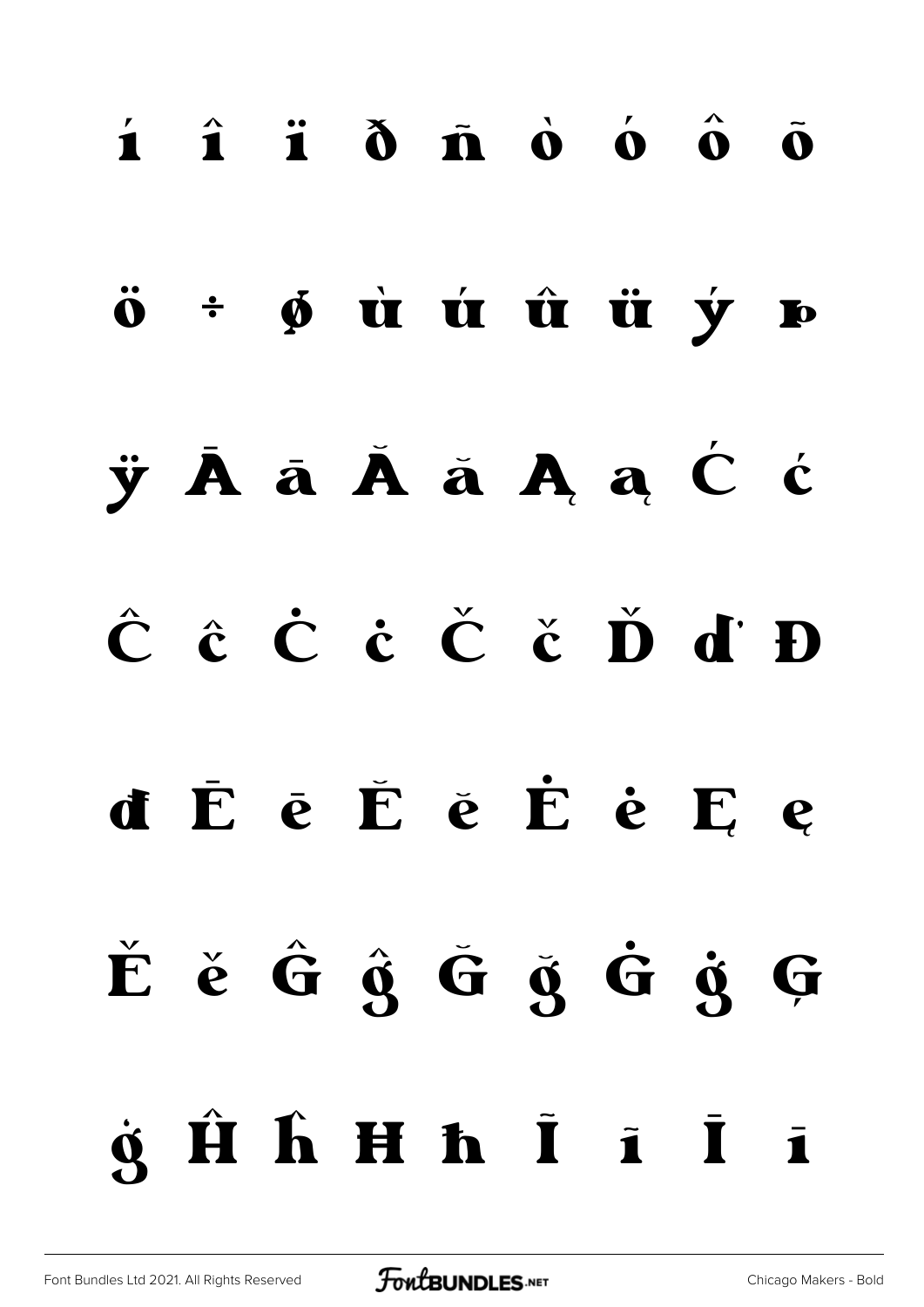## I i İ ı IJ ij Ĵ ĵ Ķ kk L I L I L I L  $1$  L I N n N n N n n Ō ō Ŏ ŏ Ő ő Œœ ŔŕŖŗŘřŚśŜ  $\hat{\mathbf{s}}$  S s  $\check{\mathbf{S}}$   $\check{\mathbf{s}}$   $\check{\mathbf{T}}$  t  $\check{\mathbf{T}}$  t **T** t Ü ū Ü ū Ü ŭ Ü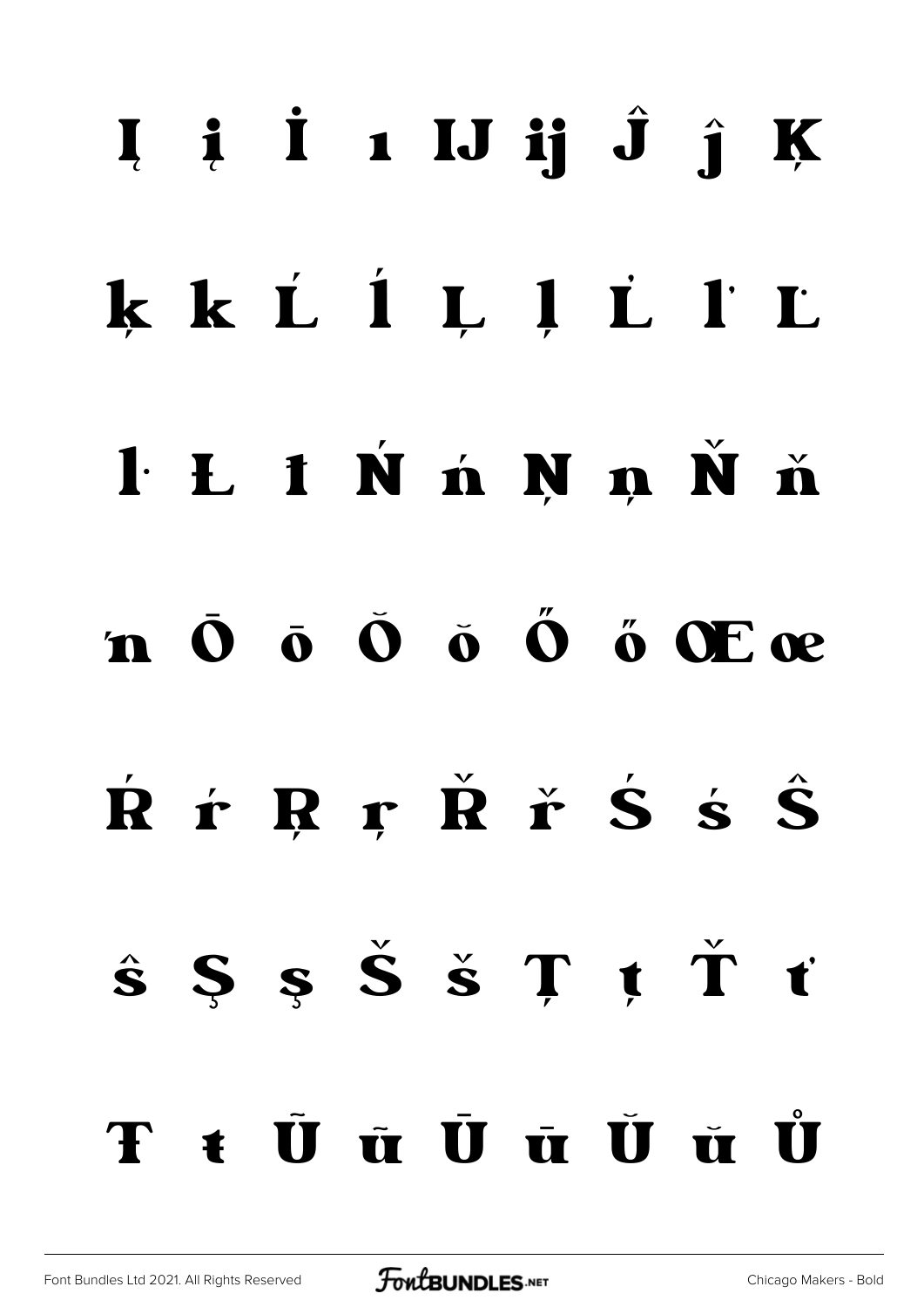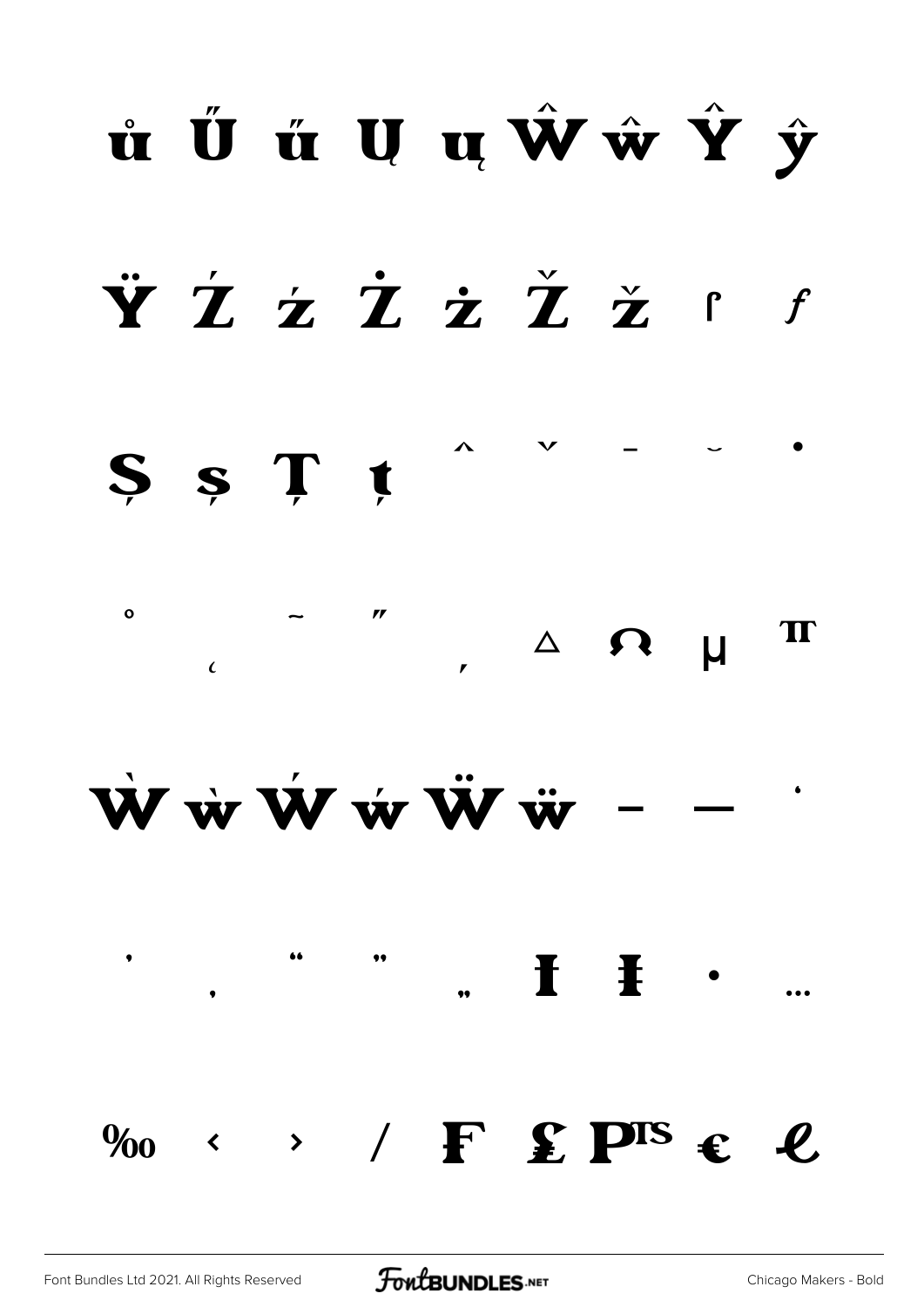# **™ ℮ ∂ ∏ ∑ − ∕ ∙ √ ∞ ∫ ≈ ≠ ≤ ≥ ◊ BSSFYDdHh** L 1 T  $\mathbf{t}$  <sup>TM</sup> T  $\mathbf{P}$ <sup>IS</sup> ae oe  $C \in H$  ? & ( ) (  $\begin{bmatrix} 1 & 1 & 1 \end{bmatrix}$   $\begin{bmatrix} 0 & 0 & 1 \end{bmatrix}$   $\begin{bmatrix} 1 & 1 & 1 \end{bmatrix}$ \*  $-$  = + < > x  $\div$  <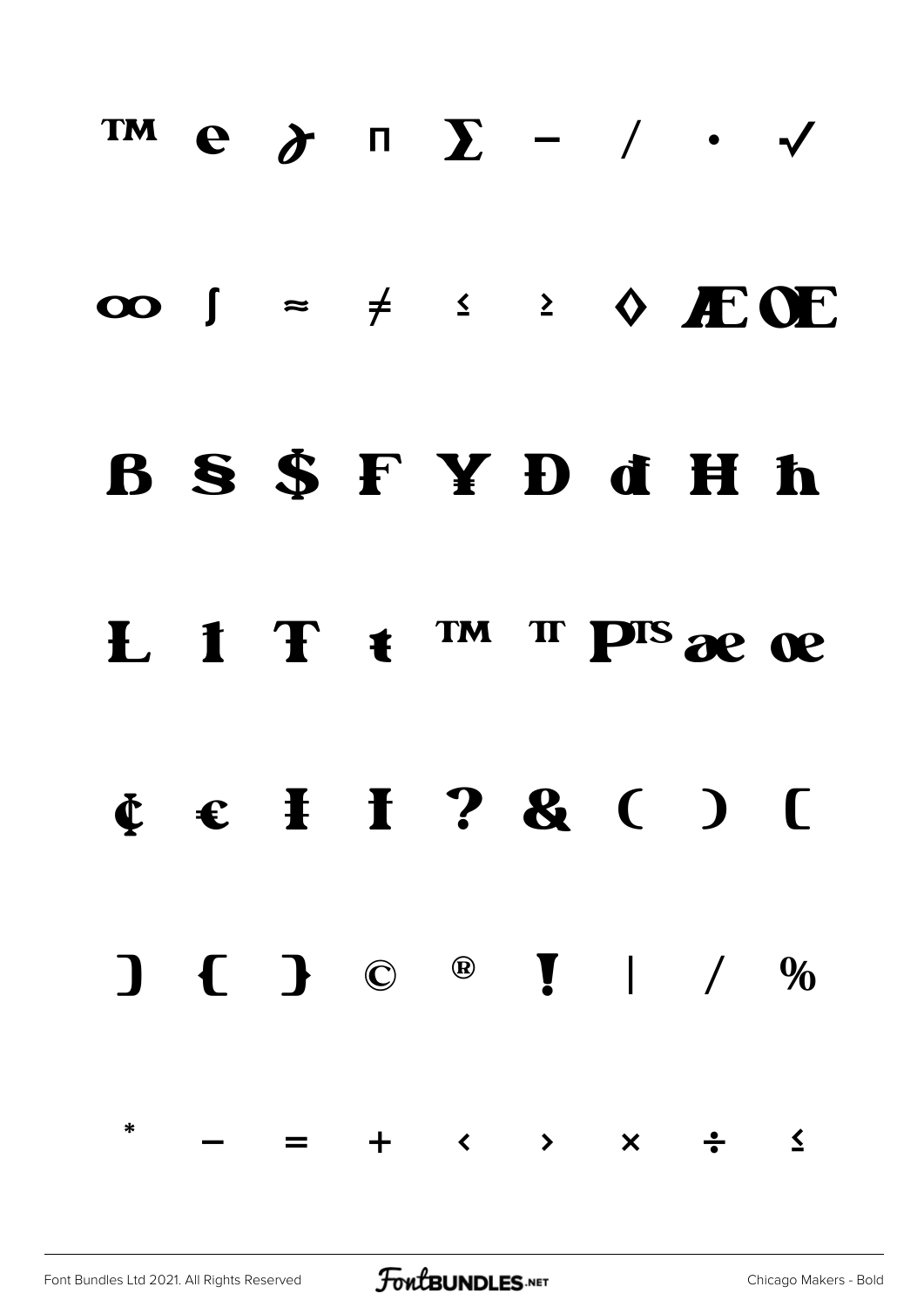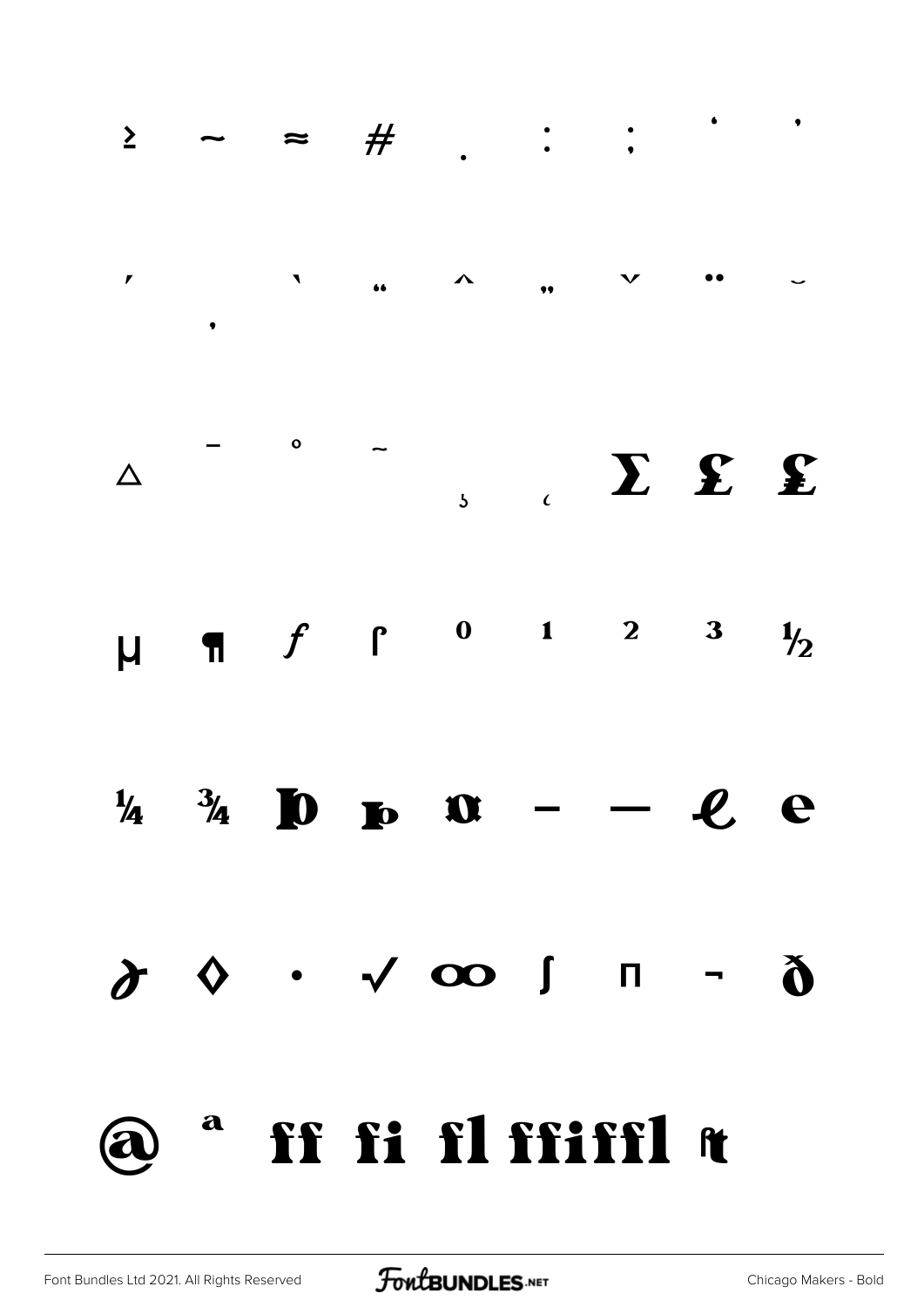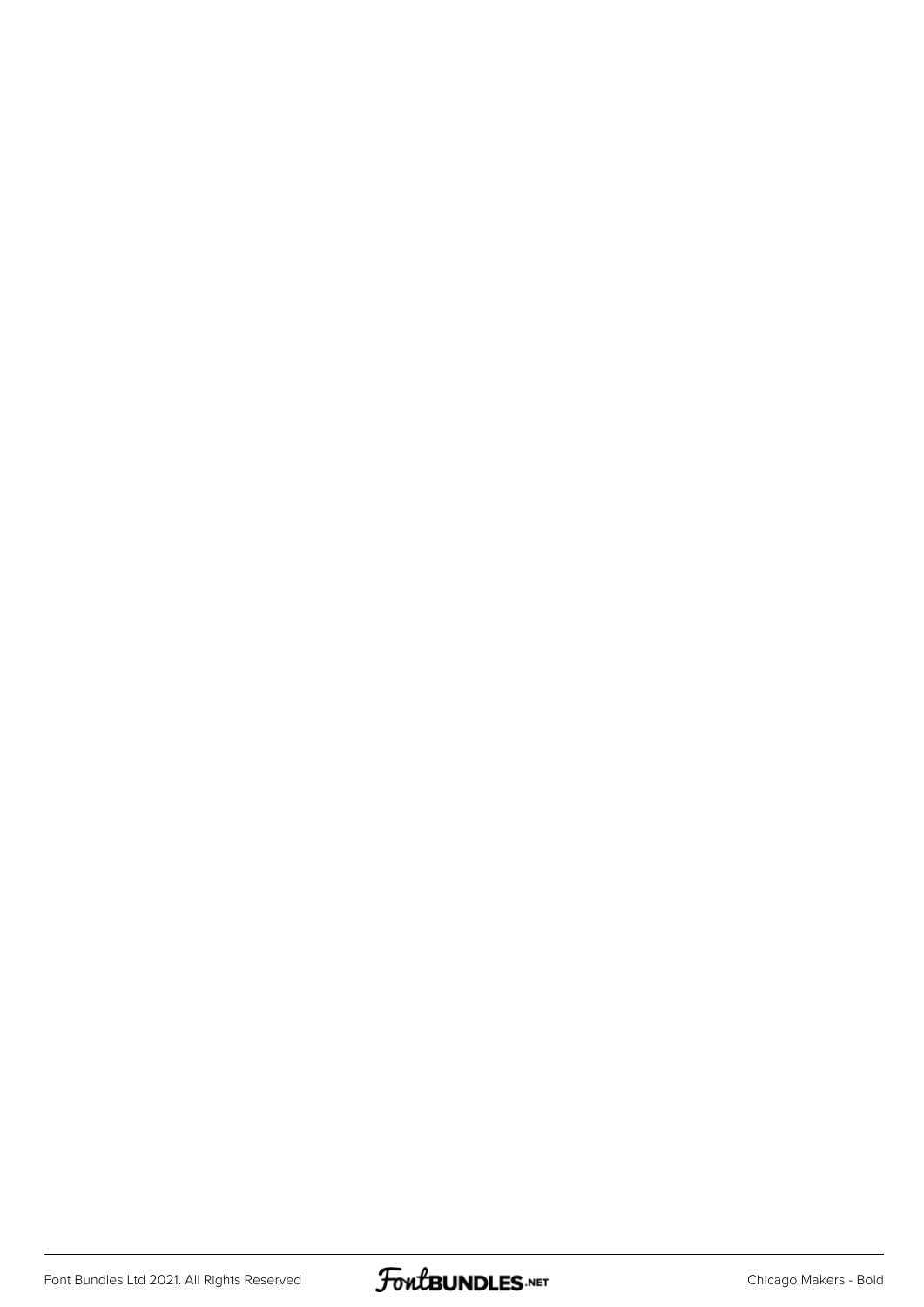Chicago Makers Med - Regular

**Uppercase Characters** 

#### ABCDEFGHIJKLMN OPORSTUVWXYZ

Lowercase Characters

### abcdefghijklmnopq rstuvwxyz

**Numbers** 

#### 0123456789

**Punctuation and Symbols** 

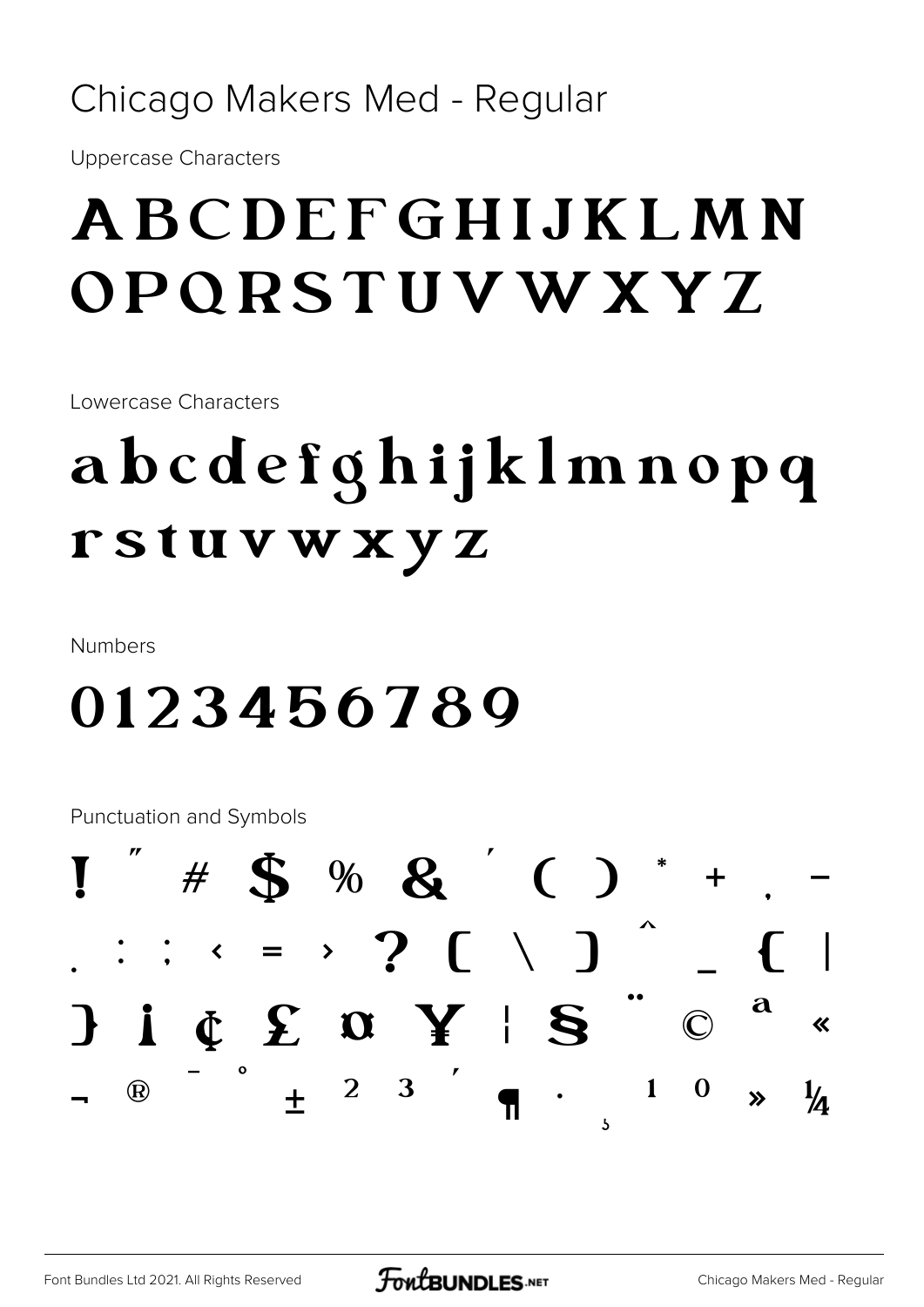All Other Glyphs

### À Á Â Ã Ä Å Æ Ç È É Ê Ë Ì Í Î Ï Ð Ñ Ò Ó Ô Õ Ö × Ø Ù Ú  $\hat{U}$   $\hat{U}$   $\hat{Y}$   $\hat{D}$   $\hat{B}$   $\hat{a}$   $\hat{a}$   $\hat{a}$   $\hat{a}$ ä å æ ç è é ê ë ì

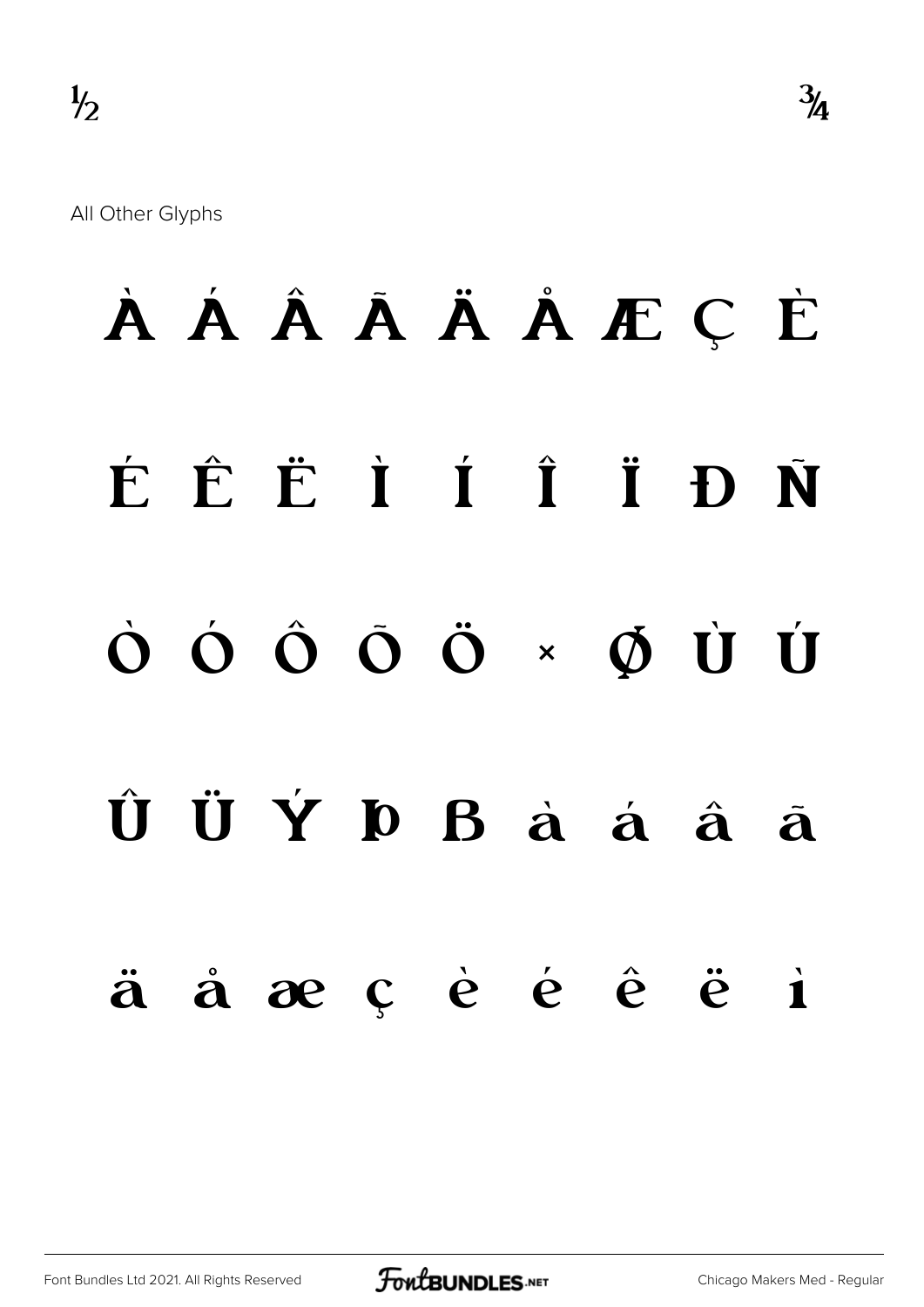# í î ï ð ñ ò ó ô õ ö ÷ ø ù ú û ü ý þ ÿ Ā ā Ă ă Ą ą Ć ć Ĉ ĉ Ċ ċ Č č Ď ď Đ đ Ē ē Ĕ ĕ Ė ė Ę ę  $\check{E}$   $\check{e}$   $\hat{G}$   $\hat{g}$   $\check{G}$   $\check{g}$   $\check{G}$   $\check{g}$   $\check{G}$  $\dot{\alpha}$   $\dot{H}$   $\dot{h}$   $\dot{H}$   $\dot{h}$   $\ddot{I}$   $\ddot{I}$   $\ddot{I}$   $\ddot{I}$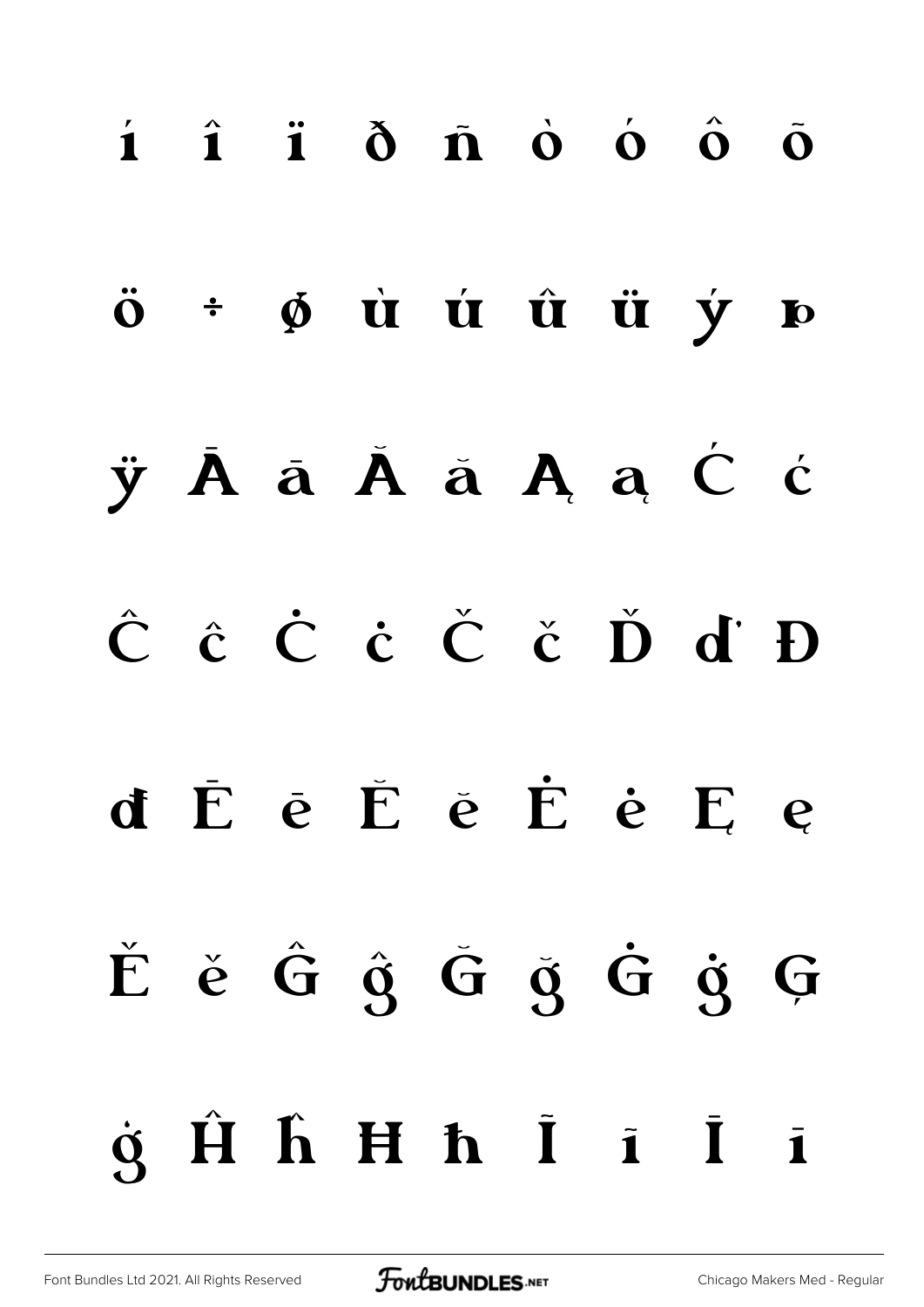## $\mathbf{I}$  i  $\mathbf{I}$  i  $\mathbf{I}$  ij  $\mathbf{J}$  i  $\mathbf{K}$ k k l l l l l l l  $l$  L  $l$  N  $n$  N  $n$  N  $n$ n Ō ō Ŏ ŏ Ő ő **Ö E** œ  $\dot{\mathbf{R}}$   $\dot{\mathbf{r}}$   $\mathbf{R}$   $\mathbf{r}$   $\dot{\mathbf{R}}$   $\dot{\mathbf{r}}$   $\dot{\mathbf{S}}$   $\dot{\mathbf{S}}$   $\dot{\mathbf{S}}$  $\hat{\mathbf{s}}$  S s  $\check{\mathbf{S}}$   $\check{\mathbf{s}}$   $\check{\mathbf{T}}$  t  $\check{\mathbf{T}}$  t T t Ū ū Ū ū Ŭ ŭ Ů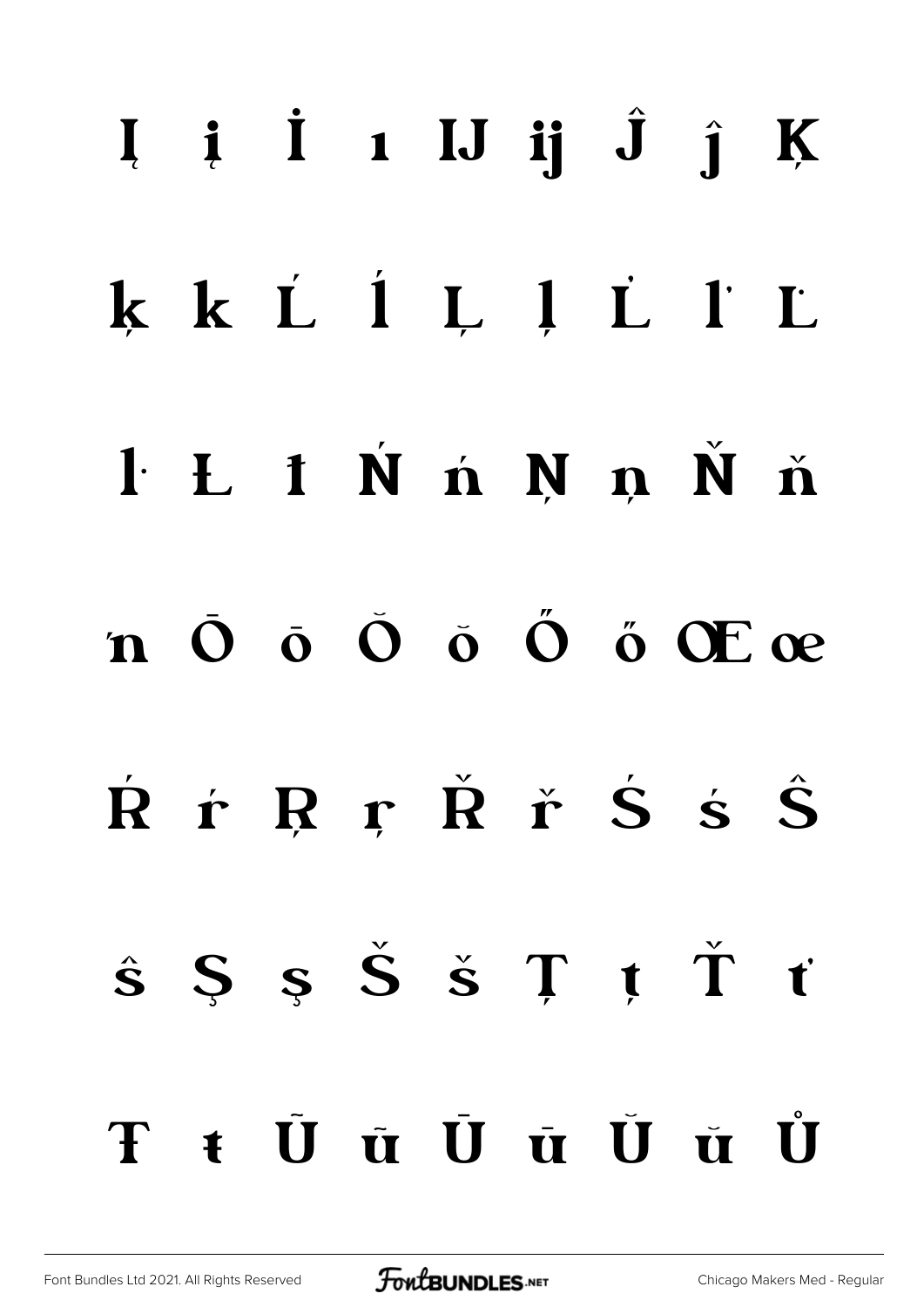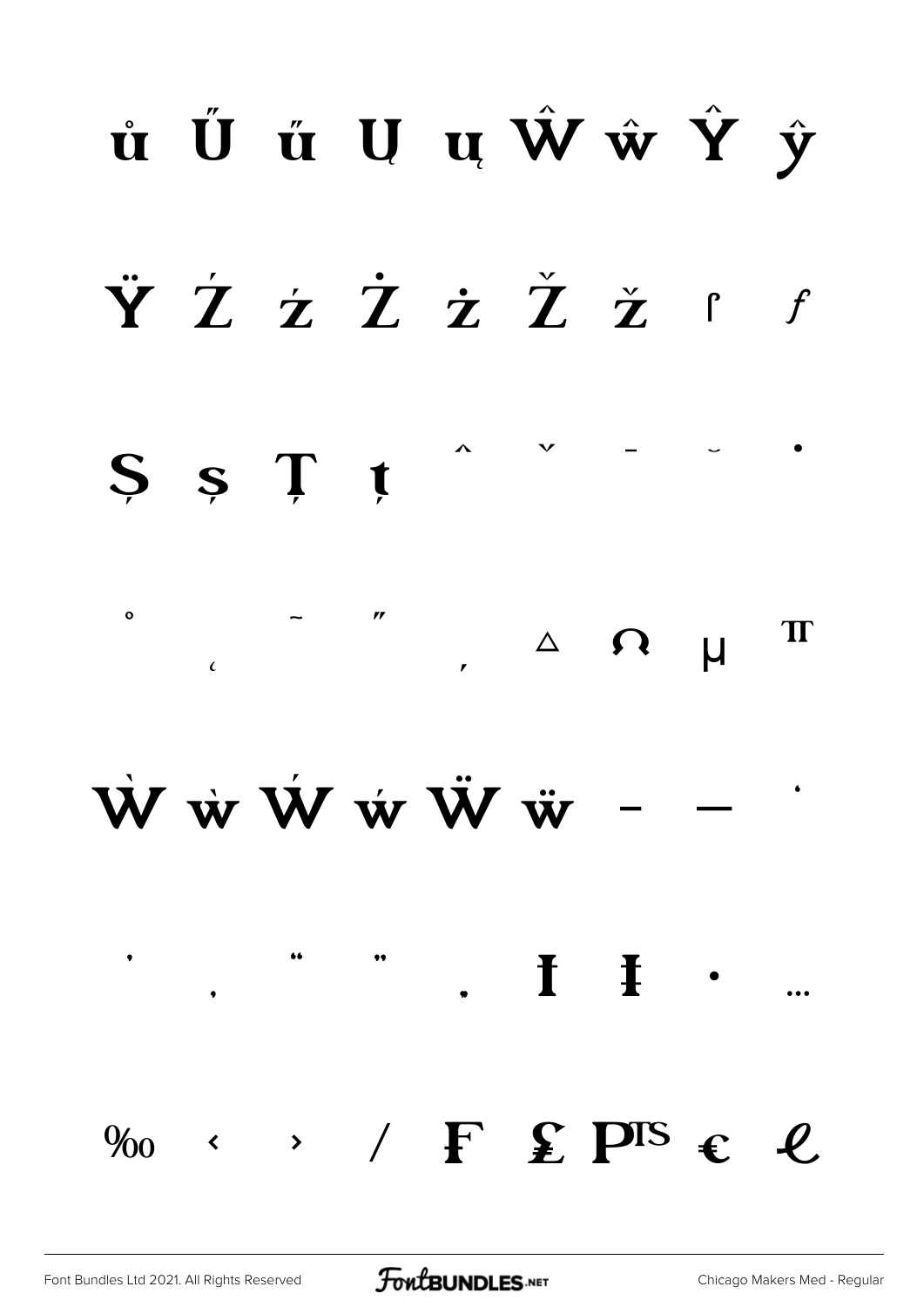# ™ ℮ ∂ ∏ ∑ − ∕ ∙ √  $\infty$   $\int$  ≈  $\neq$   $\leftarrow$   $\infty$   $\wedge$   $\mathbb{F}$  OF B S S F Y D d H h L 1 T  $\mathbf{t}$  <sup>TM</sup> T  $\mathbf{P}^{TS}$  as os  $\Phi \quad \epsilon \quad \mathbf{f} \quad \mathbf{f} \quad ? \quad \mathbf{g} \quad (\quad ) \quad \mathbf{f}$  $\begin{bmatrix} 1 & 1 & 1 \end{bmatrix}$  (b)  $\begin{bmatrix} 0 & 0 & 1 \end{bmatrix}$  (c)  $\begin{bmatrix} 0 & 1 & 1 \end{bmatrix}$  (c)  $\begin{bmatrix} 0 & 0 & 1 \end{bmatrix}$  $\dot{a}$  +  $\dot{b}$  +  $\dot{c}$  +  $\dot{c}$  +  $\dot{c}$  +  $\dot{c}$  +  $\dot{c}$  +  $\dot{c}$  +  $\dot{c}$  +  $\dot{c}$  +  $\dot{c}$  +  $\dot{c}$  +  $\dot{c}$  +  $\dot{c}$  +  $\dot{c}$  +  $\dot{c}$  +  $\dot{c}$  +  $\dot{c}$  +  $\dot{c}$  +  $\dot{c}$  +  $\dot{c}$  +  $\dot{c}$  +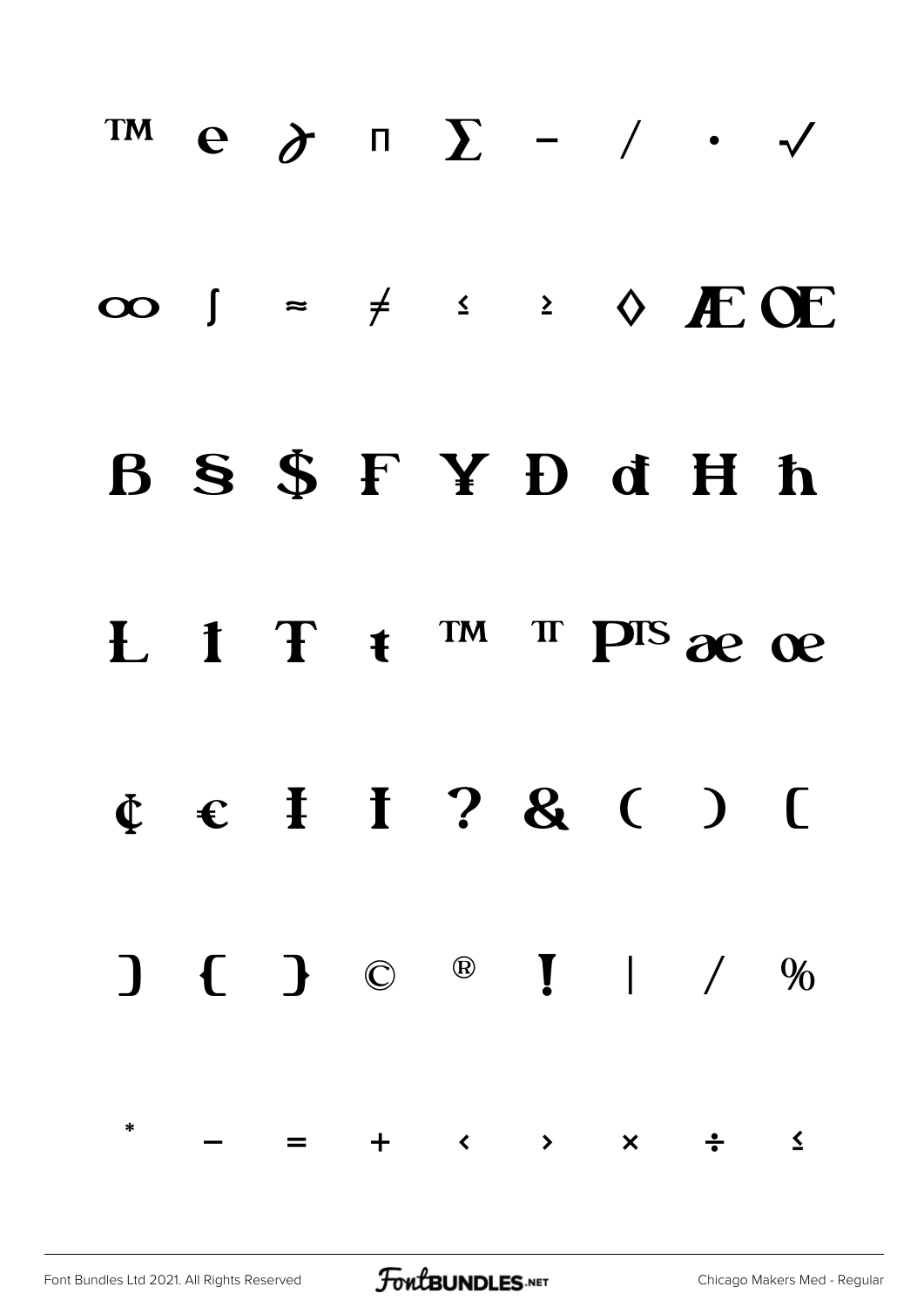

FontBUNDLES.NET